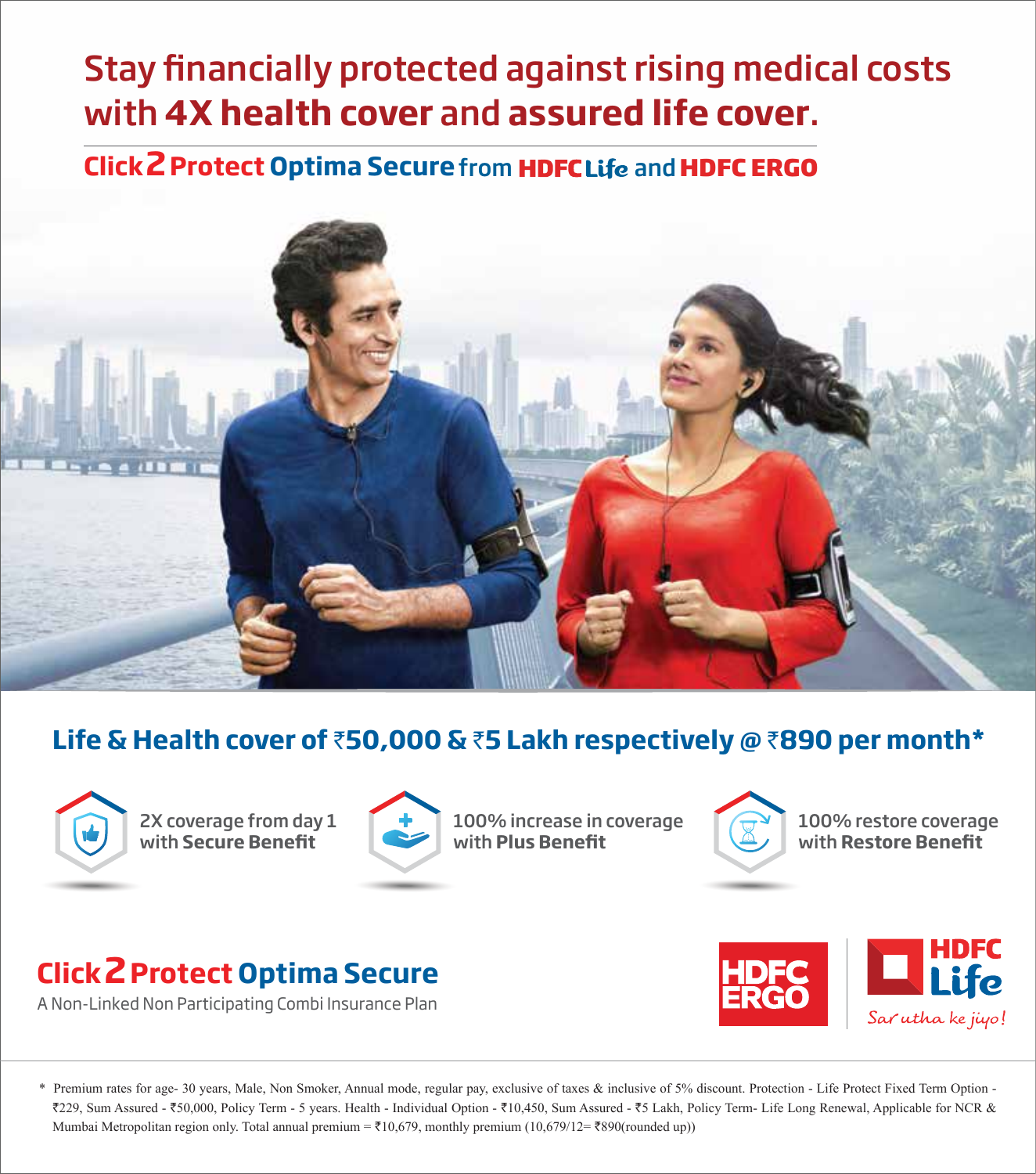The present time warrants us to be financially prepared to overcome life's uncertainties. Our foremost responsibility is to protect our loved ones by being insured with all-round protection for life and health.

HDFC Life and HDFC ERGO have joined hands to give you Click 2 Protect Optima Secure - A comprehensive plan that offers life and health cover for you and your family. This product will help you stay truly protected and lead a life of pride!

# WHAT ARE THE KEY FEATURES AVAILABLE?

#### Protection

- Provides comprehensive financial protection to your family
- Option to choose a cover which fits your needs from 3 plan options
- Auto balances Death and Critical Illness benefits with increasing age^
- Get income payouts from age 60 onwards under Income Plus Option
- Option to avail cover for Whole of Life\*
- Get back all premiums paid on survival till maturity with Return of Premium option\*\*
- Waiver of Premium on diagnosis of Critical Illness (through WOP CI option) #
- Additional Sum Assured on Accidental Death (through ADB option)##
- Special premium rates for female lives and non-tobacco users

# WHAT ARE THE ELIGIBILITY CONDITIONS?

#### Protection:



- Secure Benefit offers additional coverage amount equivalent to 100%/200% of the Base Sum Insured.
- Plus Benefit offers additional coverage equivalent to 100% of the Base Sum Insured in 2 years irrespective of a claim.
- Automatic Restore Benefits restores 100% of Base Sum Insured automatically on partial or complete utilization of Sum Insured (i.e. Base Sum Insured, Secure Benefit and Plus Benefit / Cumulative Bonus).
- Protect Benefit pays towards the Non-Medical expenses like gloves, food charges and other consumables during hospitalization.

^Available under Life & CI Rebalance Option only

\*Available under Life Protect and Income Plus Options only

\*\*Available as an inbuilt feature under Income Plus Option and on payment of extra premium under Life Protect Option (Fixed Term variant) and Life & CI Rebalance Option. # WoP on diagnosis of CI is available as in inbuilt feature under Life & CI Rebalance Option and on payment of extra premium under Life Protect Option (Fixed Term variant). ## ADB option is available on payment of extra premium under Life Protect Option.

| <b>Plan Option</b>     | $L$ ife & Cl | <b>Life Protect</b>                                                                                                                                    |                   | <b>Income Plus</b>         |                                                    |
|------------------------|--------------|--------------------------------------------------------------------------------------------------------------------------------------------------------|-------------------|----------------------------|----------------------------------------------------|
|                        | Rebalance    | <b>Fixed Term</b>                                                                                                                                      | <b>Whole Life</b> | <b>Fixed Term</b>          | <b>Whole Life</b>                                  |
| Min. Age at Entry      | 18 years     | 18 years                                                                                                                                               | 45 years          | 30 years                   | 45 years                                           |
| Max. Age at Entry      | 65 years     | 65 years for non-PoS<br>60 years for PoS                                                                                                               | 65 years          | 50 years                   | 10 Pay: 50 years<br>Single Pay,<br>5 Pay: 55 years |
| Min. Age at Maturity   | 28 years     | 18 years for non-PoS<br>23 years for PoS                                                                                                               | Whole of Life     | 70 years                   | Whole of Life                                      |
| Max. Age at Maturity   | 75 years     | 85 years for non-PoS<br>65 years for PoS                                                                                                               | Whole of Life     | 85 years                   | Whole of Life                                      |
| Min. Policy Term       | 10 years     | Single Pay:<br>1 month for non-PoS<br>5 years for PoS<br>Regular Pay: 5 years<br>Limited Pay: 6 years                                                  | Whole of Life     | 70 years -<br>Age at Entry | Whole of Life                                      |
| Max. Policy Term       | 30 years     | 85 years - Age at Entry<br>for non-PoS<br>65 years - Age at Entry<br>for PoS                                                                           | Whole of Life     | 40 years                   | Whole of Life                                      |
| Premium Payment Term   |              | Single Pay, Regular Pay, Limited Pay<br>Limited Pay<br>Single Pay, Limited Pay (5, 10 pay)<br>(5 to any PPT less than PT)<br>$(5, 10, 15 \text{ pay})$ |                   |                            |                                                    |
| Min. Basic Sum Assured | ₹20,00,000   | ₹50,000                                                                                                                                                |                   |                            |                                                    |
| Max. Basic Sum Assured |              | No limit, subject to Board Approved Underwriting Policy (BAUP)                                                                                         |                   |                            |                                                    |

\*PoS applicable only for Fixed Term option of Life Protect variant; For PoS, the Basic Sum Assured shall be in multiples of `50,000. Only Return of Premiums (ROP) & Accidental Death Benefit (ADB) options available; No other optional benefit or rider applicable for PoS.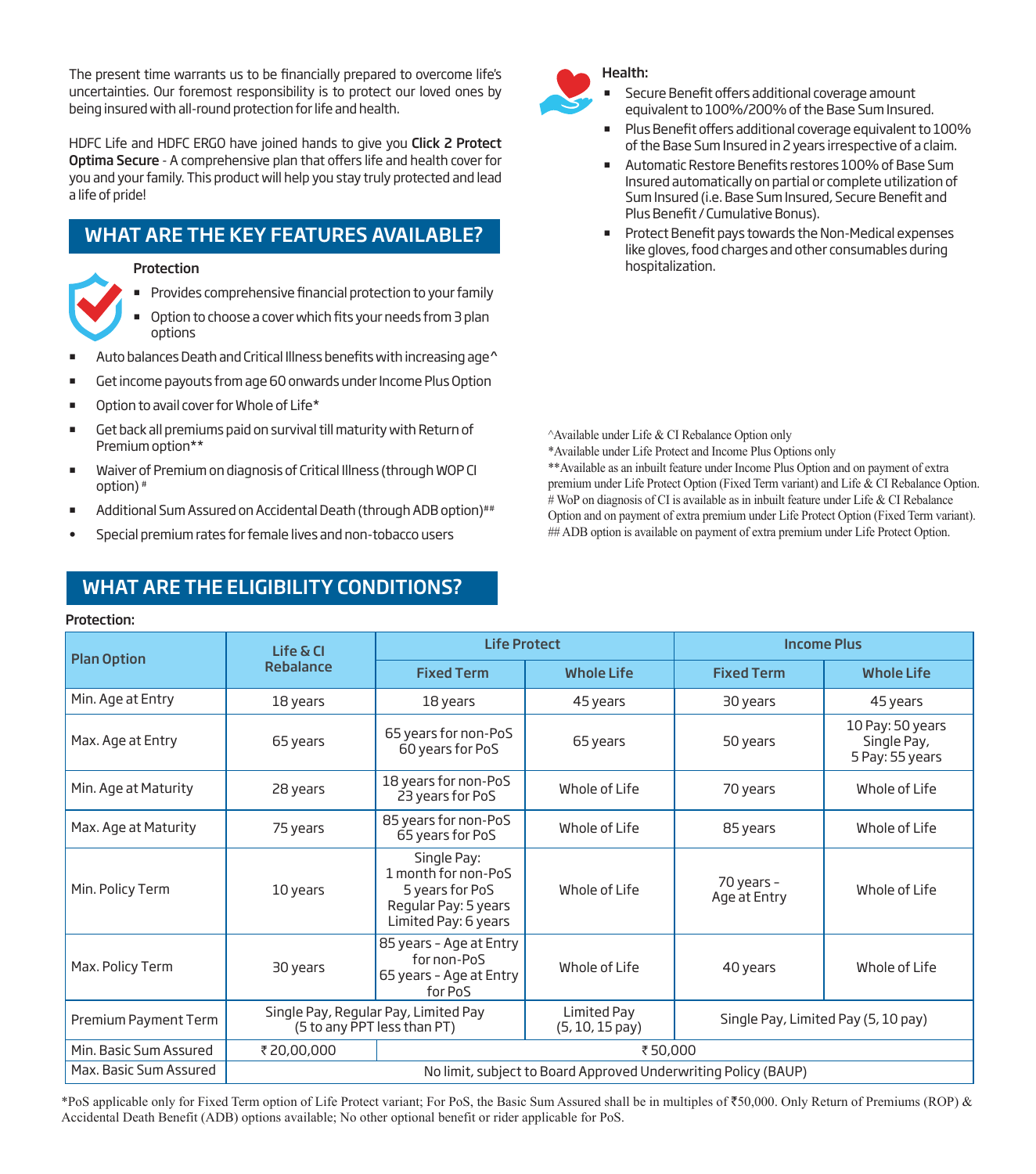Minimum Premiums under various Premium Payment Terms & Premium Frequencies are as mentioned below:

| <b>Premium Payment</b><br><b>Term</b> | Premium<br>Frequency | <b>Minimum Premium Per Instalment</b> |
|---------------------------------------|----------------------|---------------------------------------|
| Single Pay (SP)                       | Single               | ₹ 59                                  |
|                                       | Annual               | ₹205                                  |
| Limited Pay (LP) /                    | Half-yearly          | ₹105                                  |
| Regular Pay (RP)                      | Quarterly            | ₹53                                   |
|                                       | Monthly              | ₹18                                   |

For non-annual modes, premiums paid are calculated as: Annualized premium multiplied by a conversion factor as given below:

| Frequency   | <b>Conversion Factor</b> |
|-------------|--------------------------|
| Half-yearly | 0.5100                   |
| Quarterly   | 0.2600                   |
| Monthly     | 0.0875                   |



- This Policy covers Insured Persons in the age group 91 days to 65 years.
- The minimum entry age for an adult is 18 years and maximum entry age is 65 years.
- The minimum entry age for a dependent child (i.e. natural or legally adopted) is 91 days and maximum entry age is 25 years.
- Dependent Child between 91 days and 5 years can be insured provided either of the parent is getting insured under this Policy.
- When the child attains the age of 25 years, he or she shall be ineligible for coverage in the subsequent renewals and will be migrated to a new Policy, with continuity benefits.
- There is no maximum cover ceasing age on renewals.
- **The family includes following relationships: spouse, dependent** children, parents and parents-in-law.
- In a family floater Policy, a maximum of 4 adults and a maximum of 6 dependent children can be included in a single Policy. The 4 adults can be a combination of self, spouse, parents and parentsin-law.
- In an individual Policy, a maximum of 6 adults and a maximum of 6 dependent children can be included in a single Policy.

# Minimum Premium is as mentioned below:

| Cover      | Region                                                        | <b>Premium</b><br>Payment<br><b>Term</b> | <b>Sum</b><br><b>Insured</b> | Age                | <b>Minimum Premium</b><br>Per Instalment |
|------------|---------------------------------------------------------------|------------------------------------------|------------------------------|--------------------|------------------------------------------|
| Individual | Rest of India                                                 | Annual                                   | ₹5,00,000                    | 91 days -<br>1Year | ₹5,371                                   |
| Individual | National Capital<br>Region & Mumbai<br>metropolitan<br>region | Annual                                   | ₹5,00,000                    | 91 days -<br>1Year | ₹5,206                                   |

Premium will vary depending on the plan option chosen. Note: -The above premiums are for Optima Suraksha plan option (offline). The above premiums shown are exclusive of any riders and are exclusive of taxes and levies.

# What are the plan options/Benefits available?

Click 2 Protect Optima Secure has both protection and health benefits.

# **Protection:**

You can choose from following 3 plan options -

- 1. Life & CI Rebalance A smart cover which aims to achieve a balance between Death and Critical Illness benefit as you go along in your life. Critical Illness cover increases at each policy anniversary with corresponding reduction in Life Cover. In addition, all future premiums are waived off on detection of any of the covered Critical Illnesses and the life cover continues.
- 2. Life Protect Under this plan option, a lump sum is provided on death of the life assured.
- 3. Income Plus Under this plan option, the Life Assured is covered for the entire policy term and also receives a lump sum payout on maturity along with regular income starting from age 60.

You may choose one of the above plan options at inception of the policy. Plan option once selected cannot be changed during the Policy Term. Benefits under each option are detailed below.

# **Benets payable under various plan options:**

#### **1. Life & CI Rebalance**

 Under this plan option, Basic Sum Assured chosen by you will be split between Life Cover SA and Critical Illness SA (CI SA).

 At the beginning of the cover, Life Cover SA is set at 80% of Basic Sum Assured and CI SA is set at 20% of Basic Sum Assured. For an in-force policy, at every policy anniversary, starting from the first policy anniversary, CI SA will increase every year and Life Cover SA will decrease by the same amount. This amount will be calculated as follows:

> 30% X Basic Sum Assured Policy Term

Basic Sum Assured (Life Cover SA  $+$  CI SA) will remain the same throughout the policy term.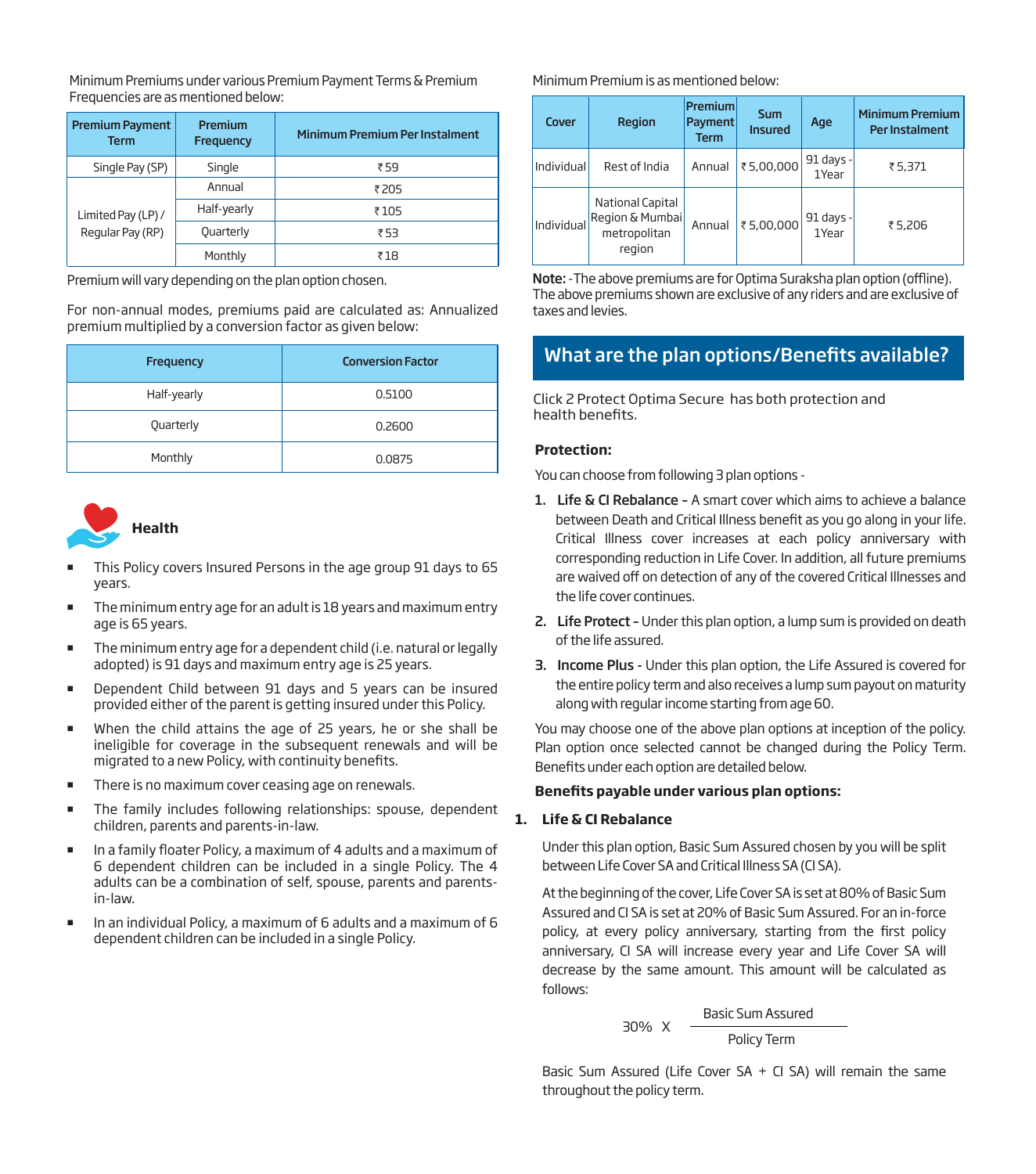Example: for Basic Sum Assured of 50 lakhs and policy term of 10 years, benefit structure will vary over the term as follows:

| <b>Policy Year</b> | <b>Life Cover SA</b> | <b>CISA</b> |
|--------------------|----------------------|-------------|
| $\mathbf{1}$       | 40.0 lakh            | 10.0 lakh   |
| 2                  | 38.5 lakh            | 11.5 lakh   |
| 3                  | 37.0 lakh            | 13.0 lakh   |
| $\overline{4}$     | 35.5 lakh            | 14.5 lakh   |
| 5                  | 34.0 lakh            | 16.0 lakh   |
| 6                  | 32.5 lakh            | 17.5 lakh   |
| 7                  | 31.0 lakh            | 19.0 lakh   |
| 8                  | 29.5 lakh            | 20.5 lakh   |
| 9                  | 28.0 lakh            | 22.0 lakh   |
| 10                 | 26.5 lakh            | 23.5 lakh   |

Once a Critical Illness claim is made, the Life Cover SA will be fixed at the then applicable level and the same SA will continue until the end of policy term.

Example: Mr. Xavier, a 45 years old gentleman, buys the Life & CI Rebalance option of HDFC Life Click 2 Protect Life for a policy term of 20 years, regular pay, and avails a basic sum assured of  $\bar{\tau}$  1,00,00,000. He pays a premium of  $\bar{\tau}$ 68,295 annually.

He is diagnosed with a Critical Illness in the 7th policy year. His future premiums are waived off and he receives ₹29,00,000 as lump sum Critical Illness benefit. His Life Cover SA is now fixed at  $\bar{z}$  71,00,000.

Mr. Xavier passes away in the 13th policy year. His nominee will receive a lump sum death benefit of ₹71,00,000.

# Total Premiums Paid: ₹4,78,065

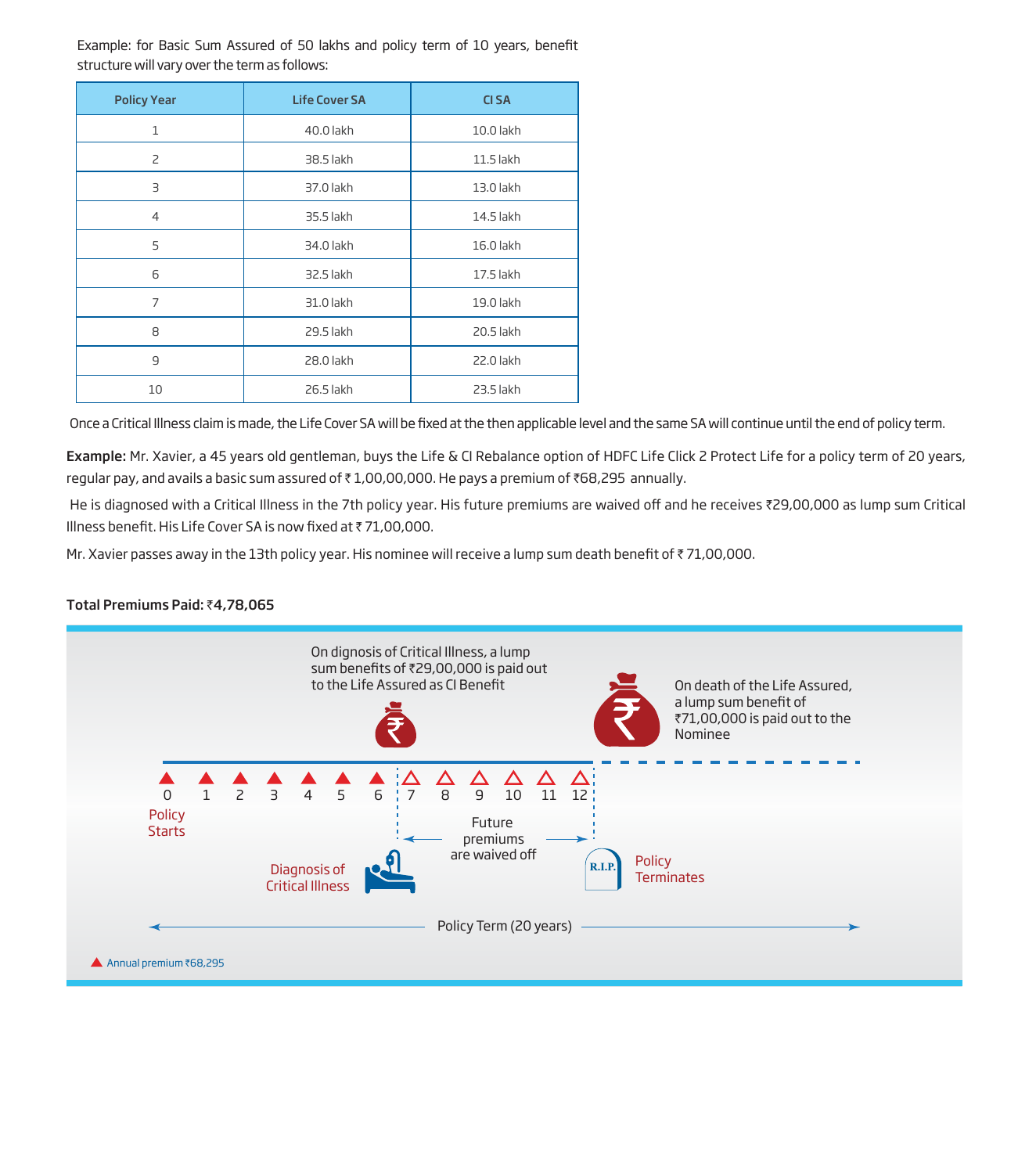# Death Benefit:

"Death Benefit" is payable as a lump sum to your Nominee if you, the Life Assured die during the policy term. It is the highest of:

- **Sum Assured on Death**
- 105% of Total Premiums Paid
- Life Cover SA

Sum Assured on Death for Single Pay (SP) is the higher of:

- 125% of Single Premium
- **Sum Assured on Maturity**

Sum Assured on Death for other than Single Pay (Limited Pay and Regular Pay) is the higher of:

- $\overline{\phantom{a}}$  10 times of the Annualized Premium
- **Sum Assured on Maturity**

Where,

Annualized Premium is the premium amount payable in a year chosen by the policyholder, excluding taxes, rider premiums, underwriting extra premiums and loadings for modal premiums, if any.

Total Premiums Paid are the total of all the premiums received, excluding any extra premium, any rider premium and taxes. In case ROP option has been selected, Total Premiums Paid includes premium paid for base plan option and the additional premium paid for ROP option.

Sum Assured on Death is the absolute amount of benefit which is guaranteed to become payable on death of the life assured in

accordance with the terms and conditions of the policy or an absolute amount of benefit which is available to meet the health cover.

Basic Sum Assured is the amount of sum assured chosen by the policyholder.

Sum Assured on Maturity is the amount which is guaranteed to become payable on maturity of the policy, in accordance with the terms and conditions of the policy.

#### Benefit on diagnosis of Critical Illness:

On diagnosis of any of the covered critical illnesses, the applicable Critical Illness (CI) SA at the time of diagnosis of the disease, will be payable to you.

In addition, all future premiums payable under the plan will be waived off and the life cover continues.

Please refer the section on "Critical Illnesses covered" for list of Critical Illnesses covered and definitions and exclusions relating to the same.

#### **Maturity Benefit:**

On survival until Maturity, Sum Assured on Maturity will be payable.

Sum Assured on Maturity will be equal to the Total Premiums Paid if ROP benefit is selected. Nil otherwise.

Upon the payment of death or maturity benefit as above, the policy terminates and no further benefits are payable.

# **2. Life Protect -**

 Under this plan option, you are covered for death during the policy term. In case of your unfortunate demise during the policy term, your nominee gets a lump sum benefit.

 Example: Mr. Bansal, a 35 years old gentleman, buys the Life Protect Option of HDFC Life Click 2 Protect Life for a policy term of 40 years, regular pay, and avails a level cover of  $\bar{\tau}$  1,00,00,000 by paying a premium of  $\bar{\tau}$  19,640 annually.

Mr. Bansal passes away in the 7th policy year. His nominee will receive a lump sum benefit of  $\bar{\tau}$  1,00,00,000.

Total Premiums Paid: ₹1,37,480

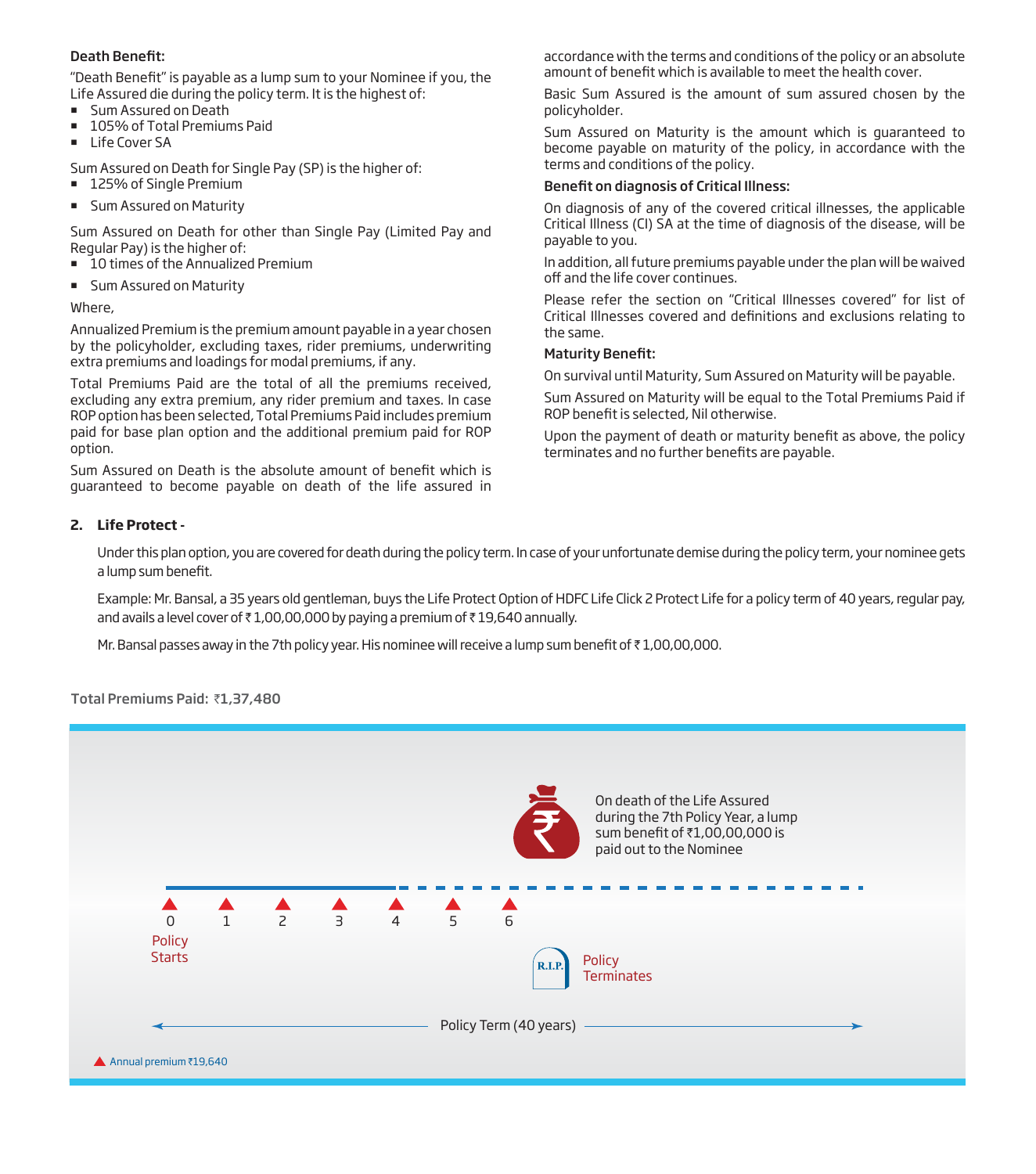# Death Benefit:

"Death Benefit" is payable as a lump sum to your Nominee if you, the Life Assured die during the policy term. It is the higher of:

- **Sum Assured on Death**
- 105% of Total Premiums Paid

Sum Assured on Death for Single Pay (SP) is the highest of:

- 125% of Single Premium
- **Sum Assured on Maturity**
- **Basic Sum Assured**

Sum Assured on Death for other than Single Pay (Limited Pay and Regular Pay) is the highest of:

- **10 times of the Annualized Premium**
- **Sum Assured on Maturity**
- **Basic Sum Assured**

# **Maturity Benefit:**

On survival until Maturity, Sum Assured on Maturity will be payable.

Sum Assured on Maturity will be equal to the Total Premiums Paid if ROP benefit is selected, Nil otherwise.

Upon the payment of death or maturity benefit as above, the policy terminates and no further benefits are payable.

# **3. Income Plus**

 This option provides you with a life cover for the chosen policy term and regular monthly income from age 60 onwards along with a lump sum payout on maturity. Monthly income of 0.1% of the Basic Sum Assured shall be paid in arrears, starting from the policy anniversary following your 60th birthday and continues until your death or policy maturity, whichever occurs earlier. The Survival Benefits already paid out shall be deducted from the Death Benefit payable to the Nominee.

You may choose maturity ages as per the below table, subject to eligibility criteria mentioned above under Eligibility -

| <b>Option</b> | <b>Fixed Term</b>      | <b>Whole Life</b> |
|---------------|------------------------|-------------------|
| Maturity Age  | 70, 75, 80 or 85 years | Whole of Life     |

Example: Mr. Singh, a 45 years old gentleman, buys the Income Plus option of HDFC Life Click 2 Protect Life with premium payment term of 5 years and coverage for Whole of Life and avails a Basic Sum Assured of ₹1,00,00,000. He pays a premium of ₹5,08,837 annually.

He starts receiving regular monthly income of ₹10,000 from the start of 16th policy year (after attaining age 60 years).

He passes away in the first month of 20th policy year. His nominee will receive a lump sum death benefit of ₹95,20,000.

# Total Premiums Paid: ₹25,44,185

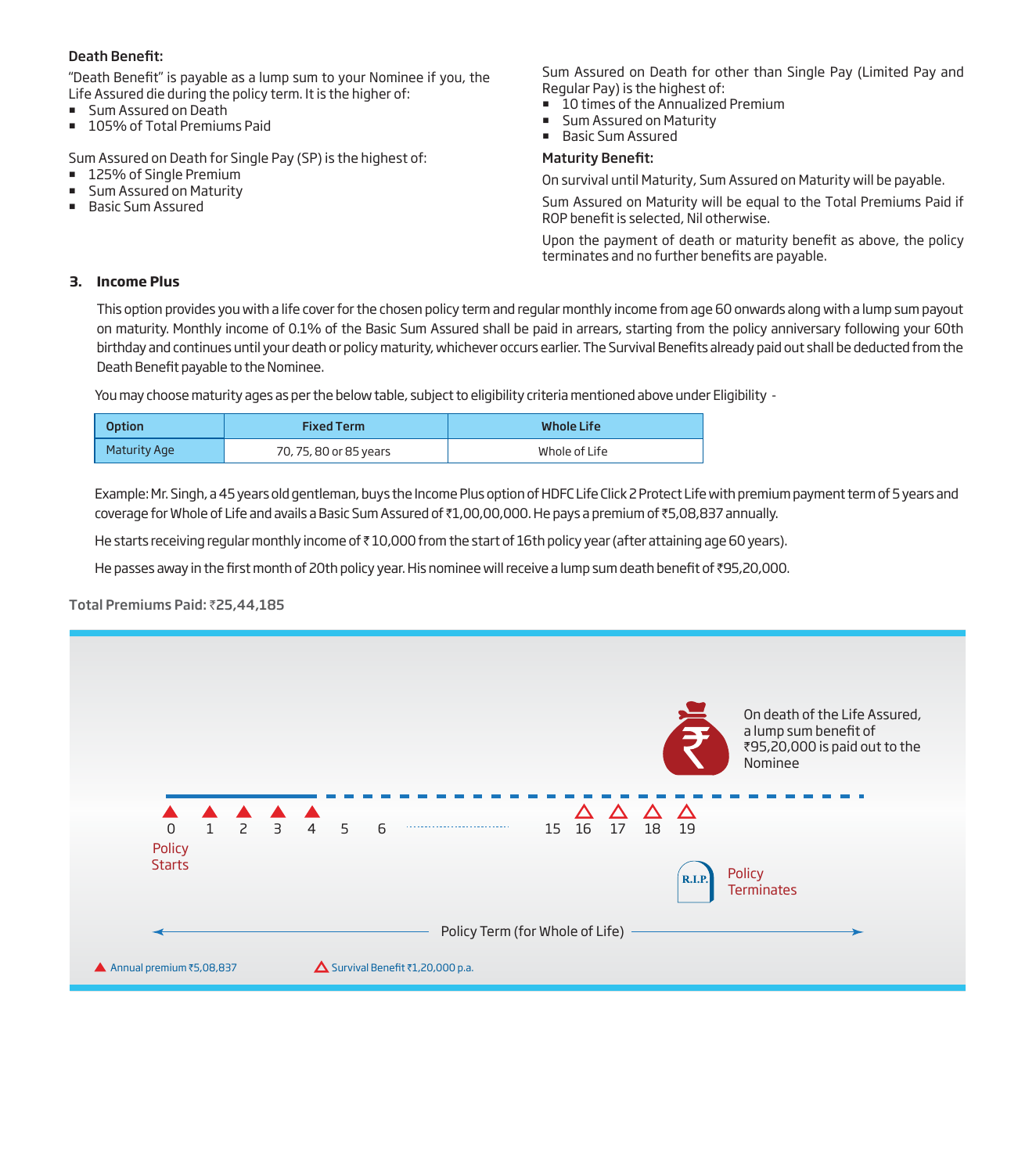# Death Benefit:

"Death Benefit" is payable as a lump sum to your Nominee if you, the Life Assured die during the policy term. It is the higher of:

- **Sum Assured on Death**
- 105% of Total Premiums Paid

lless total Survival Benefits paid out till the date of death

- Sum Assured on Death for Single Pay (SP) is the highest of:
- 125% of Single Premium
- **Sum Assured on Maturity**
- **Basic Sum Assured**

Sum Assured on Death for other than Single Pay (Limited Pay and Regular Pay) is the highest of:

- 10 times of the Annualized Premium
- **Sum Assured on Maturity**
- **Basic Sum Assured**

#### Survival Benefit:

On your survival during the policy term provided all due premiums have been paid, an income equal to 0.1% of Basic Sum Assured will be payable to you at the end of every month, following policy anniversary after your attaining age 60 years, until death or end of the policy term, whichever occurs first.

# **Maturity Benefit:**

## For Fixed Term:

On Survival until Maturity, Sum Assured on Maturity will be payable.

Sum Assured on Maturity will be equal to Max (110% of Total Premiums Paid less total Survival Benefits paid out, 0)

#### For Whole Life: NIL

Upon the payment of death or maturity benefit as above, the policy terminates and no further benefits are payable.

# Health:

# 3. Base Coverage

The Covers listed below are in-built Policy benefits and shall be available to all Insured Persons in accordance with the procedures set out in this Policy and up to the Sub-limits mentioned in the Policy Schedule.Cumulative Bonus shall be available only if the Cover is specified to be applicable in the Policy Schedule.

Claims made in respect of any of these Covers will affect the eligibility for the additional Covers set out in Section 4 and Section 5 below.

#### 3.1. Hospitalization Expenses

The Company shall indemnify Medical Expenses necessarily incurred by the Insured Person for Hospitalization of the Insured Person during the Policy Year due to Illness or Injury, up to the Sum Insured and Cumulative Bonus specified in the Policy Schedule for:

- a. Room Rent, boarding, nursing expenses as provided by the Hospital / Nursing Home up to the Room Rent limit as specific in the Policy Schedule.
- b. Intensive Care Unit (ICU) / Intensive Cardiac Care Unit (ICCU) expenses.
- c. Surgeon, anaesthetist, Medical Practitioner, consultants, specialist Fees during Hospitalization forming part of Hospital bill.
- d. Investigative treatments and diagnostic procedures directly related to Hospitalization.
- e. Medicines and drugs prescribed in writing by Medical Practitioner.
- f. Intravenous fluids, blood transfusion, surgical appliances, allowable consumables and/or enteral feedings. Operation theatre charges.
- g. The cost of prosthetics and other devices or equipment, if implanted internally during Surgery.

#### 3.1.1. Other Expenses

- h. Expenses incurred on road Ambulance if the Insured Person is required to be transferred to the nearest Hospital for Emergency Careor from one Hospital to another Hospital or from Hospital to Home (within same city) following Hospitalization.
- i. Dental Treatment, necessitated due to disease orInjury
- j. Plastic surgery, necessitated due to Injury
- k. All Day Care Treatments.

#### Note:

- l. Expenses of Hospitalization for a minimum period of 24 consecutive hours only shall be admissible. However, the time limit shall not apply in respect of Day Care Treatment.
- m. The Hospitalization must be for Medically Necessary Treatment, and prescribed in writing by Medical Practitioner.
- n. In case of admission to a room of a higher category than mentioned herein, the reimbursement/payment of Room Rent charges including all Associated Medical Expenses incurred at the Hospital shall be effected in the same proportion as the admissible rate per day bears to the actual rate per day of Room Rent charges.This condition is not applicable for Associated Medical Expenses in respect of Hospitals where differential billing for such Associated Medical Expenses is not followed based on Room Rent.

#### 3.2. Home Health Care

The Company shall indemnify the Medical Expenses incurred by the Insured Person on availing treatment at Home during the Policy Year, if prescribed in writing by the treating Medical Practitioner, provided that:

- a. The treatment in normal course would require In-patient Care at a Hospital, and be admissible under Section 3.1 (Hospitalization Expenses).
- b. The treatment is pre-authorized by the Company as per procedure given under Claims Procedure - Section 6.
- c. Records of the treatment administered, duly signed by the treating Medical Practitioner,are maintained for each day of the Home treatment.

This Cover is not available on reimbursement basis.

#### 3.3. Domiciliary Hospitalization

The Company shall indemnifythe Medical Expenses incurred during the Policy Year on Domiciliary Hospitalization of the Insured Person prescribed in writing by treating Medical Practitioner, provided that:

a. the condition of the Insured Person is such that he/she could not be removed/admitted to a Hospital.

or

b. the Medically Necessary Treatment is taken at Home on account of non-availability of room in a Hospital.

# 3.4. AYUSH Treatment

The Company shall indemnify the Medical Expenses incurred by the Insured Person for Inpatient Care under Ayurveda, Yoga and Naturopathy, Unani, Siddha and Homeopathy systems of medicines during each Policy Year up to the Sub-limit specified against this Cover in the Policy Schedule, in any AYUSH Hospital.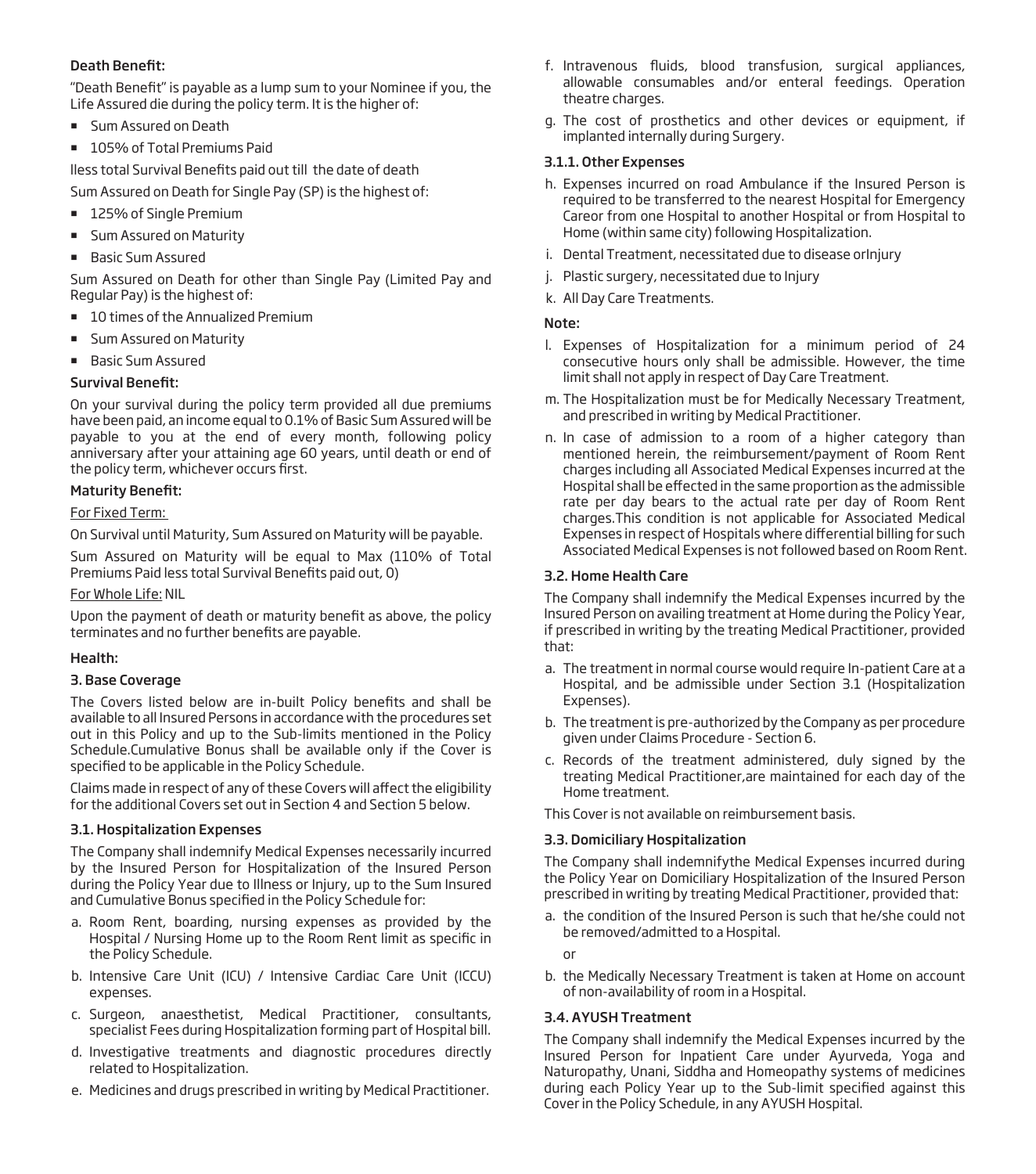#### 3.5. Pre-Hospitalization Expenses

The Company shall indemnify the Pre-Hospitalization Medical Expenses incurred by the Insured Person, related to an admissible Hospitalization under Section 3.1 (Hospitalization Expenses), for up to 60 days immediately prior to the date of admissible Hospitalization covered under the Policy.

#### 3.6. Post-Hospitalization Expenses

The Company shall indemnify the Post-Hospitalization Medical Expenses incurred by the Insured Person, related to an admissible Hospitalization under Section 3.1 (Hospitalization Expenses), for up to 180 days from the date of discharge from the Hospital, following an admissible Hospitalization claim under the Policy.

## 3.7. Organ Donor Expenses

The Company shall indemnify the Medical Expenses covered under Section 3.1(Hospitalization Expenses)which are incurred by the Insured Person during the Policy Yeartowards the organ donor's Hospitalization for harvesting of the donated organ where an Insured Person is the recipient, subject to the following conditions:

- a. The organ donor is any person whose organ has been made available in accordance and in compliance with The Transplantation of Human Organ (amendment) Act, 2011, Transplantation of Human Organs and Tissues Rules, 2014 and other applicable laws and/or regulations.
- b. Recipient Insured Person's claim under Section 3.1 (Hospitalization Expenses) is admissible under the Policy.
- c. Expenses listed below are excluded from this Cover:
	- i. The organ donor's Pre-Hospitalization Expenses and Post-Hospitalization Expenses.
	- ii. Expenses related to organ transportation or preservation.
	- iii. Any other Medical Expenses or Hospitalization consequent to the organ harvesting.

# 3.8. Cumulative Bonus (CB)

Cumulative Bonus (CB) will be applied/increased by 10% of the Base Sum Insured in respect of each claim free Policy Year (where no claims are reported), provided the Policy is renewed with the Company without a break, subject to maximum cap of 100% of the Base Sum Insured under the current Policy Year. If a claim is made in any particular Policy Year, the CB accrued shall be reduced at the same rate at which it has accrued.

#### Notes:

- a. In case where the Policy is on individual basis as specified in the Policy Schedule, the CB shall be added and available individually to the Insured Person if no claim has been reported. CB shall reduce only in case of claim from the same Insured Person.
- b. In case where the Policy is on floater basis, the CB shall be added and available to the family on floater basis, provided no claim has been reported from any Family Member. CB shall reduce in case of claim from any of the Insured Persons.
- c. CB shall be available only if the Policy is renewed/ premium paid within the Grace Period.
- d. If the Insured Persons in the expiring policy are covered on an individual basis as specified in the Policy Schedule and there is an accumulated CB for such Insured Persons under the expiring policy, and such expiring policy has been Renewed on a floater policy basis as specified in the Policy Schedule then the CB to be carried forward for credit in such Renewed Policy shall be the lowest one that is applicable among all the Insured Persons.
- e. In case of floater policies where the Insured Persons Renew their expiring policy by splitting the Sum Insured in to two or more floater policies/individual policies or in cases where the Policy is split due to the child attaining the Age of 25 years, the CB of the expiring policy shall be apportioned to such Renewed Policies in the proportion of the Sum Insured of each Renewed Policy
- f. If the Sum Insured has been reduced at the time of Renewal, the applicable CB shall be reduced in the same proportion to the Sum Insured in current Policy.
- g. If the Sum Insured under the Policy has been increased at the time of Renewal, the CB shall be calculated on the Sum Insured of the last completed Policy Year.
- h. If a claim is made in the expiring Policy Year, and is notified to the Company after the acceptance of Renewal premium any awarded CB shall be withdrawn.
- i. If the Policy Period is of two/three years, any CB that has accrued for the first/second Policy Year shall be creditedpost completion of each Policy Year.
- j. New Insured Person added to the Policy during subsequent Renewals will be eligible for CB as per their Renewal terms.
- k. CB shall be available only if the Cover is specified to be applicable in the Policy Schedule.

# Sample Illustration (Protection + Health)

Below are few illustrations that will explains the combined benefit of Life & Health under Click 2 Protect Optima Secure

# **Illustration-1**

Mr. Singh is a 25 year old Manager. He buys Click 2 Protect Optima Secure (Protection and health benefit).

| <b>Category</b> | <b>Plan Option</b> | <b>Sum Assured</b> | <b>Policy Term</b> |
|-----------------|--------------------|--------------------|--------------------|
| Protection      | Life Protect       | ₹1 Crore           | 40 years           |
| Health          | Optima Secure      | ₹5 Lakh            | Life Long Renewal  |

- During the 4th Policy Year, he meets with an accident
- During the 7th Policy Year, he passes away due to illness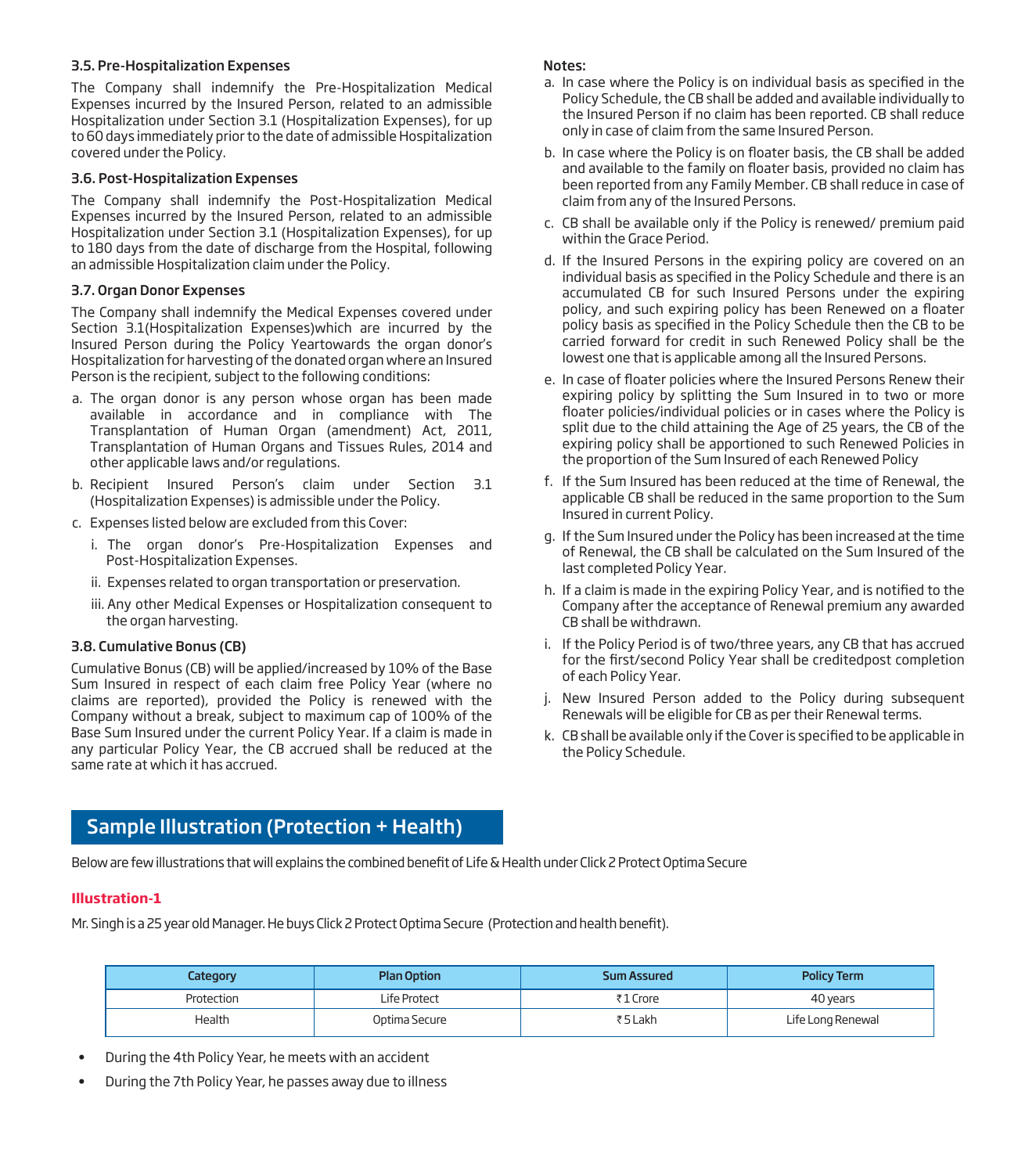

# **Protection**

- The policy shall terminate on the earlier of death, or expiry of the policy term
- You have to choose the Sum Assured, Policy Term and the Premium Payment Term at the inception of the policy.

# **Health**

He is covered upto 30 lakhs (Base sum insured + Secure Benefit + Automatic Restore Benefit).

# What are the Additional options/ features available?

# **Protection:**

# 1. Return of Premium (ROP) option

You may choose to opt for this benefit under plan option as per below table:

|              | <b>Option</b>       | Allowed to opt for ROP option? |
|--------------|---------------------|--------------------------------|
|              | Life & CI Rebalance |                                |
| Life Protect | Fixed Term          | Yes                            |
|              | Whole Life          |                                |
| Income Plus  | Fixed Term          | No                             |
|              | Whole Life          |                                |

If you choose this plan option, you will have to pay an additional premium over and above the premium payable for the base plan option chosen and you will receive a return of 100% of the Total Premiums Paid as a lump sum, upon survival until maturity.

This add-on option will be available for:

- All policy terms between 10 and 40 years for Single, Regular and 5 Pay.
- All policy terms between 15 and 40 years for 8, 10 and 12 Pay.

2. Waiver of Premium on CI (WOP CI) Option If you choose this add-on ption, all future premiums payable under the plan will be waived, if you, the life assured are diagnosed with any of the covered critical illnesses.

This option will be available only where PPT is at least 5 years and Life Protect Option with Fixed Term is selected.

An additional premium (over and above the premium payable for the

base plan) will be payable if this add-on option is chosen.

# 3. Accidental Death Benefit (ADB) Option

If you choose this add-on option, an additional amount equal to 100% of Basic Sum Assured will be payable to the Nominee on your (Life Assured's) death due to accident during the policy term. This option will be available only where Life Protect Option has been selected.

An additional premium (over and above the premium payable for the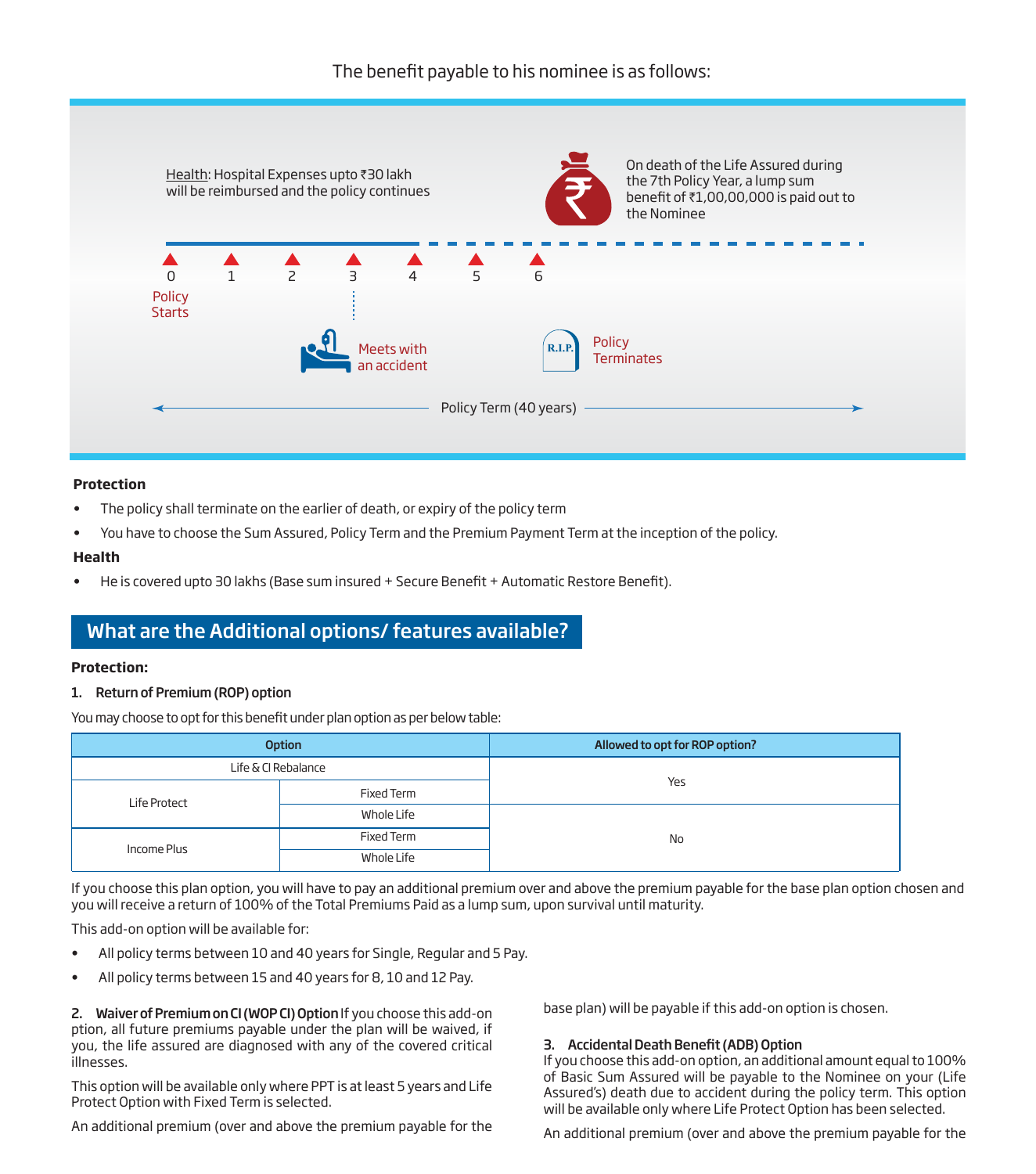base plan) will be payable if this add-on option is chosen.

# 4. Alteration of premium payment frequency

You have an option to alter the premium payment frequency during the premium payment term without any charge/ fee.

#### 5. Option to reduce Premium Payment Term from Regular Pay to Limited Pay

You also have an option to convert the outstanding regular premiums into any limited premium period available under the plan options without any charge/ fee.

# Health:

# 4. Optional Covers

The Covers listed below are optional covers. An optional cover is applicable to an Insured Person only if it is specified in the Policy Schedule to be in force for that Insured Person, and such optional cover will be available in accordance with the procedures set out in this Policy and up to the Sub-limits mentioned in the Policy Schedule.

If the Policy is issued on an individual basis, each Insured Person can opt for any of the below optional covers as per his/her requirement, and if issued on a floater basis, the optional covers shall apply to all Insured Person(s) once selected, without any individual selection.

# 4.1. Emergency Air Ambulance

The Company shall indemnify expenses incurred by the Insured Person during the Policy Year towards Ambulance transportation in an airplane or helicopter for Emergency Care which requires immediate and rapid Ambulance transportation that ground transportation cannot providefrom the site of first occurrence of the Illness or Accident to the nearest Hospital. The claim is subject to a maximum of Sum Insured as specified in the Policy Schedule against this Cover, and subject to the following conditions:

- a. The air Ambulance transportation is advised in writing by a Medical Practitioner.
- b. Medically Necessary Treatment is not available at the location where the Insured Person is situated at the time of emergency.
- c. The air Ambulance provider is a registered entity in India.
- d. The Insured Person is in India and the treatment is taken in India only.
- e. No return transportation to the Insured Person's Home or elsewhere by the air Ambulance will be covered under this Cover.
- f. A claim for the same Hospitalization is admissible under Section 3.1 (Hospitalization Expenses).

# 4.2. Daily Cash for Shared Room

The Company shall pay a daily cash amount as specified in Policy Schedule for each continuous and completed 24 hours of Hospitalization during the Policy Year if the Insured Person is hospitalised in shared accommodation in a Network Provider Hospital and such Hospitalization exceeds 48 consecutive hours.

Specific Exclusions:

- a. The Coveris not available for the time spent by the Insured Person in an Intensive Care Unit (ICU).
- b. The claim for the same Hospitalization is not admissible under Section 3.1 (Hospitalization Expenses).

# 4.3 Protect Benefit

The Company shall indemnify the Insured Person for the Non-Medical Expenses listed under Annexure B to this Policy incurred in relation to a claim admissible under Section 3 (Base Coverage) during the Policy Year.

Exclusion (k) of Section7.2 - Specific Exclusions shall not apply to this Cover.

# 4.4. Plus Benefit

On Renewal of this Policy with the Company without a break, a sum equal to 50% of the Base Sum Insured under the expiring Policy will be added to the Sum Insured available under the Renewed Policy subject to the following conditions:

- a. The applicable Plus Benefit under this Covercan only be accumulated up to 100% of Base Sum Insured, and will be applicable only to the Insured Person covered under the expiring Policy and who continues to remain insured on Renewal.
- b. The applicable Plus Benefit shall be applied only once during each Policy Year, and once added, any amount unutilized in the current Policy Year will be carried forward to the subsequent Policy Year, subject to there being no Break in Policy and such Plus Benefit not being completely exhausted.
- c. This Cover will be applied irrespective of number of claims made under the expiring Policy.
- d. This applicable Plus Benefit under this Cover can be utilized only for claims admissible under Section 3 (Base Coverage) and Section 4.3 (Protect Benefit) of the Policy.

#### Notes:

- e. In case where the Policy is issued on an individual basis, the Plus Benefit shall be added and available individually to the Insured Person. In case where the Policy is on floater basis, the Plus Benefit shall be added and available to all Family Members on a floater basis.
- f. Plus Benefit shall be available only if the Policy is renewed and due premium is received within the Grace Period.
- g. If the Insured Persons in the expiring policy are covered on an individual basis as specified in the Policy Schedule and there is an accumulated Plus Benefit for such Insured Persons under the expiring policy, and such expiring policy has been Renewed on a floater policy basis as specified in the Policy Schedule then the Plus Benefit to be carried forward for credit in such Renewed Policy shall be the lowest one that is applicable among all the Insured Persons.
- h. In case of floater policies where Insured Persons Renew their expiring policy by splitting the Sum Insured in to two or more floater policies/individual policies or in cases where the Policy is split due to the child attaining the Age of 25 years, the Plus Benefit of the expiring policy shall be apportioned to such Renewed Policies in the proportion of the Sum Insured of each Renewed Policy
- i. If the Sum Insured has been reduced at the time of Renewal, the applicable Plus Benefit shall be reduced in the same proportion to the Sum Insured in current Policy.
- j. If the Sum Insured under the Policy has been increased at the time of Renewal, the Plus Benefit shall be calculated on the Sum Insured of the last completed Policy Year.
- k. If the Policy Period is of two or three years, the Plus Benefit shall be credited post completion of each Policy Year, and will be available for any claims made in the subsequent Policy Year.
- l. New Insured Person added to the Policy during subsequent Renewals will be eligible for the Plus Benefit as per their Renewal terms.

# 4.5. Secure Benefit

An additional amount as specified in the Policy Schedule will be available to the Insured Personas Sum Insured for all claims admissible under Section 3 (Base Coverage)and Section 4.3 (Protect Benefit) during the Policy Year, subject to the following conditions:

- a. This Secure Benefit shall be applied only once during each Policy Year and any unutilized amount, in whole or in part, will not be carried forward to the subsequent Policy Year.
- b. The Secure Benefit can be utilized for any number of claims admissible under the Policy during the Policy Year.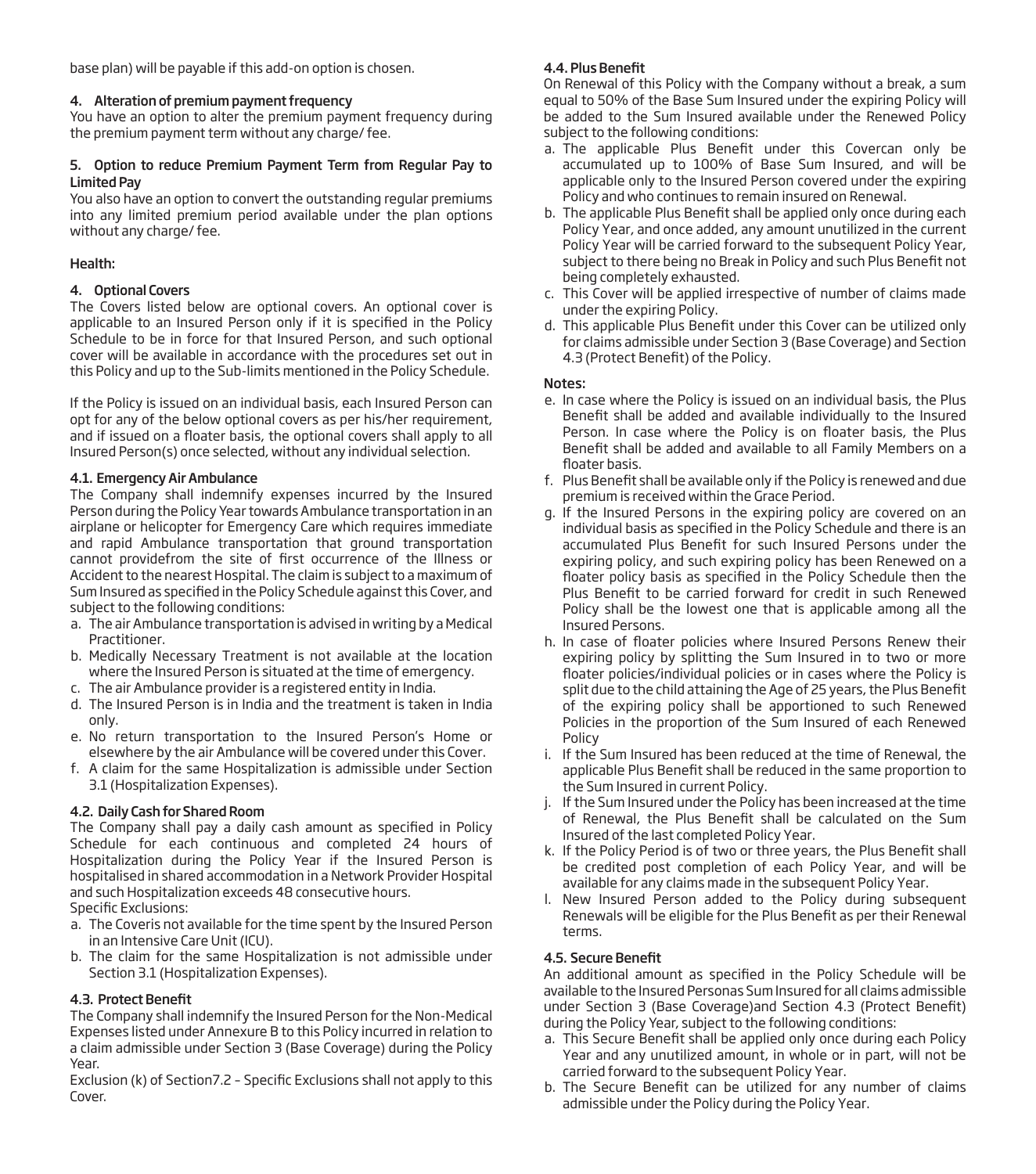- c. The Secure Benefit will be applicable only after exhaustion of Base Sum Insured.
- d. In case of family floater policy, the Secure Benefit will be available on floater basis for all Insured Persons covered under the Policy and will operate in accordance with the above conditions.

#### 4.6. Automatic Restore Benet

In the event of complete or partial utilization of the Base Sum Insured due to any claim admitted during the Policy Year irrespective of the utilization of the Cumulative Bonus, Plus Benefit, and Secure Benefit, the Company shall restore the Sum Insured up to the Base Sum Insured (as applicable under the current Policy Year) for any subsequent claims admissible under Section 3 (Base Coverage) and Section 4.3 (Protect Benefit) (if in force), subject to the following conditions:

- a. This Automatic Restore Benefit shall be applied only once during each Policy Year and any unutilized amount, in whole or in part, will not be carried forward to the subsequent Policy Year.
- b. The Base Sum Insured restoration under the Automatic Restore Benefit would be triggered only upon complete or partial utilization of the Base Sum Insured by the way of first claim admitted under the Policy, and be available for subsequent claims thereafter in the Policy Year, for the Insured Person.
- c. In case of a family floater policy, the Automatic Restore Benefit will be available on floater basis for all Insured Persons covered under the Policy and will operate in accordance with the above conditions.

#### 4.7. Aggregate Deductible

The Insured Person shall bear an amount equal to the Aggregate Deductible specified on Policy Schedule for all admissible claims made by the Insured Person and assessed by the Company in a Policy Year. The liability of the Company to pay the admissible claim under that Policy Year will commence only once the specified Aggregate Deductible has been exhausted. This Cover shall be subject to the following conditions:

- a. This Cover can be opted only at inception of the Policy or during subsequent Renewals.
- b. Once the Aggregate Deductible option is opted by the Insured Person, it cannot be opted out or reduced at any time during the Policy Year or at subsequent Renewals.Deductible, however can be increased at the time of Renewal.
- c. In case of family floater Policy, the entire amount of Aggregate Deductible must first be exhausted before theCompany pays for claims of any Family Member covered under the Policy.
- d. The Aggregate Deductible is not applicable to Sections 4.8(E-Opinion for Critical Illness), and 5.2 (Preventive Health Check Up).
- e. All Insured Persons in a Policy will have the same Aggregate Deductible

#### 4.8. E-Opinion for Critical Illness

The Company shall indemnify the expenses incurred by the Insured Person towards E-Opinion for Critical Illness availed from a Medical Practitioner in respect of anyMajor Medical Illness (of the nature listed below) through the Network Provider specified in the Policy Schedule, subject to the following conditions:

- a. Benefit under this cover shall be subject to the eligible geography of the Network Provider. The Insured Person may contact the Company or refer to its website for details on eligible Network Provider(s).
- b. The Benefit under this Covercan be availed by an Insured Person only once in a Policy Year, and shall be available foreach Insured Person in case the Policy is issued on a floater basis.
- c. The Insured Person is free to choose whether or not to obtain the E-Opinion for Critical Illness, and if obtained, it is the Insured Person's sole and absolute discretion to follow the suggestion for any advice related to his/her health. It is understood and agreed

that any information and documentation provided to the Company for the purpose of seeking the E-Opinion for Critical Illness shall be shared with the Network Providers.

Disclaimer -E-Opinion for Critical Illness Services are being offered by Network Providers through its portal/mail/App or any other electronic form to the Policyholders/Insured Person. In no event shall the Company be liable for any direct, indirect, punitive, incidental, special,or consequential damages or any other damages whatsoever caused to the Policyholders/Insured Person while receiving the services from Network Providers or arising out of or in relation to any opinion, advice, prescription, actual or alleged errors, omissions and representations made by the Network Provider or treating Medical Practitioner.

|    | <b>Major Medical Illness</b>                                                         |    |                                                         |  |  |  |
|----|--------------------------------------------------------------------------------------|----|---------------------------------------------------------|--|--|--|
| 1  | Cancer of specified severity                                                         | 26 | Apallic Syndrome                                        |  |  |  |
| 2  | Open Chest CABG                                                                      | 27 | Aplastic Anaemia                                        |  |  |  |
| 3  | Kidney failure reguiring                                                             | 28 | <b>Bacterial Meningitis</b>                             |  |  |  |
|    | regular dialysis                                                                     | 29 | Cardiomyopathy                                          |  |  |  |
| 4  | <b>Myocardial Infarction (First</b><br><b>Heart Attack of specified</b><br>severity) | 30 | Other serious coronary<br>artery disease                |  |  |  |
| 5  | Open Heart Replacement or<br><b>Repair of Heart Valves</b>                           | 31 | Creutzfeldt-Jakob Disease<br>(C D)                      |  |  |  |
| 6  | Major Organ/Bone Marrow                                                              | 32 | Encephalitis                                            |  |  |  |
|    | Transplantation                                                                      | 33 | End Stage Lung Failure                                  |  |  |  |
| 7  | Multiple Sclerosis with                                                              | 34 | <b>Fulminant Hepatitis</b>                              |  |  |  |
|    | persisting symptoms                                                                  | 35 | Eisenmenger's Syndrome                                  |  |  |  |
| 8  | Permanent Paralysis of<br>Limbs                                                      | 36 | Major Head Trauma                                       |  |  |  |
| 9  | Stroke resulting in<br>permanent symptoms                                            | 37 | Chronic Adrenal<br>Insufficiency (Addison's<br>Disease) |  |  |  |
| 10 | Benign Brain Tumour                                                                  | 38 | Progressive Scleroderma                                 |  |  |  |
| 11 | Coma of specified severity                                                           | 39 | Progressive Supranuclear                                |  |  |  |
| 12 | Parkinson's Disease                                                                  |    | Palsy                                                   |  |  |  |
| 13 | Alzheimer's Disease                                                                  | 40 | <b>Blindness</b>                                        |  |  |  |
| 14 | Surgery of Aorta                                                                     | 41 | Chronic Relapsing                                       |  |  |  |
| 15 | End Stage Liver Failure                                                              |    | Pancreatitis                                            |  |  |  |
| 16 | Deafness                                                                             | 42 | Elephantiasis                                           |  |  |  |
| 17 | Loss of Speech                                                                       | 43 | <b>Brain Surgery</b>                                    |  |  |  |
| 18 | <b>Third Degree Burns</b>                                                            | 44 | HIV due to blood<br>transfusion and                     |  |  |  |
| 19 | <b>Medullary Cystic Disease</b>                                                      |    | occupationally acquired HIV                             |  |  |  |
| 20 | Motor Neurone Disease                                                                | 45 | <b>Terminal Illness</b>                                 |  |  |  |
|    | with permanent symptoms                                                              | 46 | Myelofibrosis                                           |  |  |  |
| 21 | Muscular Dystrophy                                                                   | 47 | Pheochromocytoma                                        |  |  |  |
| 22 | Infective Endocarditis                                                               | 48 | Crohn's Disease                                         |  |  |  |
| 23 | Primary (Idiopathic)<br>Pulmonary Hypertension                                       | 49 | Severe Rheumatoid<br><b>Arthritis</b>                   |  |  |  |
| 24 | Dissecting Aortic Aneurysm                                                           | 50 | Severe Ulcerative Colitis                               |  |  |  |
| 25 | <b>Systemic Lupus</b><br>Erythematous with Lupus<br><b>Nephritis</b>                 | 51 | Angioplasty                                             |  |  |  |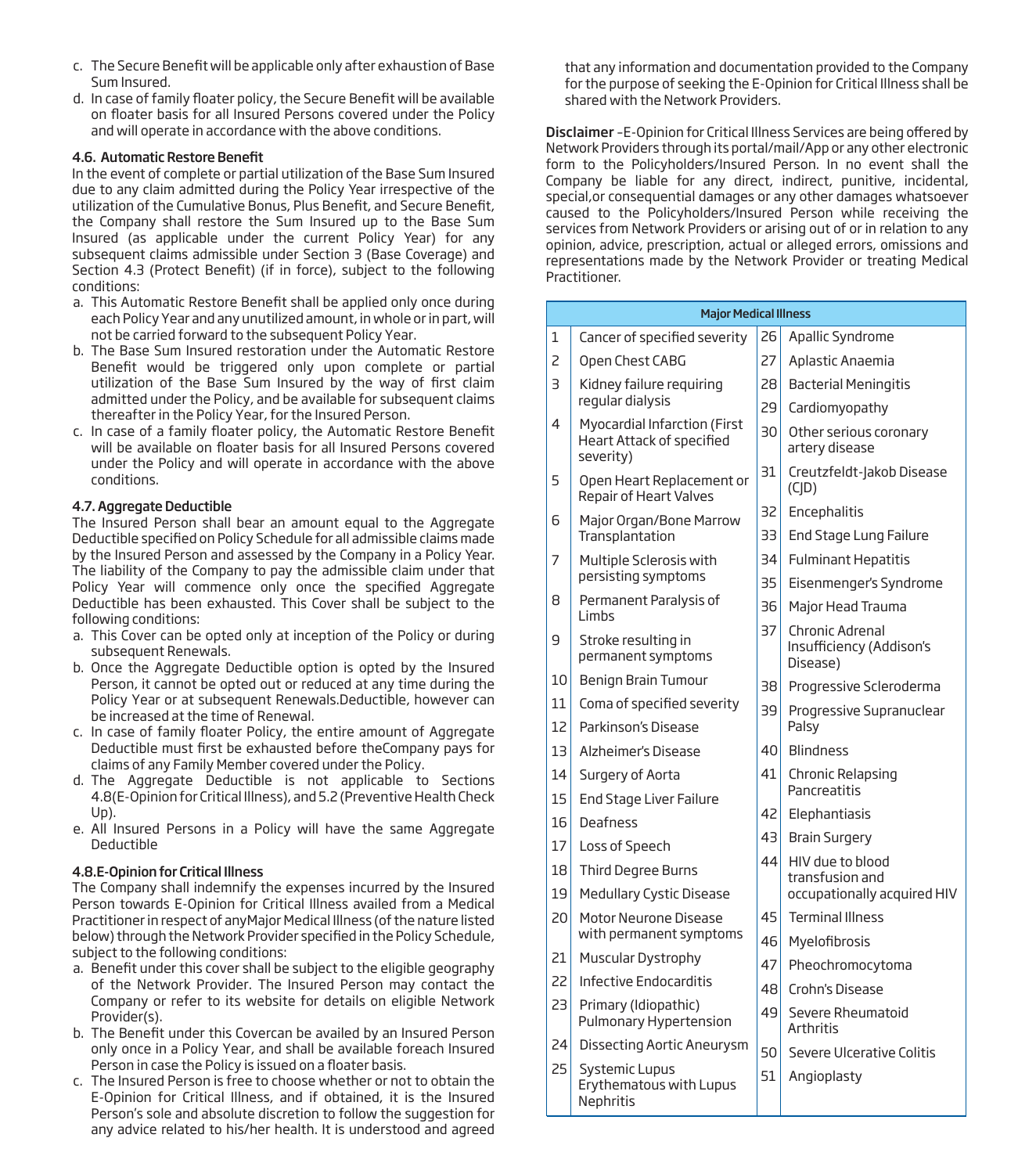## 5. Preventive Health Check-up

On each continuous Renewal of the Policy,the Company will indemnify the cost of a Preventive Health Check-up for the Insured Person who was insured during the previous Policy Year, up to the amounts specified in this Cover below.

This Cover does NOT carry forward if it is not claimed and shall not be provided if the Policy is not Renewed further.

For Individual Policies, the below mentioned limits are applicable for each Insured Person per Policy Year.

| Sum Insured<br>under the Policy | 5 Lakhs | 10 Lakhs | 15 Lakhs | $20.25\,\mathrm{g}$ | $100\,\mathrm{V}$<br>50 Lakhs   200 Lakhs |
|---------------------------------|---------|----------|----------|---------------------|-------------------------------------------|
| Limit of Cover                  | ₹1,500  | ₹2,000   | ₹4,000   | ₹5,000              | ₹8,000                                    |

For Family Floater Policies, the below mentioned limits are applicable cumulatively for all Insured Persons per Policy Year.

| Sum Insured<br>under the Policy | 5 Lakhs | 10 Lakhs | 15 Lakhs | $20.25\,\mathrm{g}$ | $100\,\mathrm{V}$<br>50 Lakhs   200 Lakhs |
|---------------------------------|---------|----------|----------|---------------------|-------------------------------------------|
| Limit of Cover                  | ₹2,500  | ₹5,000   | ₹8,000   | ₹10,000             | ₹15,000                                   |

# 6. Add on – Cover

my: Optima Secure offers following Add on Covers:

- My: health Critical Illness Add On with Sum Insured options of ₹100,000 to ₹500,00,000 in multiples of ₹100,000
- My: health Hospital Cash Benefit Add On with Sum Insured options of ₹500/ ₹1000/ ₹1500 / ₹2000/ ₹2500 / ₹3000 / ₹5000/ ₹7500/ `10,000

 (Please refer the prospectus of the respective Add Ons for more details)

# 7. Pre Policy Check up

Pre-Policy Check-up at our network may be required based upon the age and basic sum insured.

- We will reimburse 100% of the expenses incurred per Insured Person on the acceptance of the proposal.
- If Proposal is declined post PPC, 100% of Medical test charges will be borne by the customer for ₹500,000 sum insured, 50% for ₹10,00,000 Sum Insured and NIL for other Sum Insureds.
- In case of any adverse medical declaration on the proposal form, we may request for additional medical tests

# Other T&C (Applicable for Health Only):

#### Portability

The Insured Person will have the option to port the Policy to other insurers by applying to such Insurer to port the entire policy along with all the members of the family, if any, at least 45 days before, but not earlier than 60 days from the policy renewal date as per IRDAI guidelines related to Portability. If such person is presently covered and has been continuously covered without any lapses under any health insurance policy with an Indian General/Health insurer, the proposed Insured Person will get the accrued continuity benefits in waiting periods as per IRDAI guidelines on portability.

For Detailed Guidelines on Portability, kindly refer the link https://www.irdai.gov.in/ADMINCMS/cms/frmGuidelines\_Layout.as px?page=PageNo3987

#### Migration

The Insured Person will have the option to migrate the Policy to other health insurance products/plans offered by the Company by applying for Migration of the policyatleast30 days before the policy renewal date as per IRDAI guidelines on Migration. If such person is presently covered and has been continuously covered without any lapses under any health insurance product/plan offered by the Company, the Insured Person will get the accrued continuity benefits in waiting periods as per IRDAI guidelines on Migration.

For Detailed Guidelines on Migration, kindly refer the link https://www.irdai.gov.in/ADMINCMS/cms/frmGuidelines\_Layout.as px?page=PageNo3987

#### Instalment Premium payment through Auto Debit/ECS Facility

- a. If premium payment is opted for by instalments through auto debit/ECS facility, a separate authorization form shall be submitted by Insured Person specifying thefrequency chosen for premium to be debited.
- b. Where there is a change either in the terms and conditions of the coverage or Policy or in the premium rate, the ECS authorization shall be obtained afresh.
- c. The Insured Person has the option to withdraw from the ECS mode at least fifteen days prior to the due date of instalment premium payable.
- d. No additional charges will be levied or recovered in any manner from the benefits payable towards cancellation of the ECS mode.

#### Possibility of Revision of terms of the Policy including the Premium Rates

The Company, with prior approval of IRDAI, may revise or modify the terms of the Policy including the premium rates. The Insured Person shall be notified three months before the changes are effected.

#### Withdrawal of Policy

- a. In the likelihood of this product being withdrawn in future, the Company will intimate the Insured Person about the same 90 days prior to expiry of the policy.
- b. Insured Person will have the option to migrate to similar health insurance product available with the Company at the time of renewal with all the accrued continuity benefits such as Cumulative Bonus, waiver of waiting period as per IRDAI guidelines, provided the policy has been maintained without a break.

# Discount (Health):

- Online Discount: The Insured Person is eligible for 5% discount on premium in case he / she purchase the Policy online from the Company's website or the Company's mobile app. The subsequent Renewal of the same Policy will continue to enjoy the 5% discount, provided the Policy remains without the involvement of any other insurance agent or insurance intermediary.
- Employee Discount: A discount of 5 % on the Premium is applicable if any Insured Person is a HDFC Group employee (full time employee) / Munich Re Group employee (full time employee) at the time of enrolment, or subsequent renewal; provided that such Policy is purchased through the Company's website or the Company's mobile app and without the involvement of any insurance agent or insurance intermediary.
- **E** Loyalty Discount: If any Insured Person has an active retail insurance Policy with premium above Rs. 2,000 with the Company, a discount of 2.5% on the Policy premium will be applicable at the time of enrolment as well as subsequent renewals.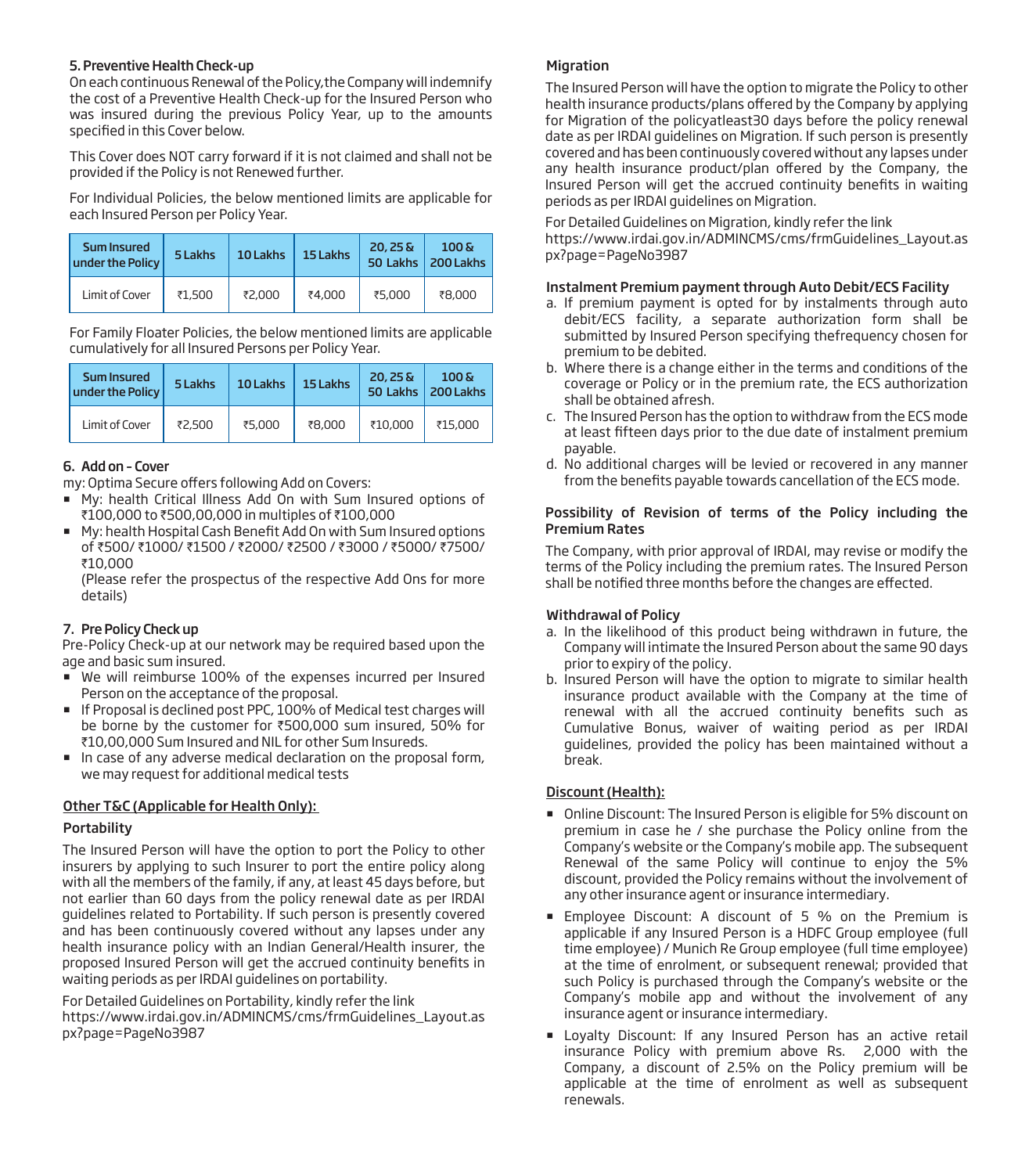Family Discount: The Insured Person will be entitled to receive 10% discount on the premium if two or more family members are covered under the same Policy under the individual Policy option.

*The above mentioned discounts are cumulative in nature and the*  total discount offered under Employee discount, Online discount, *Loyalty discount and Family discount shall not exceed 20%.*

- **EX Long Term Policy Discount: If the Policy Period is more than one** year, the Insured Person will be entitled to receive a discount of 7.5% and 10% will be offered in case a Policy is purchased for 2-year and 3-year tenure respectively, provided he has paid the premium in advance as a single premium.
- NRI Discount Insured Person residing overseas with declaration that they are based abroad in entirety for the Policy Year will be offered a discount of 40%, subject to the following conditions:
	- a. This is applicable in case the Insured's status is NRI for the whole year and he wishes to continue earning his PED coverage until upon his return. However, while in India if the Insured wishes to make a claim, he may do so by making the differential payment applicable on the policy.
	- b. For Insured who have been offered NRI discount in a particular policy year and at policy renewal makes further declaration of his stay abroad for the forthcoming year the applicable NRI discount would be offered on the renewal premium. If the Insured would be based in India then no discount would be applicable upon renewal.
	- c. For Insured who have been offered NRI discount in a particular policy year and he returns to India anytime during the year, the Insured can notify the Company about the change and make payment for the additional premium (equivalent to the applicable NRI discount). If the additional premium payment hasn't been made during the year, the same would be added to the renewal premium at the policy anniversary. The policy would be renewed subject to the full premium being received by the Company. In case of long term policies, the additional premium will be recovered only for the corresponding year and not from retrospective date.
- Aggregate Deductible Discount: If Aggregate Deductible is opted for all Insured Person, following discount will be applicable on the Policy premium.

| Deductible Amount | <b>Base Sum Insured less</b><br>than equal to 20 Lakhs | <b>Base Sum Insured</b><br>above 20 Lakhs |
|-------------------|--------------------------------------------------------|-------------------------------------------|
| 25,000            | 25%                                                    | 15%                                       |
| 50,000            | 40%                                                    | 30%                                       |
| 100,000           | 50%                                                    | 40%                                       |

# Loadings

- a. The Company may apply loading on the premium, specific Waiting Period or permanent exclusions, based on the declarations made in the Proposal Form and the health status, habits and lifestyle, past medical records, and the results of the pre-Policy medical examination of the persons proposed to be insured under the Policy.
- b. The maximum medical underwriting loading shall not exceed 100% for each condition and a total of 150% for each Insured Person.
- c. Loadings shall be applied from Commencement Date including subsequent Renewal(s), and on increased Sum Insured.

d. Proposer shall be informed about the proposed loading with premium, specific Waiting Period or permanent exclusion (if any) through a counter offer letter and Policy will be issued only on specific acceptance within 15 days of the receipt of such counter offer letter. In case the Company does not receive any response to the counter offer letter from the proposer within 15 days, the application shall be cancelled and any premium received shall be refunded within 7 days.

## Please Note

- 1. Premium rates and policy terms and conditions are for standard healthy individuals. These may change post underwriting of proposal based on medical tests (where applicable) and information provided on the proposal form. Please visit our nearest branch to referring our underwriting guidelines, if required. Premium rates are subject to change with prior approval from IRDAI.
- 2. In a family floater Policy, a maximum of 4 adults and a maximum of 6 dependent children can be included in a single Policy. The 4 adults can be a combination of self, spouse, parents and parentsin-law.

 In an individual Policy, a maximum of 6 adults and a maximum of 6 dependent children can be included in a single Policy.

- 3. The premium will be computed basis the city of residence provided by the insured person in the application form. The premium that would be applicable zone wise and the cities defined in each zone are as under:
	- *Delhi NCR/Mumbai MMR Delhi, Gurgaon, Noida, Faridabad, Ghaziabad, Greater Noida, Mumbai, Navi Mumbai, Thane, Kalyan, Dombivali, Bhayandar, Ulhasnagar, Bhiwandi, Vasai,Virar*
	- *Rest of India- All other cities*

# What are the Exclusions?

# Protection-

# Suicide Exclusion

In case of death due to suicide within 12 months from the date of commencement of risk under the policy or from the date of revival of the policy, as applicable, the nominee or beneficiary of the policyholder shall be entitled to at least 80% of the total premiums paid till the date of death or the surrender value available as on the date of death whichever is higher, provided the policy is in force.

# Note: Exclusions for Critical Illness and Accidental Death Benet are mentioned in Annexure-I and Annexure-II below respectively

#### Health-

The Company shall not make payment for any claim in respect of any Insured Person caused by, arising from or attributable to any of the following unless expressly stated to the contrary in the Policy:

# 7.1. Standard Exclusions

All the Waiting Periods and exclusions listed below shall be applicable individually for each Insured Person and claims shall be assessed accordingly.

# a. Pre-Existing Diseases – Code – Excl01

- i. Expenses related to the treatment of a pre-existing disease (PED) and its direct complications shall be excluded until the expiry of 36 months of continuous coverage after the date of inception of the first policy with insurer.
- ii. In case of enhancement of Sum Insured the exclusion shall apply afresh to the extent of Sum Insured increase.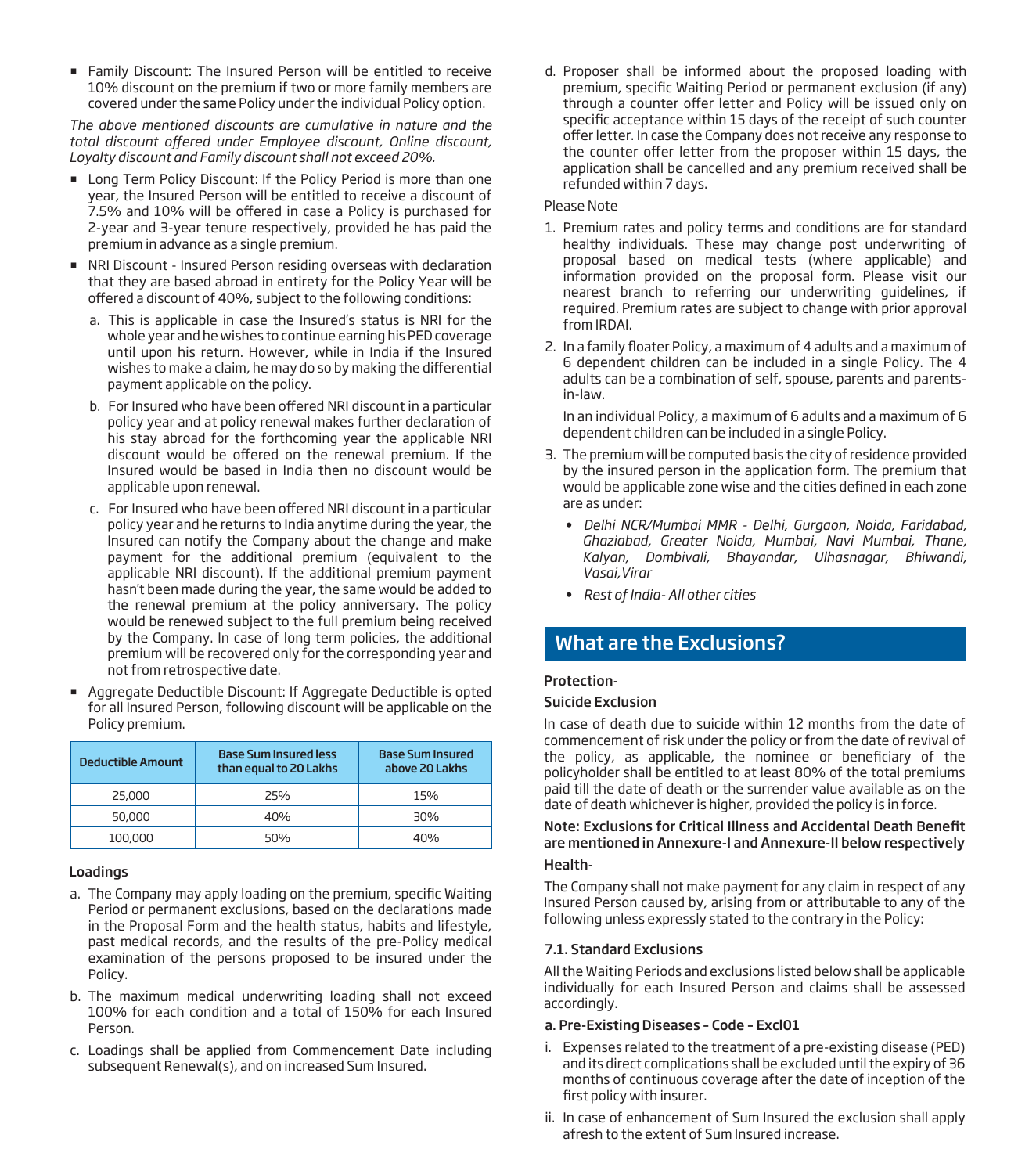- iii. If the Insured Person is continuously covered without any break as defined under the portability norms of the extant IRDAI (Health Insurance) Regulations, then waiting period for the same would be reduced to the extent of prior coverage.
- iv. Coverage under the Policy after the expiry of 36 months for any pre-existing disease is subject to the same being declared at the time of application and accepted by Insurer.

#### b. Specified Disease/Procedure waiting period-Code - Excl02

- i. Expenses related to the treatment of the listed Conditions, surgeries/treatmentsshall be excluded until the expiry of 24 months of continuous coverage after the date of inception of the first Policy with us. This exclusion shall not be applicable for claims arising due to an Accident.
- ii. In case of enhancement of sum insured the exclusion shall apply afresh to the extent of Sum Insured increase.
- iii. If any of the specified disease/procedure falls under the waiting period specified for Pre-Existing diseases, then the longer of the two waiting periods shall apply.
- iv. The waiting period for listed conditions shall apply even if contracted after the Policy or declared and accepted without a specific exclusion.
- v. If the Insured Person is continuously covered without any break as defined under the applicable norms on portability stipulated by IRDAI, then waiting period for the same would be reduced to the extent of prior coverage.
- vi. List of specific diseases/procedures is provided below:

#### Illnesses

| Internal Congenital<br>diseases                       | Non infective Arthritis                                                               | Pilonidal sinus                                                    |
|-------------------------------------------------------|---------------------------------------------------------------------------------------|--------------------------------------------------------------------|
| Diseases of gall bladder<br>including cholecystitis   | calculus diseases of<br>Urogenital system<br>e.g.Kidneystone,Urinary<br>Blädder Stone | Benign tumors, cysts,<br>nodules, polyps including<br>breast lumps |
| Pancreatitis                                          | Ulcer and erosion of<br>stomach and duodenum                                          | Polycystic ovarian<br>diseases                                     |
| All forms of Cirrhosis                                | Gastro Esophageal Reflux<br>Disorder (GERD)                                           | Sinusitis, Rhinitis                                                |
| Perineal Abscesses                                    | Perianal Abscesses                                                                    | Skin tumors                                                        |
| Cataract and other<br>disorders of lens and<br>Retina | Fissure/fistula in anus.<br>Haemorrhoids including<br>Gout and rheumatism             | <b>Tonsillitis</b>                                                 |
| Osteoarthritis and<br>osteoporosis                    | Fibroids (fibromyoma)                                                                 | Benign<br>Hyperplasia of Prostate                                  |

#### Surgical Procedures

| Adenoidectomy,<br>tonsillectomy       | Tympanoplasty,<br>Mastoidectomy                                             | Hernia                                                                |  |  |
|---------------------------------------|-----------------------------------------------------------------------------|-----------------------------------------------------------------------|--|--|
| Dilatation and curettage<br>(D&C)     | Nasal concha resection                                                      | Surgery for prolapsed<br>inter vertebral disc                         |  |  |
| Myomectomy for fibroids               | Surgery of Genito urinary<br>system unless<br>necessitated by<br>Malignancy | Surgery for varicose<br>veins and varicose ulcers                     |  |  |
| Surgery on prostate                   | Cholecystectomy                                                             | Surgery for Perianal<br>Abscesses                                     |  |  |
| Hydrocele/Rectocele                   | Joint replacement<br>surgeries                                              | Surgery for Nasal septum<br>deviation                                 |  |  |
| Ligament, Tendon and<br>Meniscal tear | Hysterectomy                                                                | Fissurectomy,<br>Haemorrhoidectomy,<br>Fistulectomy, ENT<br>surgeries |  |  |
| Endometriosis                         | Prolapsed Uterus                                                            | <b>Rectal Prolapse</b>                                                |  |  |
| Varicocele                            | Retinal detachment                                                          | Glaucoma                                                              |  |  |
| Nasal polypectomy                     |                                                                             |                                                                       |  |  |

#### c. 30-day waiting period – Code – Excl03

- i. Expenses related to the treatment of any illness within 30 days from the first Policy commencement date shall be excluded except claims arising due to an accident, provided the same are covered.
- ii. This exclusion shall not, however, apply if the Insured Person has continuous coverage for more than twelve months.
- iii. The within referred waiting period is made applicable to the enhanced Sum Insured in the event of granting higher Sum Insured subsequently.

#### d. Investigation & Evaluation: Code Excl04

- i. Expenses related to any admission primarily for diagnostics and evaluation purposes only are excluded.
- ii. Any diagnostic expenses which are not related or not incidental to the current diagnosis and treatment are excluded.

#### e. Rest Cure, rehabilitation and respite care: Code – Excl05:

Expenses related to any admission primarily for enforced bed rest and not for receiving treatment. This also includes:

- i. Custodial care either at home or in a nursing facility for personal care such as help with activities of daily living such as bathing, dressing, moving around either by skilled nurses or assistant or non-skilled persons.
- ii. Any services for people who are terminally ill to address physical, social, emotional and spiritual needs.

#### f. Obesity/Weight control: Code – Excl06:

Expenses related to the surgical treatment of obesity that does not fulfil all the below conditions:

- i. Surgery to be conducted is upon the advice of the Doctor
- ii. The surgery/Procedure conducted should be supported by clinical protocols
- iii. The member has to be 18 years of age or older and
- iv. Body Mass Index (BMI)
- A. greater than or equal to 40 or
- B. greater than or equal to 35 in conjunction with any of the following severe co-morbidities following failure of less invasive methods of weight loss:
- 1) Obesity-related cardiomyopathy
- 2) Coronary heart disease
- 3) Severe sleep apnoea
- 4) Uncontrolled type2 diabetes
- g. Change-of-Gender treatments:Code Excl07: Expenses related to any treatment, including surgical management, to change characteristics of the body to those of the opposite sex.
- h. Cosmetic or plastic Surgery: Code Excl08: Expenses for cosmetic or plastic surgery or any treatment to change appearance unless for reconstruction following an Accident, Burn(s) or Cancer or as part of Medically Necessary Treatment to remove a direct and immediate health risk to the insured. For this to be considered a medical necessity, it must be certified by the attending Medical Practitioner.
- i. Hazardous or Adventure Sports: Code Excl09: Expenses related to any treatment necessitated due to participation as a professional in Hazardous or Adventure sports, including but not limited to, para-jumping, rock climbing, mountaineering, rafting, motor racing, horse racing or scuba diving, hand gliding, sky diving, deep-sea diving.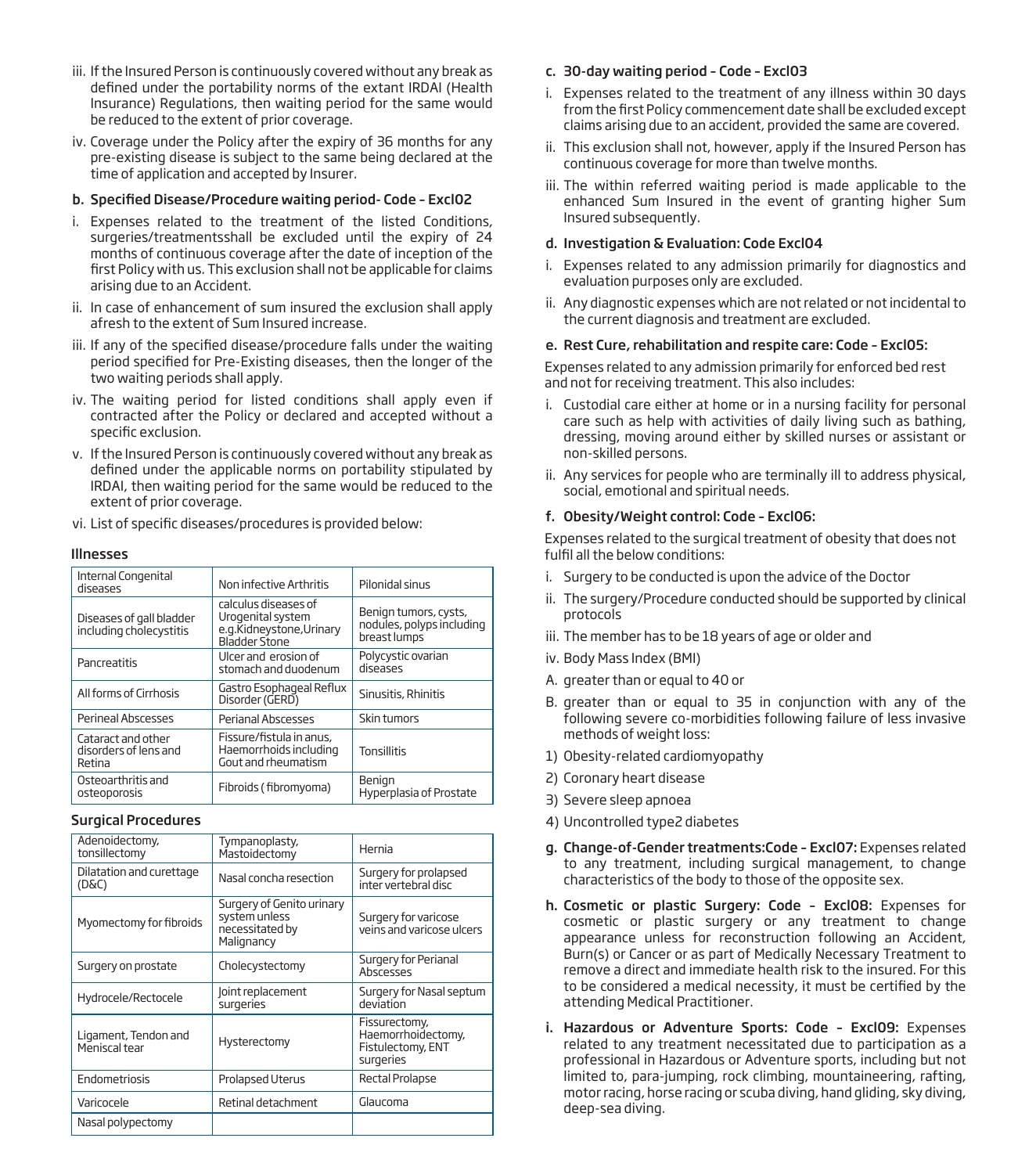- **i.** Breach of Law:Code Excl10: Expenses for treatment directly arising from or consequent upon any Insured Person committing or attempting to commit a breach of law with criminal intent.
- k. Excluded Providers:Code Excl11: Expenses incurred towards treatment in any hospital or by any Medical Practitioner or any other provider specifically excluded by the Insurer and disclosed in its website/notified to the Policyholders are not admissible. However, in case of Life Threatening Situations or following an Accident, expenses up to the stage of stabilization are payable but not the complete claim.
- l. Treatment for Alcoholism, drug or substance abuse or any addictive condition and consequences thereof. Code - Excl12.
- m. Treatments received in health hydros, nature cure clinics, spas or similar establishments or private beds registered as a nursing home attached to such establishments or where admission is arranged wholly or partly for domestic reasons. Code - Excl13.
- n. Dietary supplements and substances that can be purchased without prescription, including but not limited to Vitamins, minerals and organic substances unless prescribed by a Medical Practitioner as part of Hospitalization claim or Day Careprocedure. Code – Excl14.
- o. Refractive Error:Code Excl15: Expenses related to the treatment for correction of eye sight due to refractive error less than 7.5 dioptres.
- p. Unproven Treatments: Code Excl16:Expenses related to any unproven treatment, services and supplies for or in connection with any treatment. Unproven treatments are treatments, procedures or supplies that lack significant medical documentation to support their effectiveness.
- q. Sterility and Infertility: Code Excl17: Expenses related to sterility and infertility. This includes:
- i. Any type of contraception, sterilization
- ii. Assisted Reproduction services including artificial insemination and advanced reproductive technologies such as IVF, ZIFT, GIFT, ICSI
- iii. Gestational Surrogacy
- iv. Reversal of sterilization.

#### r. Maternity: Code – Excl18

- i. Medical treatment expenses traceable to childbirth (including complicated deliveries and caesarean sections incurred during hospitalization) except ectopic pregnancy;
- ii. Expenses towards miscarriage (unless due to an accident) and lawful medical termination of pregnancy during the Policy Period.

#### 7.2. Specific Exclusions:

In addition to the foregoing general exclusions, the Company shall not be liable to make any payment under this Policy caused by or arising out of or attributable to any of the following:

- a. War or any act of war, invasion, act of foreign enemy, (whether war be declared or not or caused during service in the armed forces of any country), civil war, public defence, rebellion, revolution, insurrection, military or usurped acts, Nuclear, Chemical or Biological attack or weapons, radiation of any kind.
- b. Aggregate Deductible Claims/claim amount falling within Aggregate Deductible limit if opted and in force, as specified in the Policy Schedule.
- c. Any Insured Person committing or attempting to commit intentional self-injury or attempted suicide or suicide.
- d. Any Insured Person's participation or involvement in naval, military or air force operation.
- e. Investigative treatment for sleep-apnoea, general debility or exhaustion ("run-down condition").
- f. Congenital external diseases, defects or anomalies.
- g. Stem cell harvesting.
- h. Investigative treatments for analysis and adjustments of spinal sub luxation, diagnosis and treatment by manipulation of the skeletal structure or for muscle stimulation by any means except treatment of fractures (excluding hairline fractures) and dislocations of the mandible and extremities.
- i. Circumcisions (unless necessitated by Illness or Injury and forming part of treatment).
- j. Vaccination including inoculation and immunisations (except post animal bite treatment).
- k. Non-Medical expenses such as food charges (other than patient's diet provided by hospital), laundry charges, attendant charges, ambulance collar, ambulance equipment, baby food, baby utility charges and other such items. Full list of Non-Medical Expenses is attached as ANNEXURE B and also available at www.hdfcergo.com.
- l. Treatment taken on outpatient basis.
- m. The provision or fitting of hearing aids, spectacles or contact lenses.
- n. Any treatment and associated expenses for alopecia, baldness including corticosteroids and topical immunotherapy wigs, toupees, hair pieces, any non-surgical hair replacement methods, optometric therapy.
- o. Expenses for Artificial limbs and/or device used for diagnosis or treatment (except when used intra-operatively), prosthesis, corrective devices external durable medical equipment of any kind, wheelchairs, crutches, and oxygen concentrator for bronchial asthma/ COPD conditions, cost of cochlear implant(s) unless necessitated by an Accident.
- p. Any treatment or part of a treatment that is not of a reasonable charge and not Medically Necessary. Drugs or treatments which are not supported by a prescription.
- q. Any permanent exclusion applied on any medical or physical condition or treatment of an Insured Person as specifically mentioned in the Policy Schedule and as specifically accepted by Policyholder/Insured Person. Such exclusions shall be applied for the condition(s) or treatment(s) that otherwise would have resulted in rejection of insurance coverage under this Policy to such Insured Person as per Company's Underwriting Policy.

# What if I don't pay premiums?

#### Protection:

Grace Period is the time provided after the premium due date during which the policy is considered to be in-force with the risk cover. This plan has a grace period of 30 days for yearly, half yearly and quarterly frequencies from the premium due date. The grace period for monthly frequency is 15 days from the premium due date.

Should a valid claim arise under the policy during the grace period, but before the payment of due premium, we shall still honor the claim. In such cases, the due and unpaid premium for the policy year will be deducted from any benefit payable.

Upon premium discontinuance, if Unexpired Risk Premium Value is not acquired then the policy lapses without any value.

If a policy has acquired Unexpired Risk Premium Value, all benefits such as death, maturity and survival benefits, whether ROP benefit has been selected or not, will be reduced as follows: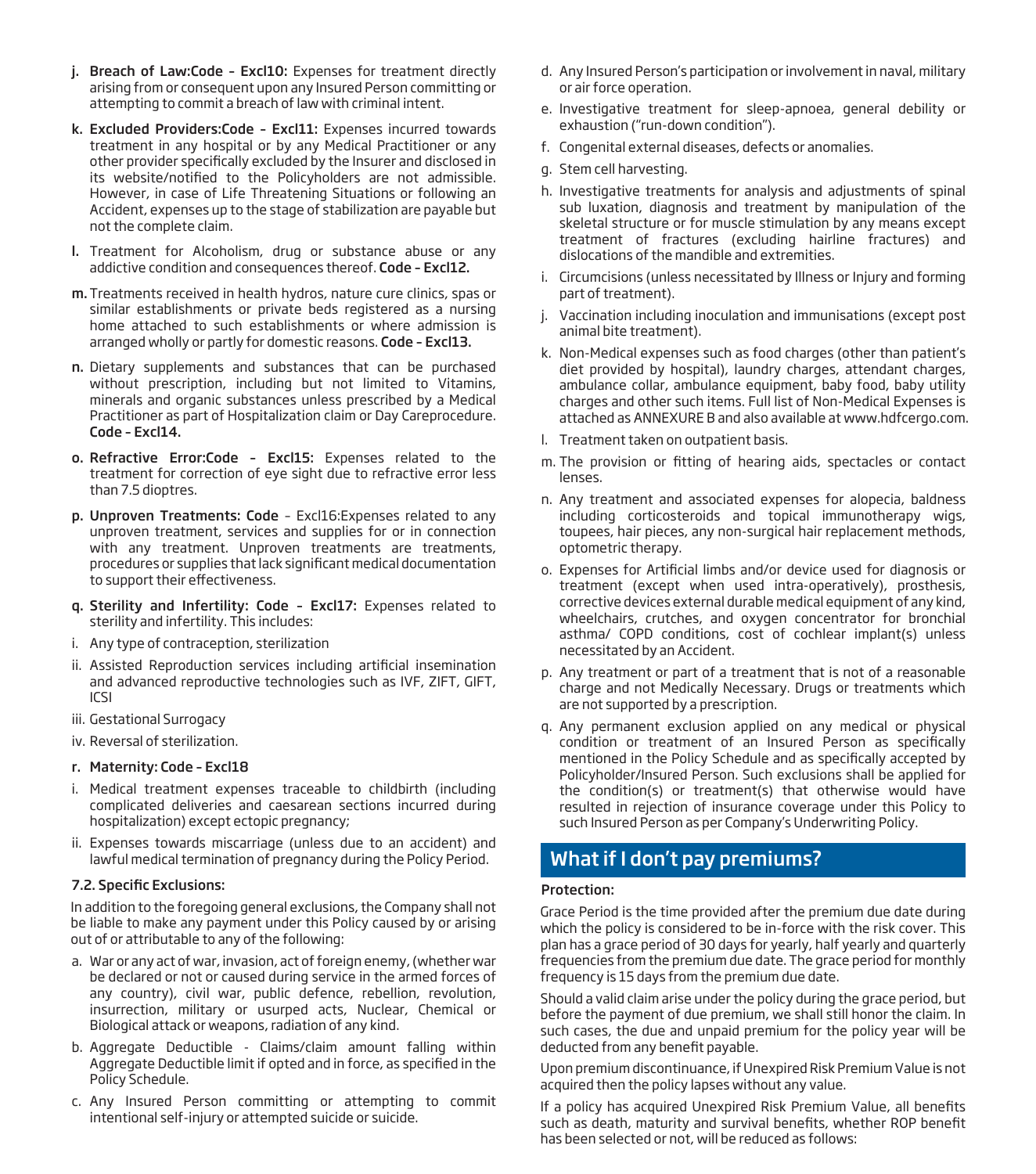#### Total Premiums Paid

Paid-up benefit = In-force benefit  $X$ Total Premiums Payble

# Health-

The policy shall ordinarily be renewable except on grounds of fraud, misrepresentation by the insured person. If the Insured Person has opted for payment of Premium on an instalment basis i.e. Yearly, Half Yearly, Quarterly or Monthly, as mentioned in the Policy Schedule, the following Conditions shall apply (notwithstanding any terms contrary elsewhere in the Policy):

a. Grace Period as mentioned in the table below would be given to pay the instalment premium due for the Policy

| <b>Options</b> | <b>Instalment Premium Option</b> | <b>Grace Period applicable</b> |  |  |  |
|----------------|----------------------------------|--------------------------------|--|--|--|
| Option 1       | Multi-Year / Yearly              | 30 days                        |  |  |  |
| Option 2       | <b>Half Yearly</b>               | 30 days                        |  |  |  |
| Option 3       | Quarterly                        | 30 days                        |  |  |  |
| Option 4       | Monthly                          | 15 Days                        |  |  |  |

- b. During such Grace Period, coverage will not be available from the due date of instalment premium till the date of receipt of premium by Company
- c. The Insured Person will get the accrued continuity benefit in respect of the "Waiting Periods", "Specific Waiting Periods" in the event of payment of premium within the stipulated Grace Period
- d. No interest will be charged If the instalment premium is not paid on due date
- e. In case of instalment premium due not received within the Grace Period, the Policy will get cancelled
- f. In the event of a claim, all subsequent premium instalments shall immediately become due and payable
- g. The Company has the right to recover and deduct all the pending instalments from the claim amount due under the policy.
- Basic Sum Insured Enhancement Basic sum insured can be enhanced only at the time of renewal subject to the underwriting norms and acceptability criteria of the policy. If the insured enhances the basic sum insured one grid up, no fresh medicals shall be required. In cases where the basic sum insured enhanced is more than one grid up, the case may be subject to medicals. In case of enhancement in the basic sum insured waiting period will apply afresh in relation to the amount by which the basic sum insured has been enhanced. However the quantum of increase shall be at the discretion of the company.
- Any Insured Person in the Click 2 Protect Optima Secure has the option to discontinue this policy and take an individual policy with the respective Insurer subject to terms and conditions of that policy and guidelines issued by IRDAI

# Can I surrender any policy?

# Protection:

Unexpired Risk Premium Value (Surrender Value) gets acquired immediately upon payment of premium in case of SP and upon payment of premiums for 2 years in case of LP or RP. Unexpired Risk Premium Value will be calculated as follows:

## For Income Plus Option or Return of Premium Option:

Unexpired Risk Premium Value will be the higher of Guaranteed Surrender Value (GSV) and Special Surrender Value (SSV), payable subject to the policy acquiring Unexpired Risk Premium Value.

# Where,

GSV = GSV Factor% x Total Prmiums Paid - Survival Benefits or ROP *Instalment Already Paid*

The GSV will be floored to 0.

#### Where Income Plus Option has been selected:

SSV = *(( SSC F1 Factor% x Basic Sum Assured) + (SSV F2 Factor% x Sum Assured on Maturity)) x Total Preniums Paid / Total Premiums payable*

#### And where ROP option has been selected:

SSV = *SSVF2 Factor% x Total Premiums Paid*

For details on GSV and SSV factors, please consult your financial advisor.

# For Life Protect Option (Whole Life):

| 50% x Total Premiums Paid $\,$ X $\,$ | Max (100 - age at surrender, 0) |  |  |  |
|---------------------------------------|---------------------------------|--|--|--|
|                                       | 100 - Age at Entry              |  |  |  |

#### Other than Income Plus Option, Life Protect Option (Whole Life) and Return of Premium Option:

Unexpired Risk Premium Value for LP/SP1 =

50% x total premiums Paid X Unexpired Policy Term Original Plicy Term

#### Surrender Value for RP = Nil

<sup>1</sup> If you have exercised the option to change premium payment term, Total Premiums Paid will include only premiums paid from the date of converting to Limited Pay and Original Policy Term will be the outstanding policy term on the date of converting to Limited Pay.

# Please note:

- i. For the purpose of calculation of Unexpired Policy Term, only full calendar months shall be considered.
- ii. For the purpose of computation of Unexpired Risk Premium Value, the Premiums shall exclude any applicable taxes and levies paid in respect of this Policy.

#### Health (Cancellation Other than free look cancellation)

a. The Policyholder may cancel this Policy by giving 15 days' written notice and in such an event, the Company shall refund premium for the unexpired Policy Period as detailed below:

| <b>Month</b>   | 1 Year         | 2 Year         | 3 Year  |
|----------------|----------------|----------------|---------|
| Up to 1 month  | 85.0%          | 92.5%          | 95.0%   |
| Up to 3 month  | 70.0%          | 85.0%          | 90.0%   |
| Up to 6 month  | 45.0%          | 70.0%          | 80.0%   |
| Up to 12 month | $0.0\%$        | 45.0%          | 65.0%   |
| Up to 15 month | Not Applicable | 30.0%          | 55.0%   |
| Up to 18 month | Not Applicable | 20.0%          | 45.0%   |
| Up to 24 month | Not Applicable | $0.0\%$        | 30.0%   |
| Up to 27 month | Not Applicable | Not Applicable | 20.0%   |
| Up to 30 month | Not Applicable | Not Applicable | 15.0%   |
| Up to 36 month | Not Applicable | Not Applicable | $0.0\%$ |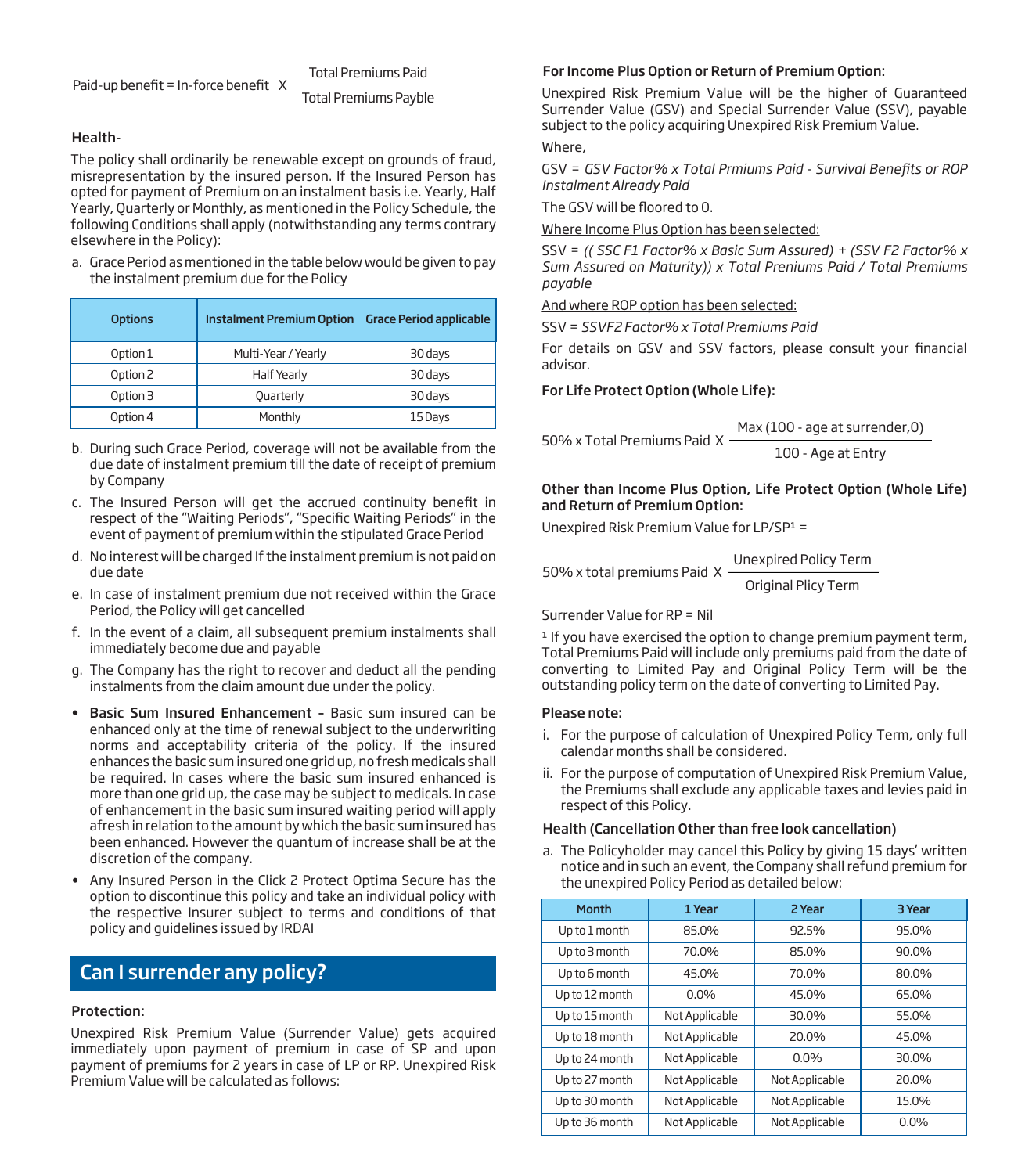For Policies where premium is paid by instalment, the following additional conditions will be applicable:

- i. Where yearly payment option is in force under the Policy, cancellation grid as per 1-Year Tenure policies will be applicable.
- ii. For all other payment options, 50% of current instalment premium will be refunded when the current period elapsed is less than 6 months from the commencement of the Policy Year. For instalment after 6 months, no refund will be payable.
- iii. In case of admissible claim under the Policy, future instalment for the current Policy Year will be adjusted in the claim amount and no refund of any premium will be applicable during the Policy Year.

Notwithstanding anything contained herein or otherwise, no refunds of premium shall be made in respect of Cancellation where, any claim has been admitted or any benefit has been availed by the Insured Person under the Policy.

b. The Company may cancel the Policy at any time on grounds of misrepresentation non-disclosure of material facts, fraud by the Insured Person by giving 15 days' written notice. There would be no refund of premium on cancellation on grounds of misrepresentation, non-disclosure of material facts or fraud.

Please Note: Customer can continue with either part of the policy discontinuing the other during the policy term.

Please Note: HDFC Life Insurance Company Limited will process all claims for Protection policy and HDFC ERGO General Insurance Company Limited will process all claims for Health policy.

# Which are the Critical Illnesses covered under this plan? (Only applicable for Protection Benefit)

The following is a list of Critical Illnesses covered:

|                                                           | <b>Critical Illnesses covered</b>                                                                      |
|-----------------------------------------------------------|--------------------------------------------------------------------------------------------------------|
| 1. Cancer of Specified Severity                           | Myocardial infarction - First heart<br>2.<br>attack of specific severity                               |
| 3.<br>Open Heart Replacement or Repair<br>of Heart Valves | Kidney Failure Requiring Regular<br>4.<br>Dialysis                                                     |
| Major Organ/Bone Marrow<br>5.<br>Transplant               | Coronary Artery Bypass Graft<br>6.<br>(Open, Keyhole or minimally<br>invasive or Robotic Cardiac CABG) |
| Multiple Sclerosis with persisting<br>7.<br>symptoms      | Stroke resulting in permanent<br>8.<br>symptoms                                                        |
| Coma of specific severity<br>9.                           | 10. Permanent Paralysis of Limbs                                                                       |
| 11. Motor Neuron Disease with<br>Permanent Symptoms       | 12. Benign Brain Tumor                                                                                 |
| 13. Blindness                                             | 14. Deafness                                                                                           |
| 15. End stage lung failure                                | 16. End stage liver failure                                                                            |
| 17. Loss of Speech                                        | 18. Loss of Limbs                                                                                      |
| 19. Major Head Trauma                                     | 20. Primary (idiopathic) pulmonary<br>hypertension                                                     |
| 21. Third Degree Burns                                    | 22. Alzheimer's Disease                                                                                |
| 23. Aplastic Anaemia                                      | 24. Medullary Cystic Kidney Disease                                                                    |
| 25. Parkinson's Disease                                   | 26. Systemic Lupus Erythematosus<br>(SLE) with Lupus Nephritis                                         |
| 27. Apallic Syndrome                                      | 28. Major Surgery of Aorta                                                                             |
| 29. Brain Surgery                                         | 30. Fulminant Viral Hepatitis                                                                          |
| 31. Cardiomyopathy                                        | 32. Muscular dystrophy                                                                                 |
| 33. Poliomyelitis                                         | 34. Pneumonectomy                                                                                      |
| 35. Severe Rheumatoid Arthritis                           | 36. Progressive Scledorma                                                                              |

# Annexure I

# DEFINITIONS OF CRITICAL ILLNESSES

Critical Illness means illness, the signs or symptoms of which first commence more than 90 days following the Issue Date or Commencement Date or the date of any reinstatement of this Contract, whichever is the latest and shall include either the first diagnosis of any of the following illnesses or first performance of any of the covered surgeries stated below:

# 1. Cancer of Specified Severity

A malignant tumor characterized by the uncontrolled growth and spread of malignant cells with invasion and destruction of normal tissues. This diagnosis must be supported by histological evidence of malignancy. The term cancer includes leukemia, lymphoma and sarcoma.

The following are excluded:

- All tumors which are histologically described as carcinoma in situ, benign, pre-malignant, borderline malignant, low malignant potential, neoplasm of unknown behavior, or non-invasive, including but not limited to: Carcinoma in situ of breasts, Cervical dysplasia CIN-1, CIN - 2 and CIN-3.
- Any non-melanoma skin carcinoma unless there is evidence of metastases to lymph nodes or beyond;
- Malignant melanoma that has not caused invasion beyond the epidermis;
- All tumors of the prostate unless histologically classified as having a Gleason score greater than 6 or having progressed to at least clinical TNM classification T2N0M0
- All Thyroid cancers histologically classified as T1N0M0 (TNM Classification) or below;
- Chronic lymphocytic leukaemia less than RAI stage 3
- Non-invasive papillary cancer of the bladder histologically described as TaNOMO or of a lesser classification.
- All Gastro-Intestinal Stromal Tumors histologically classified as T1N0M0 (TNM Classification) or below and with mitotic count of less than or equal to 5/50 HPFs;

# 2. Myocardial infarction (First heart attack of specified severity)

The first occurrence of heart attack or myocardial infarction, which means the death of a portion of the heart muscle as a result of inadequate blood supply to the relevant area. The diagnosis for Myocardial Infarction should be evidenced by all of the following criteria:

- A history of typical clinical symptoms consistent with the diagnosis of acute myocardial infarction (For e.g. typical chest pain)
- New characteristic electrocardiogram changes
- Elevation of infarction specific enzymes, Troponins or other specific biochemical markers.

The following are excluded:

- Other acute Coronary Syndromes
- Any type of angina pectoris
- A rise in cardiac biomarkers or Troponin T or I in absence of overt ischemic heart disease OR following an intra-arterial cardiac procedure.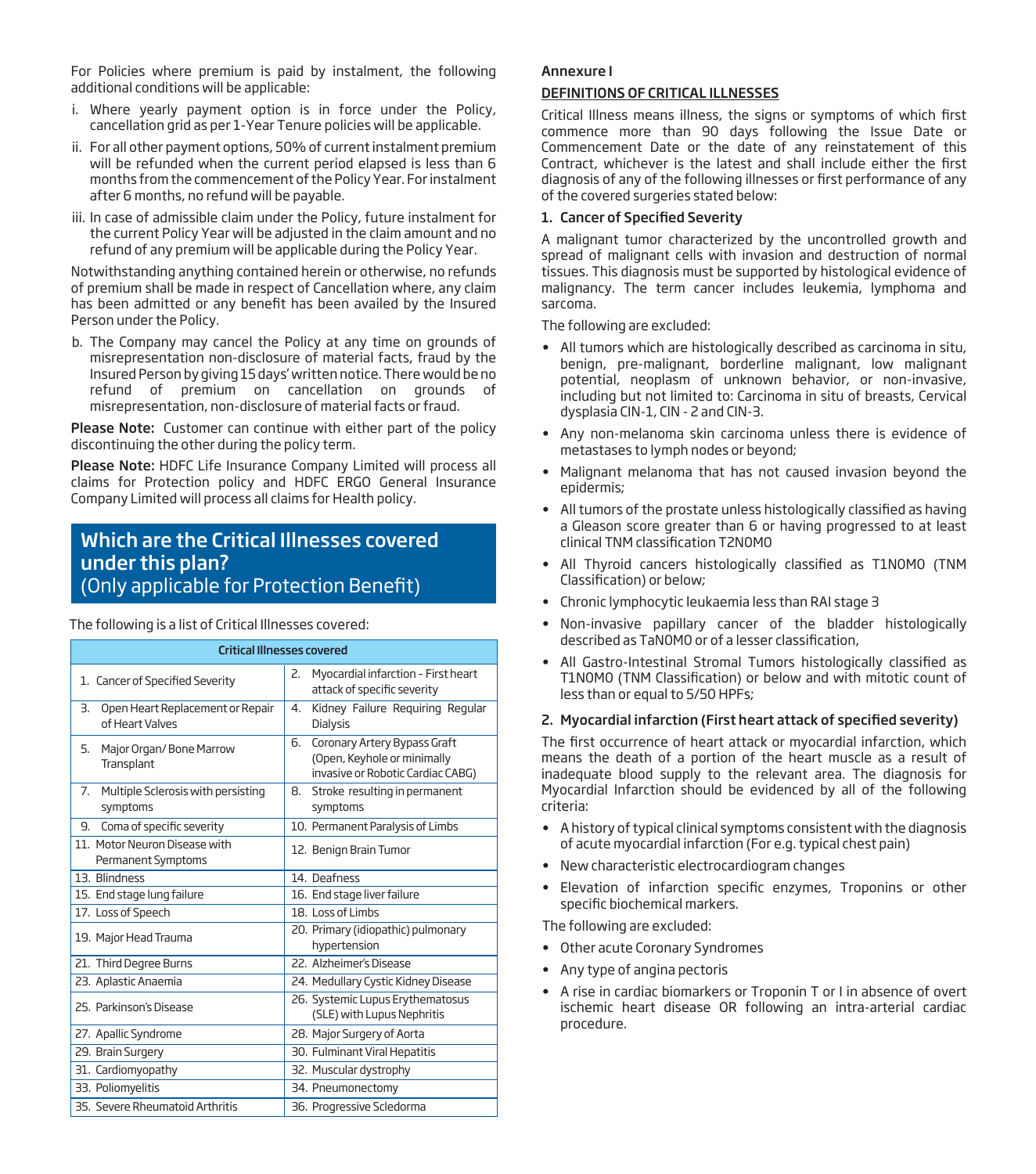# 3. Open Heart Replacement or Repair of Heart Valves

The actual undergoing of open-heart valve surgery is to replace or repair one or more heart valves, as a consequence of defects in, abnormalities of, or disease affected cardiac valve(s). The diagnosis of the valve abnormality must be supported by an echocardiography and the realization of surgery has to be confirmed by a specialist medical practitioner. Catheter based techniques including but not limited to, balloon valvotomy/ valvuloplasty are excluded.

# 4. Kidney Failure Requiring Dialysis

End stage renal disease presenting as chronic irreversible failure of both kidneys to function, as a result of which either regular renal dialysis (haemodialysis or peritoneal dialysis) is instituted or renal transplantation is carried out. Diagnosis has to be confirmed by a specialist medical practitioner.

# 5. Major Organ/ Bone Marrow Transplant

The actual undergoing of a transplant of:

- One of the following human organs: heart, lung, liver, kidney, pancreas, that resulted from irreversible end-stage failure of the relevant organ, or
- Human bone marrow using haematopoietic stem cells. The undergoing of a transplant has to be confirmed by a specialist medical practitioner.

The following are excluded:

- Other stem-cell transplants
- Where only islets of langerhans are transplanted

#### 6. Coronary Artery Bypass Graft (Open, Keyhole or minimally invasive or Robotic Cardiac CABG)

The actual undergoing of heart surgery to correct blockage or narrowing in one or more coronary artery(s), by coronary artery bypass grafting done via a sternotomy (cutting through the breast bone) or minimally invasive keyhole coronary artery bypass procedures. The diagnosis must be supported by a coronary angiography and the realization of surgery has to be confirmed by a cardiologist.

The following are excluded:

• Angioplasty and/or any other intra-arterial procedures

# 7. Multiple Sclerosis with persisting symptoms

The unequivocal diagnosis of Definite Multiple Sclerosis confirmed and evidenced by all of the following:

- Investigations including typical MRI findings which unequivocally confirm the diagnosis to be multiple sclerosis and
- There must be current clinical impairment of motor or sensory function, which must have persisted for a continuous period of at least 6 months.

Other causes of neurological damage such as SLE are excluded.

# 8. Stroke resulting in permanent symptoms

Any cerebrovascular incident producing permanent neurological sequelae. This includes infarction of brain tissue, thrombosis in an intracranial vessel, haemorrhage and embolisation from an extracranial source. Diagnosis has to be confirmed by a specialist medical practitioner and evidenced by typical clinical symptoms as well as typical findings in CT Scan or MRI of the brain. Evidence of permanent neurological deficit lasting for at least 3 months has to be produced.

The following are excluded:

• Transient ischemic attacks (TIA)

- Traumatic injury of the brain
- Vascular disease affecting only the eye or optic nerve or vestibular functions.

# 9. Coma of specified severity

A state of unconsciousness with no reaction or response to external stimuli or internal needs. This diagnosis must be supported by evidence of all of the following:

- No response to external stimuli continuously for at least 96 hours;
- Life support measures are necessary to sustain life; and
- $\bullet$  Permanent neurological deficit which must be assessed at least 30 days after the onset of the coma.

The condition has to be confirmed by a specialist medical practitioner. Coma resulting directly from alcohol or drug abuse is excluded.

#### 10. Permanent paralysis of limbs

Total and irreversible loss of use of two or more limbs as a result of injury or disease of the brain or spinal cord. A specialist medical practitioner must be of the opinion that the paralysis will be permanent with no hope of recovery and must be present for more than 3 months.

#### 11. Motor Neuron Disease with Permanent Symptoms

Motor neuron disease diagnosed by a specialist medical practitioner as spinal muscular atrophy, progressive bulbar palsy, amyotrophic lateral sclerosis or primary lateral sclerosis. There must be progressive degeneration of corticospinal tracts and anterior horn cells or bulbar efferent neurons. There must be current significant and permanent functional neurological impairment with objective evidence of motor dysfunction that has persisted for a continuous period of at least 3 months.

# 12. Benign Brain Tumor

Benign brain tumor is defined as a life threatening, non-cancerous tumor in the brain, cranial nerves or meninges within the skull. The presence of the underlying tumor must be confirmed by imaging studies such as CT scan or MRI.

This brain tumor must result in at least one of the following and must be confirmed by the relevant medical specialist:

- Permanent Neurological deficit with persisting clinical symptoms for a continuous period of at least 90 consecutive days or
- Undergone surgical resection or radiation therapy to treat the brain tumor.

The following conditions are excluded:

• Cysts, Granulomas, malformations in the arteries or veins of the brain, hematomas, abscesses, pituitary tumors, tumors of skull bones and tumors of the spinal cord.

# 13. Blindness

Total, permanent and irreversible loss of all vision in both eyes as a result of illness or accident.

The Blindness is evidenced by:

- Corrected visual acuity being 3/60 or less in both eyes or ;
- The field of vision being less than 10 degrees in both eyes.

The diagnosis of blindness must be confirmed and must not be correctable by aids or surgical procedure.

#### 14. Deafness

Total and irreversible loss of hearing in both ears as a result of illness or accident. This diagnosis must be supported by pure tone audiogram test and certified by an Ear, Nose and Throat (ENT) specialist. Total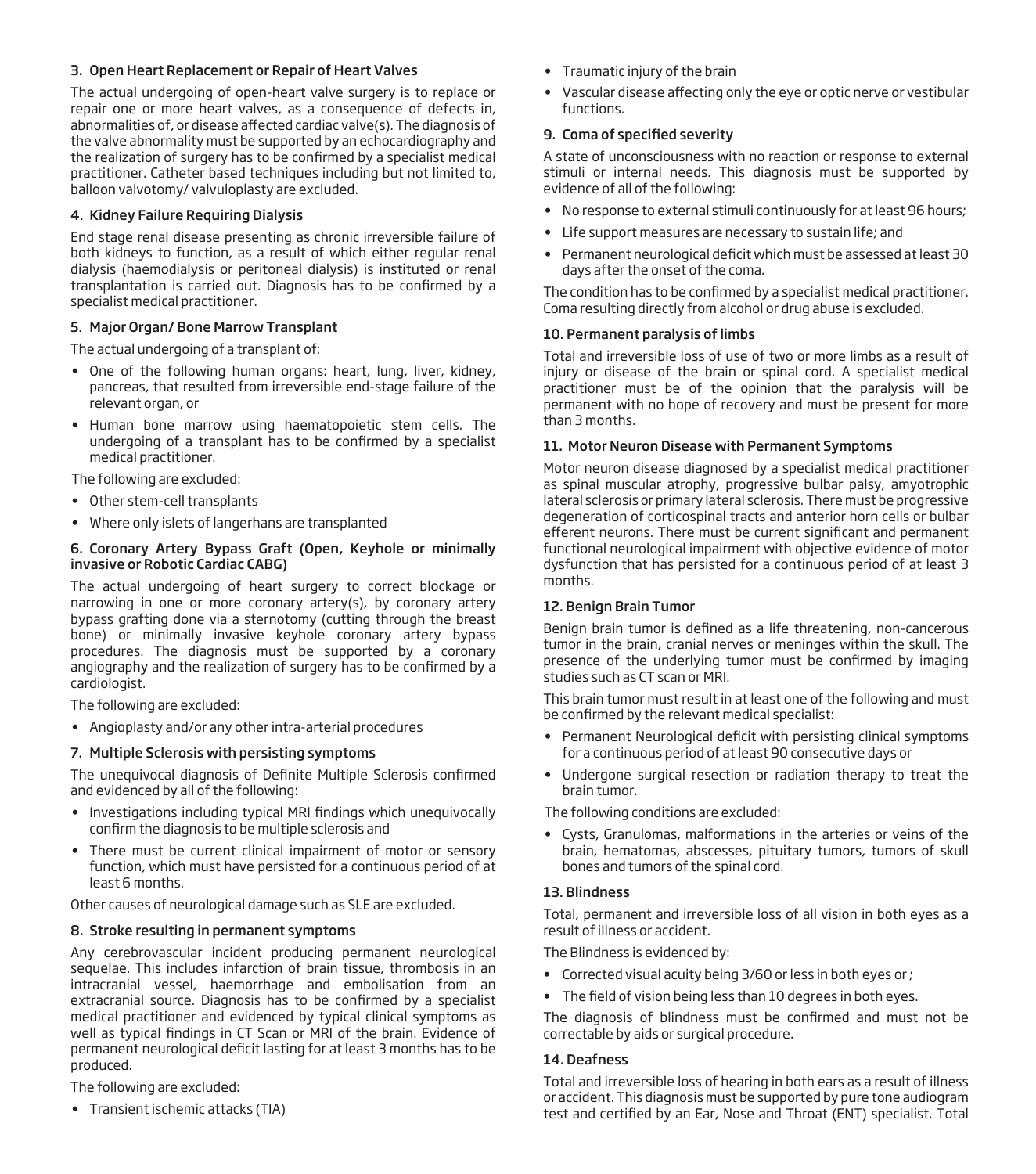means "the loss of hearing to the extent that the loss is greater than 90 decibels across all frequencies of hearing" in both ears.

#### 15. End stage lung failure

End stage lung disease, causing chronic respiratory failure, as confirmed and evidenced by all of the following:

- FEV1 test results consistently less than 1 litre measured on 3 occasions 3 months apart; and
- Requiring continuous permanent supplementary oxygen therapy for hypoxemia; and
- Arterial blood gas analysis with partial oxygen pressure of 55mmHg or less (PaO2 < 55mmHg); and
- Dyspnea at rest.

# 16. End stage liver failure

Permanent and irreversible failure of liver function that has resulted in all three of the following:

- Permanent jaundice; and
- Ascites; and
- Hepatic encephalopathy.

Liver failure secondary to drug or alcohol abuse is excluded.

#### 17. Loss of speech

Total and irrecoverable loss of the ability to speak as a result of injury or disease to the vocal cords. The inability to speak must be established for a continuous period of 12 months. This diagnosis must be supported by medical evidence furnished by an Ear, Nose, Throat (ENT) specialist.

# 18. Loss of limbs

The physical separation of two or more limbs, at or above the wrist or ankle level limbs as a result of injury or disease. This will include medically necessary amputation necessitated by injury or disease. The separation has to be permanent without any chance of surgical correction. Loss of Limbs resulting directly or indirectly from self-inflicted injury, alcohol or drug abuse is excluded.

#### 19. Major head trauma

Accidental head injury resulting in permanent Neurological deficit to be assessed no sooner than 3 months from the date of the accident. This diagnosis must be supported by unequivocal findings on Magnetic Resonance Imaging, Computerized Tomography, or other reliable imaging techniques. The accident must be caused solely and directly by accidental, violent, external and visible means and independently of all other causes.

The Accidental Head injury must result in an inability to perform at least three (3) of the following Activities of Daily Living either with or without the use of mechanical equipment, special devices or other aids and adaptations in use for disabled persons. For the purpose of this benefit, the word "permanent" shall mean beyond the scope of recovery with current medical knowledge and technology.

The Activities of Daily Living are:

- Washing: the ability to wash in the bath or shower (including getting into and out of the bath or shower) or wash satisfactorily by other means;
- Dressing: the ability to put on, take off, secure and unfasten all garments and, as appropriate, any braces, artificial limbs or other surgical appliances;
- Transferring: the ability to move from a bed to an upright chair or wheelchair and vice versa; Mobility: the ability to move indoors from room to room on level surfaces;
- Toileting: the ability to use the lavatory or otherwise manage bowel and bladder functions so as to maintain a satisfactory level

of personal hygiene;

• Feeding: the ability to feed oneself once food has been prepared and made available.

The following are excluded:

• Spinal cord injury

#### 20. Primary (idiopathic) pulmonary hypertension

An unequivocal diagnosis of Primary (Idiopathic) Pulmonary Hypertension by a Cardiologist or specialist in respiratory medicine with evidence of right ventricular enlargement and the pulmonary artery pressure above 30 mm of Hg on Cardiac Cauterization. There must be permanent irreversible physical impairment to the degree of at least Class IV of the New York Heart Association Classification of cardiac impairment.

The NYHA Classification of Cardiac Impairment are as follows:

- Class III: Marked limitation of physical activity. Comfortable at rest, but less than ordinary activity causes symptoms.
- Class IV: Unable to engage in any physical activity without discomfort. Symptoms may be present even at rest.

Pulmonary hypertension associated with lung disease, chronic hypoventilation, pulmonary thromboembolic disease, drugs and toxins, diseases of the left side of the heart, congenital heart disease and any secondary cause are specifically excluded.

#### 21. Third Degree Burns

There must be third-degree burns with scarring that cover at least 20% of the body's surface area. The diagnosis must confirm the total area involved using standardized, clinically accepted, body surface area charts covering 20% of the body surface area.

#### 22. Alzheimer's Disease

Progressive and permanent deterioration of memory and intellectual capacity as evidenced by accepted standardised questionnaires and cerebral imaging. The diagnosis of Alzheimer's disease must be confirmed by an appropriate consultant and supported by the Company's appointed doctor. There must be significant reduction in mental and social functioning requiring the continuous supervision of the life assured. There must also be an inability of the Life Assured to perform (whether aided or unaided) at least 3 of the following 6 "Activities of Daily Living" for a continuous period of at least 3 months:

Activities of Daily Living are defined as:

- Washing the ability to wash in the bath or shower (including getting into and out of the bath or shower) or wash satisfactorily by other means;
- Dressing the ability to put on, take off, secure and unfasten all garments and, as appropriate, any braces, artificial limbs or other surgical appliances;
- Transferring the ability to move from a bed to an upright chair or wheelchair and vice versa;
- Toileting the ability to use the lavatory or otherwise manage bowel and bladder functions so as to maintain a satisfactory level of personal hygiene;
- Feeding the ability to feed oneself once food has been prepared and made available.
- Mobility the ability to move from room to room without requiring any physical assistance.

The following are excluded:

- Any other type of irreversible organic disorder/dementia
- Alcohol-related brain damage.

# 23. Aplastic Anaemia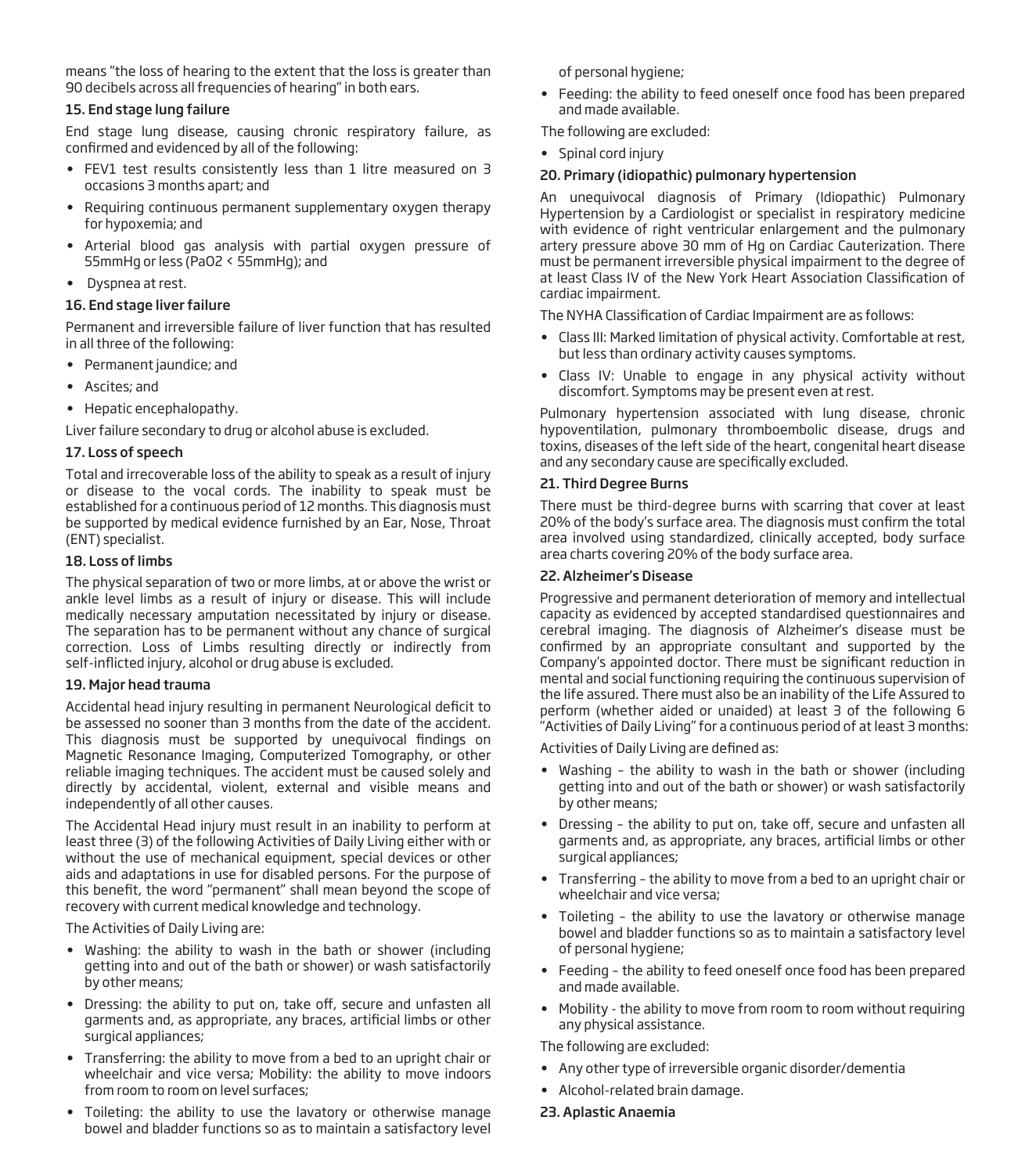Chronic Irreversible persistent bone marrow failure which results in Anaemia, Neutropenia and Thrombocytopenia requiring treatment with at least TWO of the following:

- Regular blood product transfusion;
- Marrow stimulating agents;
- Immunosuppressive agents; or
- Bone marrow transplantation.

The diagnosis and suggested line of treatment must be confirmed by a Haematologist acceptable to the Company using relevant laboratory investigations, including bone-marrow biopsy. Two out of the following three values should be present:

- Absolute neutrophil count of 500 per cubic millimetre or less;
- Absolute erythrocyte count of 20 000 per cubic millimetre or less; and
- Platelet count of 20 000 per cubic millimetre or less.

Temporary or reversible aplastic anaemia is excluded.

#### 24. Medullary Cystic Kidney Disease

Medullary Cystic Kidney Disease where the following criteria are met:

- The presence in the kidney of multiple cysts in the renal medulla accompanied by the presence of tubular atrophy and interstitial fibrosis;
- Clinical manifestations of anaemia, polyuria, and progressive deterioration in kidney function; and
- The Diagnosis of Medullary Cystic Disease is confirmed by renal biopsy.

Isolated or benign kidney cysts are specifically excluded from this benet.

#### 25. Parkinson's Disease

The unequivocal diagnosis of primary idiopathic Parkinson's disease (all other forms of Parkinsonism are excluded) made by a consultant neurologist. This diagnosis must be supported by all of the following conditions:

- The disease cannot be controlled with medication; and
- Objective signs of progressive impairment; and
- There is an inability of the Life assured to perform (whether aided or unaided) at least 3 of the following six (6) "Activities of Daily Living" for a continuous period of at least 6 months.

The Activities of Daily Living are:

- Washing: the ability to wash in the bath or shower (including getting into and out of the bath or shower) or wash satisfactorily by other means;
- Dressing: the ability to put on, take off, secure and unfasten all garments and, as appropriate, any braces, artificial limbs or other surgical appliances;
- Transferring: the ability to move from a bed to an upright chair or wheelchair and vice versa; Mobility: the ability to move indoors from room to room on level surfaces;
- Toileting: the ability to use the lavatory or otherwise manage bowel and bladder functions so as to maintain a satisfactory level of personal hygiene;
- Feeding: the ability to feed oneself once food has been prepared and made available. Drug-induced or toxic causes of Parkinsonism are excluded.

# 26. Systemic Lupus Erythematosus (SLE) with Lupus Nephritis

A multi-system, mutlifactorial, autoimmune disease characterized by the development of auto-antibodies directed against various

self-antigens. In respect of this Contract, Systemic Lupus Erythematosus (SLE) will be restricted to those forms of systemic lupus erythematosus which involve the kidneys (Class III to Class V Lupus Nephritis, established by renal biopsy, and in accordance with the WHO Classification). The final diagnosis must be confirmed by a certified doctor specializing in Rheumatology and Immunology. There must be positive antinuclear antibody test.

Other forms, discoid lupus, and those forms with only haematological and joint involvement will be specifically excluded. WHO Classification of Lupus Nephritis:

- Class I: Minimal change Lupus Glomerulonephritis Negative, normal urine.
- Class II: Messangial Lupus Glomerulonephritis Moderate Proteinuria, active sediment
- Class III: Focal Segmental Proliferative Lupus Glomerulonephritis Proteinuria, active sediment
- Class IV: Diffuse Proliferative Lupus Glomerulonephritis Acute nephritis with active sediment and / or nephritic syndrome.
- Class V: Membranous Lupus Glomerulonephritis Nephrotic Syndrome or severe proteinuria.

#### 27. Apallic Syndrome

Universal necrosis of the brain cortex, with the brain stem remaining intact. Diagnosis must be definitely confirmed by a Registered Medical practitioner who is also a neurologist holding such an appointment at an approved hospital. This condition must be documented for at least one (1) month.

#### 28. Major Surgery of Aorta

The actual undergoing of surgery for a disease or injury of the aorta needing excision and surgical replacement of the diseased part of the aorta with a graft.

The term "aorta" means the thoracic and abdominal aorta but not its branches

Surgery performed using only minimally invasive or intra-arterial techniques are excluded.

#### 29. Brain Surgery

The actual undergoing of surgery to the brain under general anaesthesia during which a craniotomy with removal of bone flap to access the brain is performed. The following are excluded:

- Burr hole procedures, transphenoidal procedures and other minimally invasive procedures such as irradiation by gamma knife or endovascular embolizations, thrombolysis and stereotactic biopsy
- Brain surgery as a result of an accident

# 30. Fulminant Viral Hepatitis

A submassive to massive necrosis of the liver by the Hepatitis virus, leading precipitously to liver failure. This diagnosis must be supported by all of the following:

- Rapid decreasing of liver size as confirmed by abdominal ultrasound; and
- Necrosis involving entire lobules, leaving only a collapsed reticular framework(histological evidence is required); and
- Rapid deterioration of liver function tests; and
- Deepening jaundice; and
- Hepatic encephalopathy.

Hepatitis B infection carrier alone does not meet the diagnostic criteria.

This excludes Fulminant Viral Hepatitis caused by alcohol, toxic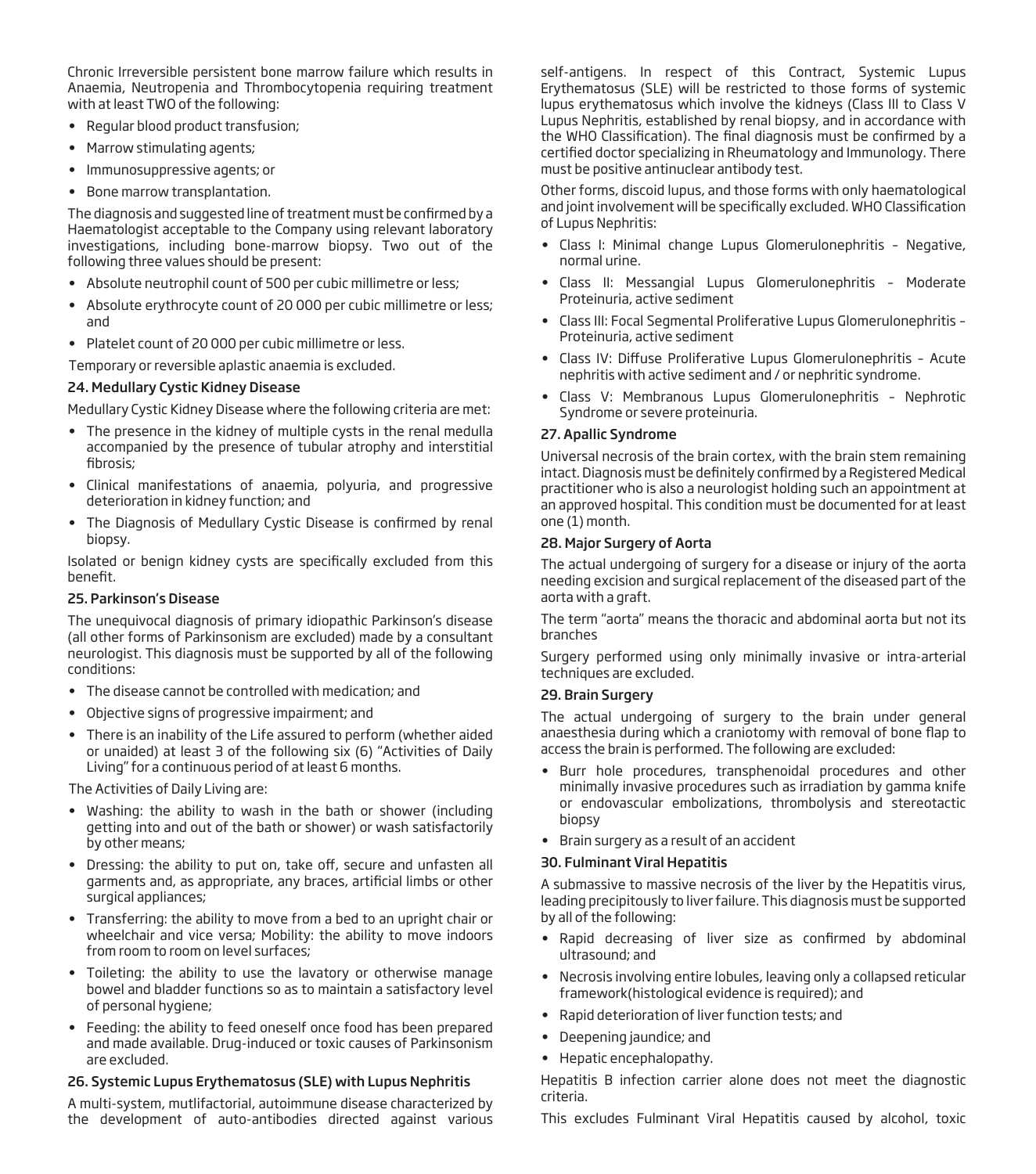#### substance or drug.

#### 31. Cardiomyopathy

An impaired function of the heart muscle, unequivocally diagnosed as Cardiomyopathy by a Registered Medical Practitioner who is a cardiologist, and which results in permanent physical impairment to the degree of New York Heart Association classification Class IV, or its equivalent for atleast six (6) months, based on the following classification criteria:

Class IV - Inability to carry out any activity without discomfort. Symptoms of congestive cardiac failure are present even at rest. With any increase in physical activity, discomfort will be experienced. The Diagnosis of Cardiomyopathy has to be supported by echographic findings of compromised ventricular performance. Irrespective of the above, Cardiomyopathy directly related to alcohol or drug abuse is excluded.

#### 32. Muscular dystrophy

A group of hereditary degenerative diseases of muscle characterized by weakness and atrophy of muscle based on three (3) out of four (4) of the following conditions:

- Family history of other affected individuals;
- Clinical presentation including absence of sensory disturbance, normal cerebro- spinal fluid and mild tendon reflex reduction; Characteristic electromyogram; or
- Clinical suspicion confirmed by muscle biopsy.

The diagnosis of muscular dystrophy must be unequivocal and made by a consultant neurologist.

The condition must result in the inability of the Life Assured to perform (whether aided or unaided) at least three (3) of the six (6) Activities of Daily Living' as defined, for a continuous period of at least six (6) months. Activities of Daily Living are defined as:

- Washing: the ability to wash in the bath or shower (including getting into and out of the bath or shower) or wash satisfactorily by other means;
- Dressing: the ability to put on, take off, secure and unfasten all garments and, as appropriate, any braces, artificial limbs or other surgical appliances;
- Transferring: the ability to move from a bed to an upright chair or wheelchair and vice versa;
- Mobility: the ability to move indoors from room to room on level surfaces;
- Toileting: the ability to use the lavatory or otherwise manage bowel and bladder functions so as to maintain a satisfactory level of personal hygiene;
- Feeding: the ability to feed oneself once food has been prepared and made available.

#### 33. Poliomyelitis

The occurrence of Poliomyelitis where the following conditions are met:

- Poliovirus is identified as the cause and is proved by Stool Analysis,
- Paralysis of the limb muscles or respiratory muscles must be present and persist for at least 3 months.

The diagnosis of Poliomyelitis must be confirmed by a Registered Medical Practitioner who is a neurologist.

# 34. Pneumonectomy

The undergoing of surgery on the advice of a consultant medical specialist to remove an entire lung for any physical injury or disease.

#### 35. Severe Rheumatoid Arthritis

The Severe Rheumatoid Arthritis with all of the following factors:

- Is in accordance with the criteria on Rheumatoid Arthritis of the American College of Rheumatology and has been diagnosed by the Rheumatologist.
- At least 3 joints are damaged or deformed such as finger joint, wrist, elbow, knee joint, hip joint, ankles, cervical spine or feet toe joint as confirmed by clinical and radiological evidence and cannot perform at least 3 types of daily routines permanently for at least 180 days.

#### 36. Progressive Scleroderma

A systemic collagen-vascular disease causing progressive diffuse fibrosis in the skin, blood vessels and visceral organs. This diagnosis must be unequivocally supported by biopsy and serological evidence and the disorder must have reached systemic proportions to involve the heart, lungs or kidneys.

The following conditions are excluded:

- Localised scleroderma (linear scleroderma or morphea);
- Eosinophilicfascitis; and
- CREST syndrome.

# **Exclusions for Critical Illness Benefit**

Apart from the disease specific exclusions given along with definitions of diseases above, no benefit will be payable if the critical illness is caused or aggravated directly or indirectly by any of the following:

- Diagnosis of any of the listed critical illness and/or hospitalization and/or treatment (availed or advised) within 90 days of the risk commencement date or reinstatement date whichever is later.
- Any Pre-existing disease, that is any condition, ailment, injury or disease:
	- a) That is/are diagnosed by a physician within 48 months prior to the effective date of the policy issued by the insurer or its reinstatement or
	- b) For which medical advice or treatment was recommended by, or received from, a physician within 48 months prior to the effective date of the policy issued by the insurer or its reinstatement.
- Any illness due to external congenital defect or disease which has manifested or was diagnosed before the Insured attains age 18. Where, external congenital defect or disease is a congenital anomaly which is in the visible and accessible parts of the body.
- Suicide or attempted suicide or intentional self-inflicted injury, by the life insured, whether sane or not at that time.
- Life assured being under the influence of drugs, alcohol, narcotics or psychotropic substance, not prescribed by a Registered Medical Practitioner
- War, invasion, hostilities (whether war is declared or not), civil war, rebellion, terrorist activity, revolution or taking part in a riot or civil commotion, strikes or industrial action.
- Participation by the life assured in a criminal or unlawful act with criminal intent or committing any breach of law including involvement in any fight or affray.
- Treatment for injury or illness caused by avocations / activities such as hunting, mountaineering, steeple-chasing, professional sports, racing of any kind, scuba diving, aerial sports, activities such as hand-gliding, ballooning, deliberate exposure to exceptional danger.
- Any underwater or subterranean operation or activity. Racing of any kind other than on foot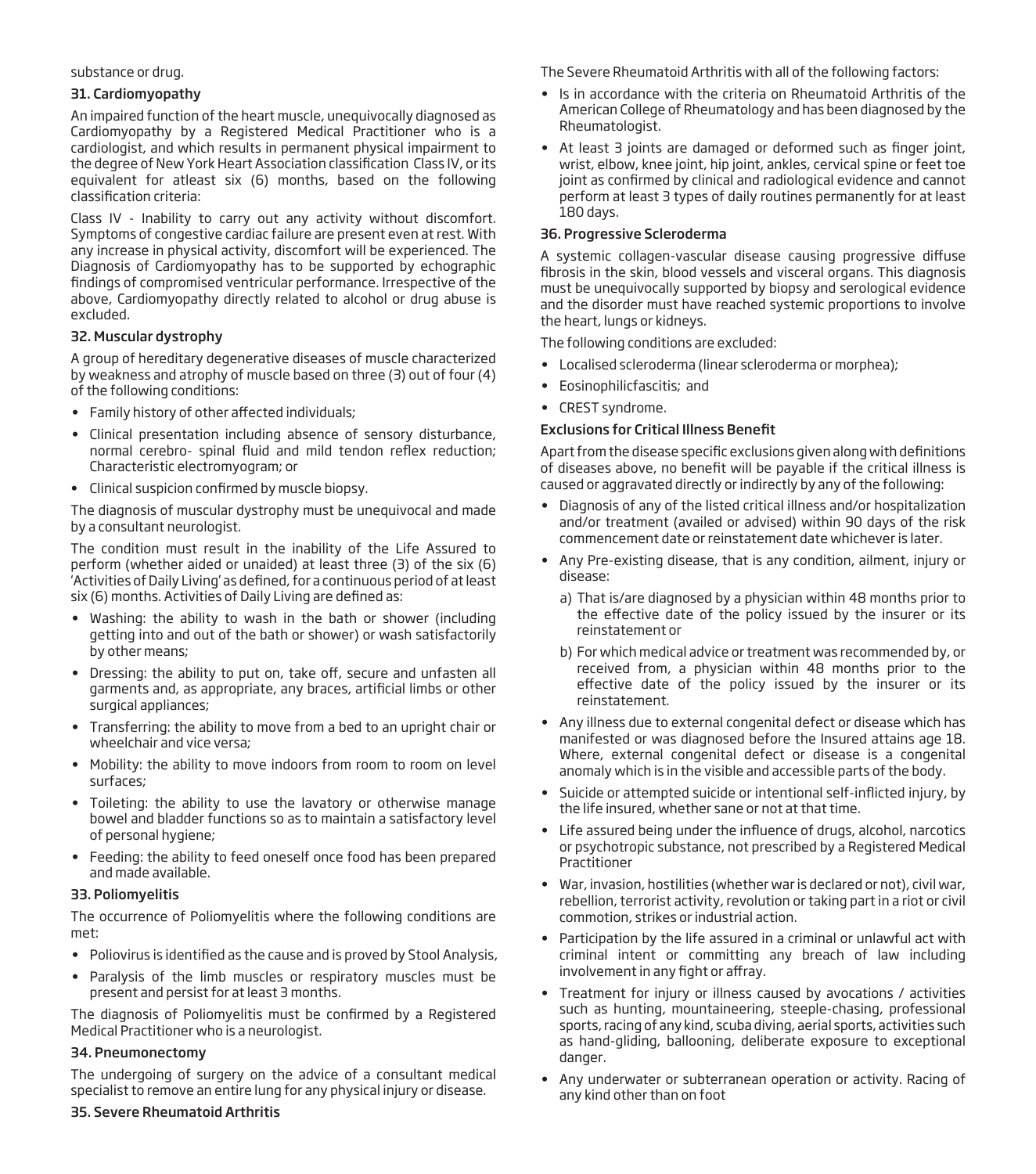- Existence of any sexually Transmitted Disease (STD)
- Failure to seek or follow medical advice, the Life assured has delayed medical treatment in order to circumvent the waiting period or other conditions and restriction applying to this policy.
- Nuclear reaction, Biological, radioactive or chemical contamination due to nuclear accident.
- Any treatment of a donor for the replacement of an organ;
- Diagnosis and treatment outside India.

# Waiting Period for Critical Illness Benefit

- No benefit shall be paid in case the Life Assured is diagnosed with any of the applicable listed Critical Illnesses within 90 days from the date of commencement or revival of cover, whichever occurs later except in cases where the Critical Illness occurs as a result of an accident (such as Major Head Trauma).
- All of the evidence needed to make a claims assessment in accordance with the definitions above, is made available before the death of the life assured.
- The insured has to survive 30 days after the 'complete diagnosis' of the defined critical illness condition being claimed and subject to fulfilment of policy definitions. Failure to do so entitles the Insurance Company to refuse any claim under this cover.
- No payment under Critical Illness benefit would be made if the diagnosis of the condition is made after the death of the life insured. The time of diagnosis is the point in time at which the insured first satisfied all of the requirements of the definition AND all of the test results and medical reports required to support the diagnosis in accordance with the definition are available in a form suitable for sending to the insurer.

#### Annexure II

#### Accidental Death Benefit (ADB) Option

# **Definitions**

Accident is a sudden, unforeseen and involuntary event caused by external, visible and violent means. Accidental Death means death by or due to a bodily injury caused by an Accident, independent of all other causes of death. Accidental Death must be caused within 180 days of any bodily injury.

"Accidental death" shall mean death:

- which is caused by bodily injury resulting from an accident and
- which occurs due to the said bodily injury solely, directly and independently of any other causes and
- which occurs within 180 days of the occurrence of such accident but before the expiry of the cover and
- is not a result from any of the causes listed in the exclusions for accidental death benefit.

"Bodily Injury" means Injury must be evidenced by external signs such as contusion, bruise and wound except in cases of drowning and internal injury.

 "Injury" means accidental physical bodily harm excluding any Illness, solely and directly caused by an external, violent, visible and evident means which is verified and certified by a Medical Practitioner.

 "Medical Practitioner" means a person who holds a valid registration from the medical council of any State of India or Medical Council of India or any other such body or Council for Indian Medicine or for homeopathy set up by the Government of India or by a State Government and is thereby entitled to practice medicine within its jurisdiction and is acting within the scope and jurisdiction of his license, provided such Medical Practitioner is not the Life Insured covered under this Policy or the Policyholder or is not a spouse, lineal

relative of the Life Insured and/or the Policyholder or a Medical Practitioner employed by the Policyholder/Life Insured.

#### *Exclusions for Accidental Death benet*

Additional accidental death benefit will not be payable, if death is caused directly or in-directly from any of the following:

- If the death occurs after 180 days from the date of the accident
- Injury occurred before the risk commencement date
- Suicide or attempted suicide or intentional self-inflicted injury, by the life insured, whether sane or not at that time.
- Life assured being under the influence of drugs, alcohol, narcotics or psychotropic substance, not prescribed by a Registered Medical Practitioner.
- War, invasion, hostilities (whether war is declared or not), civil war, rebellion, terrorist activity, revolution or taking part in a riot or civil commotion, strike or industrial action.
- Participation by the life assured in a criminal or unlawful act with criminal intent or committing any breach of law including involvement in any fight or affray.
- Treatment for injury or illness caused by avocations / activities such as hunting, mountaineering, steeple-chasing, professional sports, racing of any kind, scuba diving, aerial sports, activities such as hand-gliding, ballooning, deliberate exposure to exceptional danger.
- Any underwater or subterranean operation or activity. Racing of any kind other than on foot
- Services in any military, air force, naval, police, paramilitary or similar organisation including service in the armed forces in time of declared or undeclared war or while under orders for warlike operations or restoration of public order,
- Participation by the insured person in any flying activity other than as a bona fide passenger (whether paying or not), in a licensed aircraft provided the life insured does not, at the time, have any duty on board such aircraft.
- Violation or attempted violation of the law or resistance to arrest.
- Nuclear reaction, Radioactive or chemical contamination due to nuclear accident.

# Rider Options

We offer the following Rider options (as modified from time to time) to help you enhance your protection

#### Protection:

| <b>Rider</b>                                                                   | <b>UIN</b> | <b>Scope of Benefits**</b>                                                                                                                                                                                                                                                                    |  |  |  |  |
|--------------------------------------------------------------------------------|------------|-----------------------------------------------------------------------------------------------------------------------------------------------------------------------------------------------------------------------------------------------------------------------------------------------|--|--|--|--|
| <b>HDFC Life Income</b><br><b>Benefit</b> on<br>Accidental<br>Disability Rider | 101B013V03 | A benefit equal to 1% of Rider Sum Assured<br>per month for the next 10 years, in case of an<br>Accidental Total Permanent Disability. There is<br>no maturity benefit available under this rider.                                                                                            |  |  |  |  |
| <b>HDFC Life Critical</b><br><b>Illness Plus Rider</b>                         | 101B014V02 | A lump sum benefit equal to the Rider Sum<br>Assured shall be payable in case you are<br>diagnosed with any of the 19 Critical Illnesses<br>and survive for a period of 30 days following<br>the diagnosis. There is no maturity benefit<br>available under this rider.                       |  |  |  |  |
| <b>HDFC Life Protect</b><br><b>Plus Rider</b>                                  | 101B016V01 | A benefit as a proportion of the Rider Sum<br>Assured shall be payable in case on<br>accidental death or partial/total disability<br>due to accident or if you are diagnosed with<br>cancer as per the option chosen under this<br>rider. No maturity benefit is payable under<br>this rider. |  |  |  |  |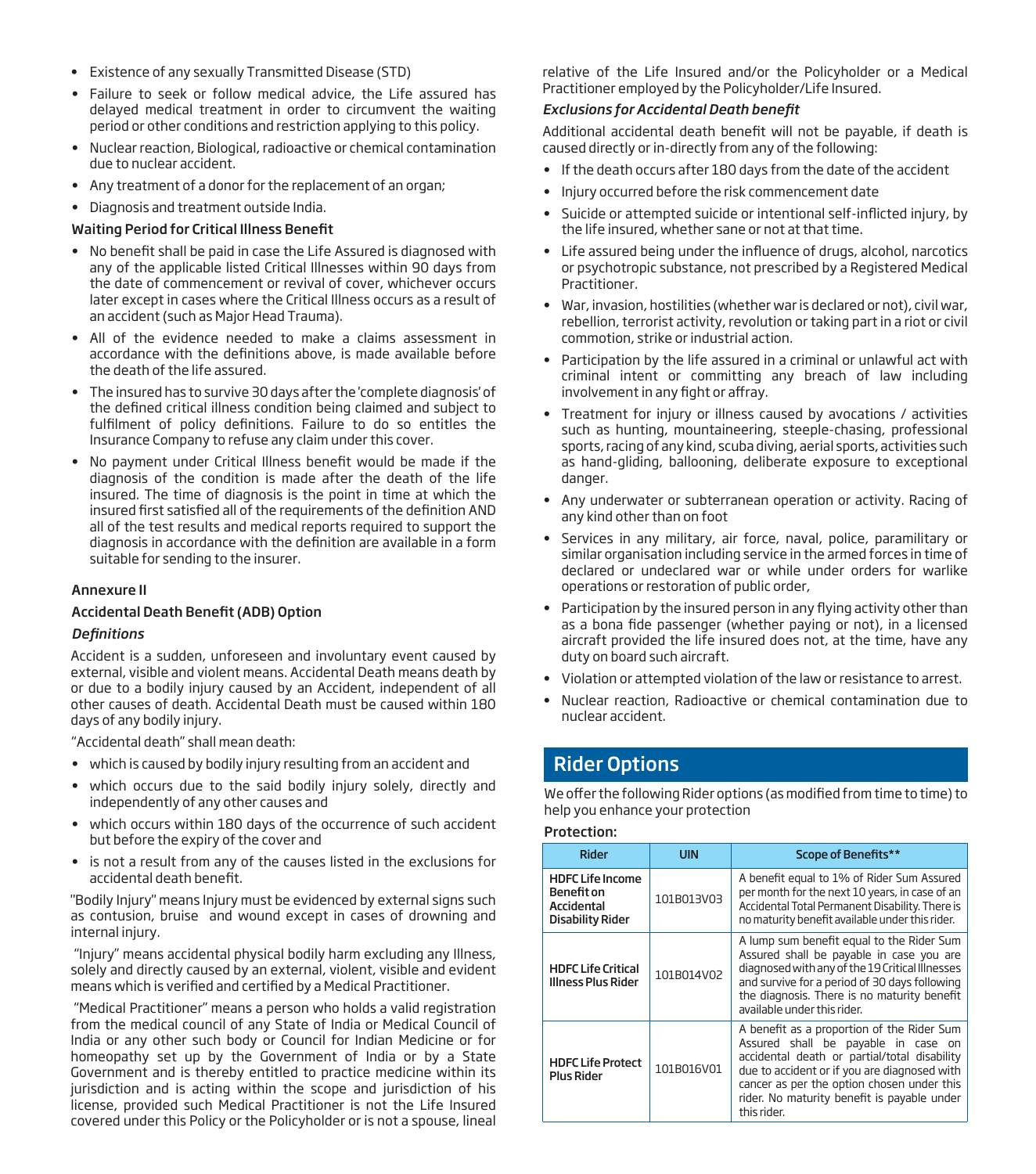#### Health:

| <b>Rider</b>                                                       | <b>UIN</b>              | <b>Scope of Benefits**</b>                                                                                                                                                                                                                                                                                                                                     |  |  |
|--------------------------------------------------------------------|-------------------------|----------------------------------------------------------------------------------------------------------------------------------------------------------------------------------------------------------------------------------------------------------------------------------------------------------------------------------------------------------------|--|--|
| my: Health<br><b>Hospital Cash</b><br>Benefit (Add-on)             | HDFHLIA212<br>71V022021 | A comprehensive fixed benefit product for<br>each day of hospitalization, to help the insured<br>meet additional expenses<br>over and above hospitalization expenses. In<br>respect of this add-on, the Company will pay<br>the Sum Insured as opted for each completed<br>24 hours of hospitalization, for ICU and<br>towards expenses of accompanying person |  |  |
| HDFHLIA214<br>my: Health Critical<br>Illness (Add-on)<br>66V022021 |                         | A fixed benefit provided, as opted by the<br>insured, on diagnosis of specifically defined<br>critical illness, manifestation of medical event<br>or surgical procedure over and above the<br>benefits from the base product                                                                                                                                   |  |  |

\*\*For all details on Riders, kindly refer to the Rider Brochures available on our website

#### Annexure B

List I - Items for which Coverage is not available in the Policy (Non-Medical Expenses)

| S. No. | <b>Item</b>                                                            |
|--------|------------------------------------------------------------------------|
| 1      | Baby food                                                              |
| 2      | Baby utilities charges                                                 |
| 3      | <b>Beauty services</b>                                                 |
| 4      | Belts/braces                                                           |
| 5      | <b>Buds</b>                                                            |
| 6      | Cold pack/hot pack                                                     |
| 7      | Carry bags                                                             |
| 8      | Email / internet charges                                               |
| 9      | Food charges (other than patient's diet provided by hospital)          |
| 10     | Leggings                                                               |
| 11     | Laundry charges                                                        |
| 12     | Mineral water                                                          |
| 13     | Sanitary pad                                                           |
| 14     | Telephone charges                                                      |
| 15     | Guest services                                                         |
| 16     | Crepe bandage                                                          |
| 17     | Diaper of any type                                                     |
| 18     | Eyelet collar                                                          |
| 19     | Slings                                                                 |
| 20     | Blood grouping and cross matching of donors samples                    |
| 21     | Service charges where nursing charge also charged                      |
| 22     | Television charges                                                     |
| 23     | Surcharges                                                             |
| 24     | Attendant charges                                                      |
| 25     | Extra diet of patient (other than that which forms part of bed charge) |
| 26     | <b>Birth certificate</b>                                               |
| 27     | Certificate charges                                                    |
| 28     | Courier charges                                                        |
| 29     | Conveyance charges                                                     |
| 30     | Medical certificate                                                    |
| 31     | Medical records                                                        |
| 32     | Photocopies charges                                                    |
| 33     | Mortuary charges                                                       |
| 34     | Walking aids charges                                                   |

| S. No. | Item                                                                          |
|--------|-------------------------------------------------------------------------------|
| 35     | Oxygen cylinder (for usage outside the hospital)                              |
| 36     | Spacer                                                                        |
| 37     | Spirometre                                                                    |
| 38     | Nebulizer kit                                                                 |
| 39     | Steam inhaler                                                                 |
| 40     | Armsling                                                                      |
| 41     | Thermometer                                                                   |
| 42     | Cervical collar                                                               |
| 43     | Splint                                                                        |
| 44     | Diabetic foot wear                                                            |
| 45     | Knee braces (long/ short/ hinged)                                             |
| 46     | Knee immobilizer/shoulder immobilizer                                         |
| 47     | Lumbo sacral belt                                                             |
| 48     | Nimbus bed or water or air bed charges                                        |
| 49     | Ambulance collar                                                              |
| 50     | Ambulance equipment                                                           |
| 51     | Abdominal binder                                                              |
| 52     | Private nurses charges- special nursing charges                               |
| 53     | sugar free tablets                                                            |
| 54     | Creams powders lotions (toiletries are not payable,                           |
|        | only prescribed medical pharmaceuticals payable)                              |
| 55     | Ecq electrodes                                                                |
| 56     | Gloves                                                                        |
| 57     | Nebulisation kit                                                              |
| 58     | Any kit with no details mentioned [delivery kit, orthokit, recovery kit, etc] |
| 59     | Kidney tray                                                                   |
| 60     | Mask                                                                          |
| 61     | Ounce glass                                                                   |
| 62     | Oxygen mask                                                                   |
| 63     | Pelvic traction belt                                                          |
| 64     | Pan can                                                                       |
| 65     | Trolly cover                                                                  |
| 66     | Urometer, urine jug                                                           |
| 67     | Ambulance                                                                     |
| 68     | Vasofix safety                                                                |

This Policy is subject to Regulation 12 of IRDAI (Protection of Policyholder's Interests) Regulations 2017.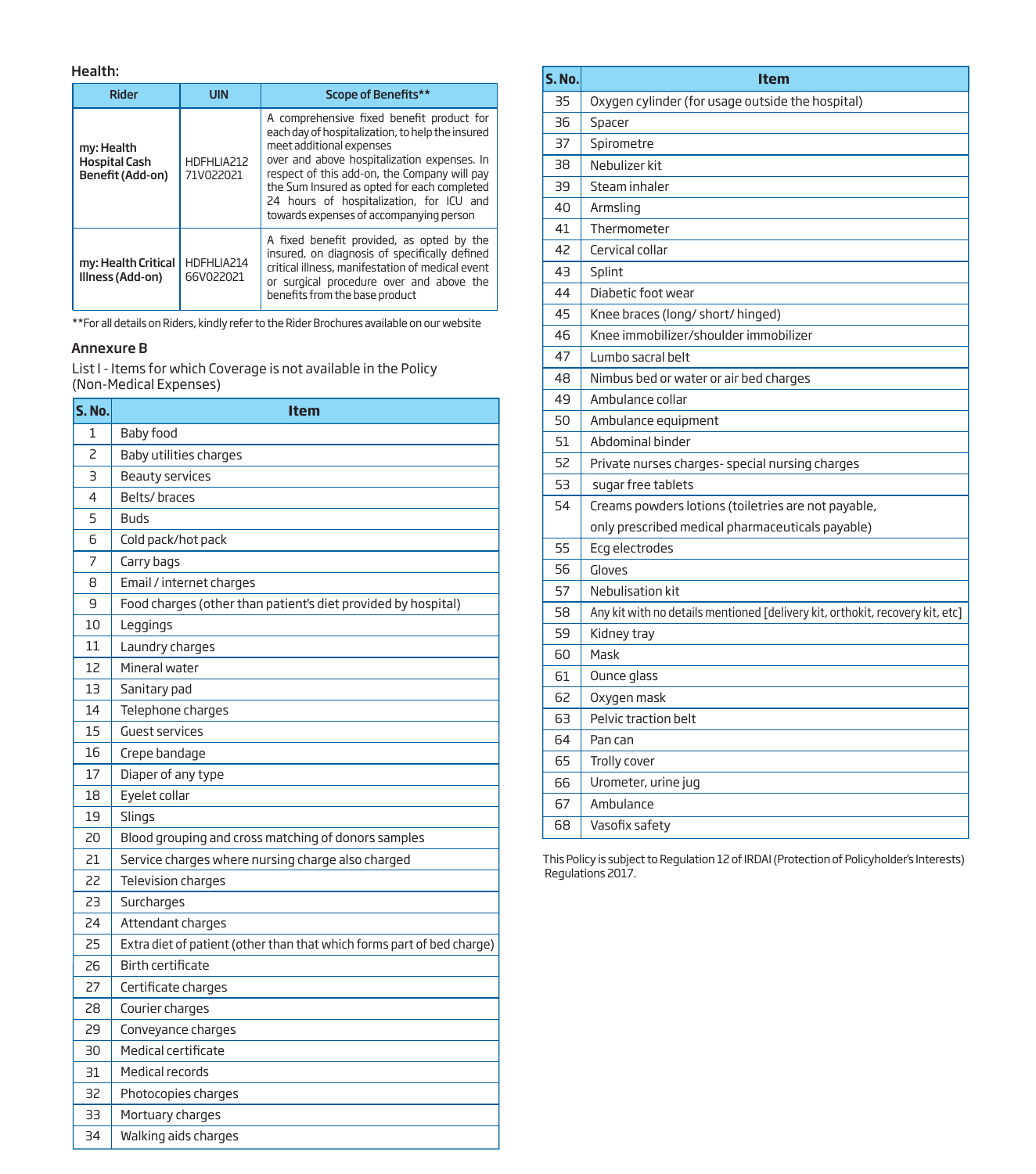# Annexure IV

# Schedule of Benefits

| Section*                 | <b>Plans</b>                                                       |  | Optima Suraksha                                                                                                                                                                     |                                                                                     | <b>Optima Secure</b>          |                                                                | <b>Optima Super Secure</b> |                                                                |                                                           |         |                                     |
|--------------------------|--------------------------------------------------------------------|--|-------------------------------------------------------------------------------------------------------------------------------------------------------------------------------------|-------------------------------------------------------------------------------------|-------------------------------|----------------------------------------------------------------|----------------------------|----------------------------------------------------------------|-----------------------------------------------------------|---------|-------------------------------------|
| All<br>figures<br>in Rs. | Base Sum Insured per Insured<br>Person per Policy Year<br>(in Lakh |  | 5/10/15/20/25/50                                                                                                                                                                    |                                                                                     | 5/10/15/20/25/50/100/200      |                                                                | 10/15/20/25/50/100/200     |                                                                |                                                           |         |                                     |
| 3.1                      | <b>Hospitalization Expenses</b>                                    |  |                                                                                                                                                                                     | Covered                                                                             |                               | Covered                                                        |                            |                                                                |                                                           | Covered |                                     |
| 3.1                      | Room Rent                                                          |  |                                                                                                                                                                                     | Single AC<br>Private Room<br>Actuals for<br>for SI less<br>50 Lakh<br>than 50 Lakhs |                               | Single AC<br>Private Room<br>for SI less<br>than 50 Lakhs      |                            | Actuals for<br>50 Lakh and<br>above                            | Single AC<br>Private Room<br>for SI less<br>than 50 Lakhs |         | Actuals for<br>50 Lakh and<br>above |
| $3.1.1$ ) i.             | Road Ambulance                                                     |  |                                                                                                                                                                                     | Covered                                                                             |                               | Covered                                                        |                            |                                                                |                                                           | Covered |                                     |
| 3.1.1) ii                | <b>Dental Treatment</b>                                            |  |                                                                                                                                                                                     | Covered                                                                             |                               | Covered                                                        |                            |                                                                |                                                           | Covered |                                     |
| $3.1.1$ ) iii            | <b>Plastic Surgery</b>                                             |  |                                                                                                                                                                                     | Covered                                                                             |                               | Covered                                                        |                            |                                                                |                                                           | Covered |                                     |
| $3.1.1$ ) iv             | Day Care Treatment                                                 |  |                                                                                                                                                                                     | Covered                                                                             |                               | Covered                                                        |                            |                                                                |                                                           | Covered |                                     |
| 3.2                      | Home Healthcare                                                    |  |                                                                                                                                                                                     | Covered                                                                             |                               |                                                                | Covered                    |                                                                |                                                           | Covered |                                     |
| 3.3                      | Domiciliary Hospitalization                                        |  |                                                                                                                                                                                     | Covered                                                                             |                               |                                                                | Covered                    |                                                                |                                                           | Covered |                                     |
| 3.4                      | <b>AYUSH Treatment</b>                                             |  |                                                                                                                                                                                     | Covered                                                                             |                               |                                                                | Covered                    |                                                                |                                                           | Covered |                                     |
| 3.5                      | Pre-Hospitalization                                                |  |                                                                                                                                                                                     | 60 days                                                                             |                               | 60 days                                                        |                            |                                                                |                                                           | 60 days |                                     |
| 3.6                      | Post-Hospitalization                                               |  |                                                                                                                                                                                     | 180 days                                                                            |                               | 180 days                                                       |                            |                                                                | 180 days                                                  |         |                                     |
| 3.7                      | Organ Donor Expenses                                               |  |                                                                                                                                                                                     | Covered                                                                             |                               | Covered                                                        |                            |                                                                | Covered                                                   |         |                                     |
| 3.8                      | <b>Cumulative Bonus</b>                                            |  | Bonus of 10% of the Base Sum<br>Insured for every claim free year,<br>maximum upto 100%. In case of<br>claim, bonus will be reduced by<br>10% of the Base Sum Insured at<br>renewal |                                                                                     | Not Covered                   |                                                                | Not Covered                |                                                                |                                                           |         |                                     |
| 4.1                      | <b>Emergency Air Ambulance</b>                                     |  |                                                                                                                                                                                     | 500,000                                                                             |                               | 500,000                                                        |                            |                                                                |                                                           | 500,000 |                                     |
| 4.2                      | Daily Cash for choosing Shared<br>Accommodation                    |  |                                                                                                                                                                                     |                                                                                     | 800 per day<br>max up to 4800 | 800 per day<br>max upto 4800                                   |                            | 1000 per day<br>max up to 6000                                 |                                                           |         |                                     |
| 4.3                      | <b>Protect Benefit</b>                                             |  |                                                                                                                                                                                     |                                                                                     | Not Covered                   | Covered upto Sum Insured                                       |                            | Covered upto Sum Insured                                       |                                                           |         |                                     |
| 4.4                      | Plus Benefit                                                       |  |                                                                                                                                                                                     |                                                                                     | Not Covered                   | Bonus of 50% of the Base<br>Sum Insured, maximum upto<br>100%. |                            | Bonus of 50% of the Base<br>Sum Insured, maximum upto<br>100%. |                                                           |         |                                     |
| 4.5                      | Secure Benefit                                                     |  |                                                                                                                                                                                     |                                                                                     | Not Covered                   | Equal to 100% of Base Sum<br>Insured                           |                            | Equal to 200% of Base Sum<br>Insured                           |                                                           |         |                                     |
| 4.6                      | Automatic Restore Benefit                                          |  |                                                                                                                                                                                     | Equal to 100% of Base Sum<br>Insured                                                |                               | Equal to 100% of Base Sum<br>Insured                           |                            | Equal to 100% of Base Sum<br>Insured                           |                                                           |         |                                     |
| 4.7                      | Aggregate Deductible<br>(Optional)                                 |  | 25,000/50,000/1,00,000                                                                                                                                                              |                                                                                     | 25,000/50,000/1,00,000        |                                                                | 25,000/50,000/1,00,000     |                                                                |                                                           |         |                                     |
| 4.8                      | E-Opinion for Critical Illness                                     |  | In India                                                                                                                                                                            |                                                                                     | In India                      |                                                                | Global                     |                                                                |                                                           |         |                                     |
|                          | Preventive Health Check-up                                         |  |                                                                                                                                                                                     |                                                                                     |                               |                                                                |                            |                                                                |                                                           |         |                                     |
|                          | Sum Insured                                                        |  | 5 Lakhs                                                                                                                                                                             |                                                                                     | 10 Lakhs                      | 15 Lakhs                                                       |                            | 20,25 & 50 Lakhs<br>100 & 200 Lakhs                            |                                                           |         |                                     |
| 5                        | Individual Policy*                                                 |  | 1,500                                                                                                                                                                               |                                                                                     | 2,000                         | 4,000                                                          |                            |                                                                | 8,000<br>5,000                                            |         |                                     |
|                          | Floater Policy*                                                    |  | 2,500                                                                                                                                                                               | 5,000                                                                               |                               | 8,000                                                          |                            | 10,000                                                         |                                                           | 15,000  |                                     |

\*For Individual policy sum insured and limits mentioned in the table are applicable on per Insured Person per Policy Year basis and for Family Floater policy sum insured and limits apply on per policy per Policy Year basis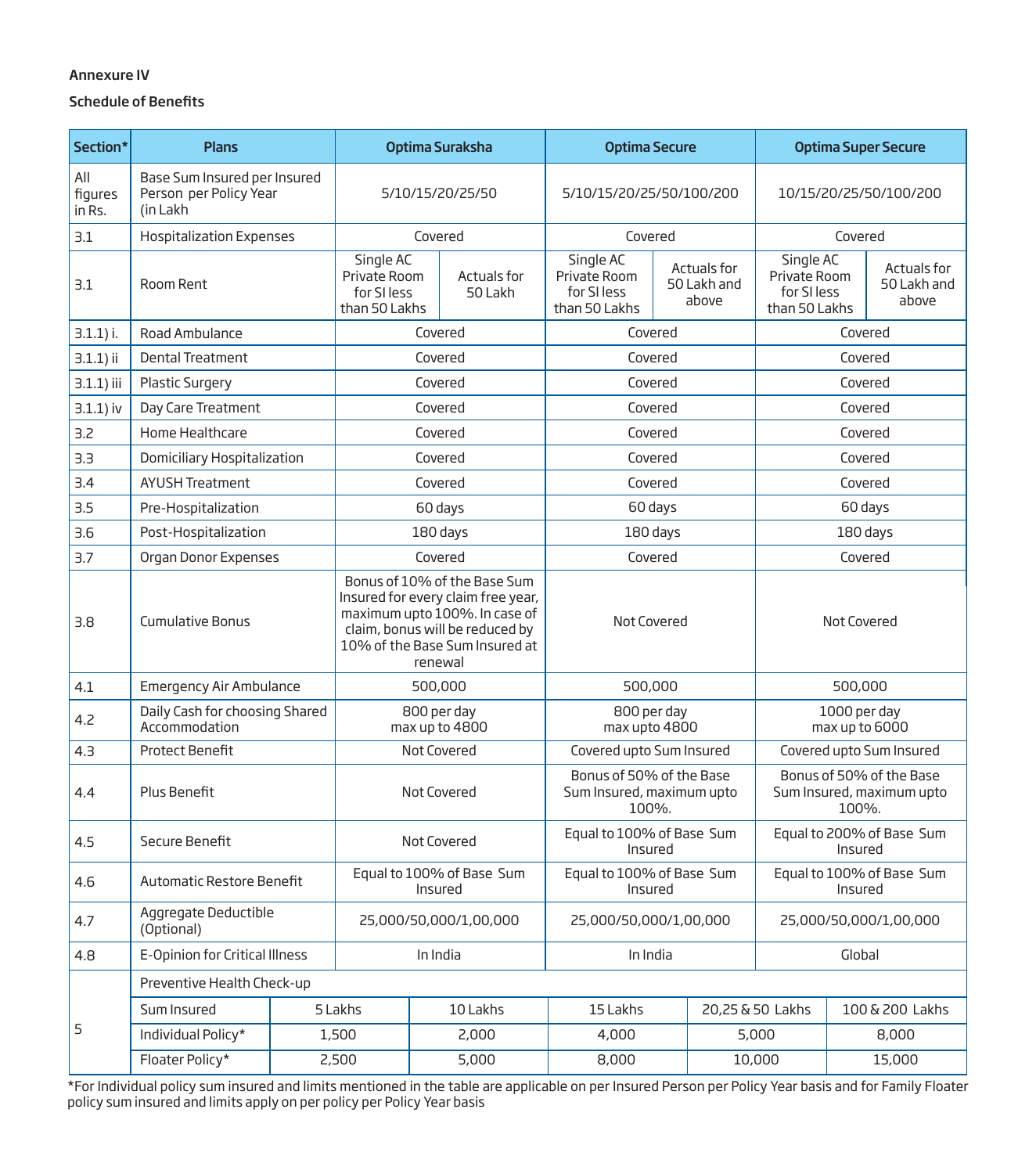# Premium Computation Illustration

Illustration 1

- Plan Name Optima Secure
- Tenure 1 Year
- Location Delhi Tier 1

| Age of the<br>members<br>insured<br>(in Years) |                                                                                                                               | Coverage opted on<br>individual basis covering<br>each member of the<br>family separately (at a<br>single point in time) | Coverage opted on individual basis<br>covering multiple members of the family<br>under a single policy (Sum Insured is<br>available for each member of the family) |                                                                                                                                                             |                                       |                                            | Coverage opted on family floater basis<br>with overall Sum Insured (only one Sum<br>Insured is available for the entire family) |                                                                                                   |                                       |                                  |  |
|------------------------------------------------|-------------------------------------------------------------------------------------------------------------------------------|--------------------------------------------------------------------------------------------------------------------------|--------------------------------------------------------------------------------------------------------------------------------------------------------------------|-------------------------------------------------------------------------------------------------------------------------------------------------------------|---------------------------------------|--------------------------------------------|---------------------------------------------------------------------------------------------------------------------------------|---------------------------------------------------------------------------------------------------|---------------------------------------|----------------------------------|--|
|                                                | Premium<br>(Rs.)                                                                                                              | Sum Insured<br>in Lakhs<br>(Rs.)                                                                                         | Premium<br>(Rs.)                                                                                                                                                   | Family<br>Discount of<br>10% (if any)                                                                                                                       | Premium<br>after<br>discount<br>(Rs.) | <b>Sum</b><br>Insured<br>in Lakhs<br>(Rs.) | Premium or<br>consolidate<br>d premium<br>for all<br>family<br>members of<br>the family<br>(Rs.)                                | Floater<br>discount of<br>55% applied<br>on all the<br>members<br>except the<br>oldest<br>member  | Premium<br>after<br>discount<br>(Rs.) | Sum<br>Insured in<br>Lakhs (Rs.) |  |
| 5                                              | 8,500                                                                                                                         | 10                                                                                                                       | 8,500                                                                                                                                                              | 850                                                                                                                                                         | 7,650                                 | 10                                         | 8,500                                                                                                                           | 4,675                                                                                             | 3,825                                 | 10                               |  |
| 25                                             | 12,500                                                                                                                        | 10                                                                                                                       | 12,500                                                                                                                                                             | 1,250                                                                                                                                                       |                                       | 10                                         | 12,500                                                                                                                          | 6,875                                                                                             | 5,625                                 | 10                               |  |
| 35                                             | 14,500                                                                                                                        | 10                                                                                                                       | 1,450<br>14,500                                                                                                                                                    |                                                                                                                                                             | 13,050                                | 10                                         | 14,500                                                                                                                          | 7,975                                                                                             | 6,525                                 | 10                               |  |
| 45                                             | 16,500                                                                                                                        | 10                                                                                                                       | 16,500                                                                                                                                                             | 1,650                                                                                                                                                       | 14,850                                | 10                                         | 16,500                                                                                                                          | 9,075                                                                                             | 7,425                                 | 10                               |  |
| 55                                             | 32,500                                                                                                                        | 10                                                                                                                       | 32,500                                                                                                                                                             | 3,250                                                                                                                                                       | 29,250                                | 10                                         | 32,500                                                                                                                          | 17,875                                                                                            | 14,625                                | 10                               |  |
| 65                                             | 58,000                                                                                                                        | 10                                                                                                                       | 58,000                                                                                                                                                             | 5,800                                                                                                                                                       | 52,200                                | 10                                         | 58,000                                                                                                                          | $\mathbf 0$                                                                                       | 58,000                                | 10                               |  |
|                                                | 1,42,500                                                                                                                      |                                                                                                                          |                                                                                                                                                                    |                                                                                                                                                             | 1,28,250                              |                                            |                                                                                                                                 |                                                                                                   | 96,025                                |                                  |  |
|                                                | Total premium for all<br>member is covered<br>separately.<br>Sum Insured available<br>for each individual is Rs.<br>10 Lakhs. | members of the family is<br>Rs. 1,42,500, when each                                                                      | policy.<br>Lakhs.                                                                                                                                                  | Total premium for all members of the family is Rs.<br>1,28,250, when they are covered under a single<br>Sum Insured available for each individual is Rs. 10 |                                       |                                            | basis is Rs. 96,025.<br>entire family.                                                                                          | Total premium when policy is opted on floater<br>Sum Insured of Rs. 10 Lakhs is available for the |                                       |                                  |  |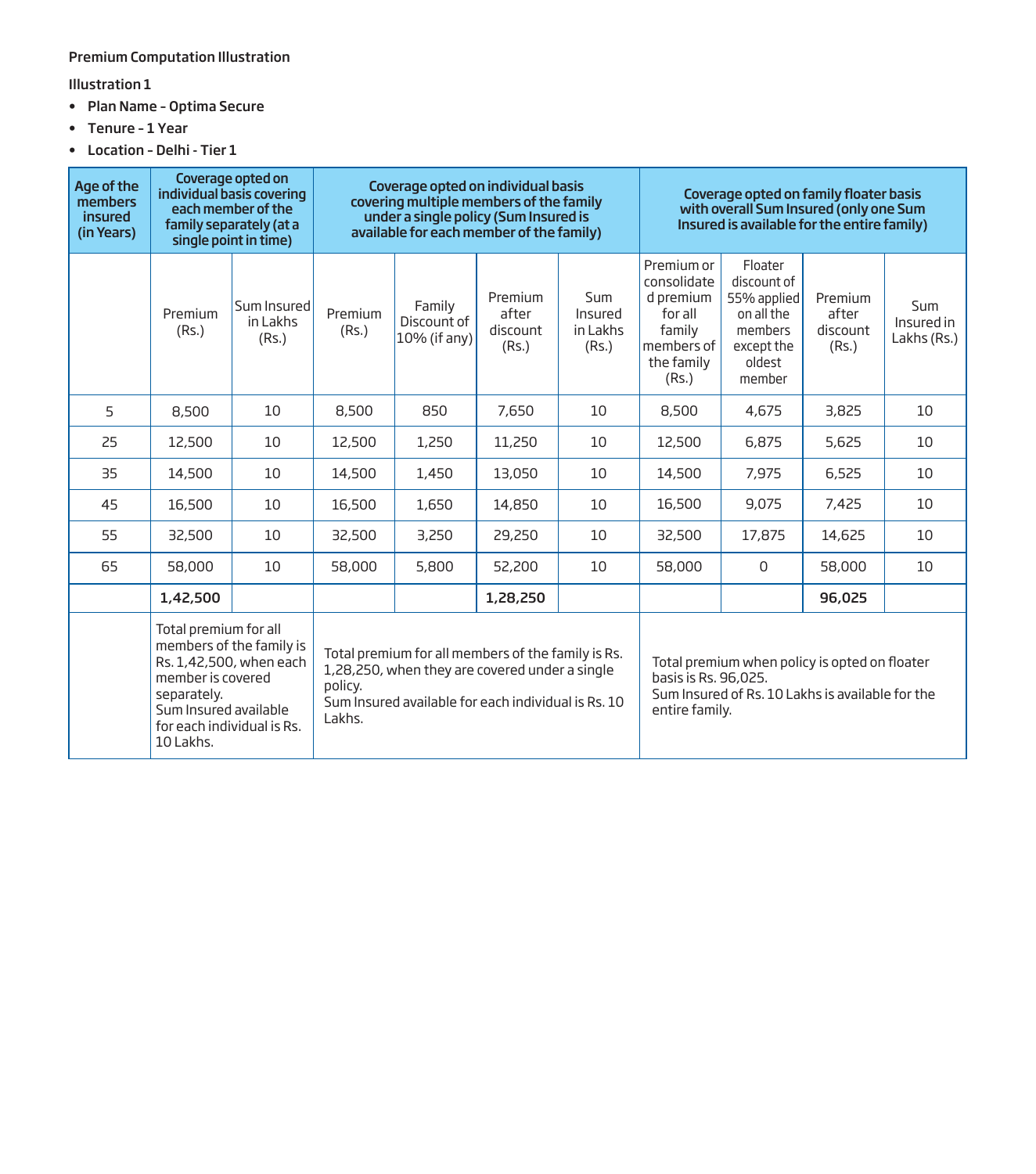Illustration 2

- Plan Name Optima Secure
- Tenure 1 Year
- Location Delhi Tier 1

| Age of the<br>members<br>insured (in<br>Years) | Coverage opted on<br>individual basis covering<br>each member of the<br>family separately (at a<br>single point in time)                                                             |                                  | Coverage opted on individual basis<br>covering multiple members of the family<br>under a single policy (Sum Insured is<br>available for each member of the family)               |                                          |                                       |                                     | Coverage opted on family floater basis<br>with overall Sum Insured (only one Sum<br>Insured is available for the entire family)               |                                                                                                  |                                       |                                  |
|------------------------------------------------|--------------------------------------------------------------------------------------------------------------------------------------------------------------------------------------|----------------------------------|----------------------------------------------------------------------------------------------------------------------------------------------------------------------------------|------------------------------------------|---------------------------------------|-------------------------------------|-----------------------------------------------------------------------------------------------------------------------------------------------|--------------------------------------------------------------------------------------------------|---------------------------------------|----------------------------------|
|                                                | Premium<br>(Rs.)                                                                                                                                                                     | Sum Insured<br>in Lakhs<br>(Rs.) | Premium<br>(Rs.)                                                                                                                                                                 | Family<br>Discount of<br>$10\%$ (if any) | Premium<br>after<br>discount<br>(Rs.) | Sum<br>Insured<br>in Lakhs<br>(Rs.) | Premium or<br>consolidate<br>d premium<br>for all<br>family<br>members of<br>the family<br>(Rs.)                                              | Floater<br>discount of<br>55% applied<br>on all the<br>members<br>except the<br>oldest<br>member | Premium<br>after<br>discount<br>(Rs.) | Sum<br>Insured in<br>Lakhs (Rs.) |
| 10                                             | 9,500                                                                                                                                                                                | 10                               | 9,500                                                                                                                                                                            | 950                                      | 8,550                                 | 10                                  | 9,500                                                                                                                                         | 5,225                                                                                            | 4,275                                 | 10                               |
| 24                                             | 12,300                                                                                                                                                                               | 10                               | 12,300                                                                                                                                                                           | 1,230                                    | 11,070                                | 10                                  | 12,300                                                                                                                                        | 6,765                                                                                            | 5,535                                 | 10                               |
| 45                                             | 16,500                                                                                                                                                                               | 10                               | 16,500                                                                                                                                                                           | 1,650                                    | 14,850                                | 10                                  | 16,500                                                                                                                                        | 9,075                                                                                            | 7,425                                 | 10                               |
| 55                                             | 32,500                                                                                                                                                                               | 10                               | 32,500                                                                                                                                                                           | 3,250                                    | 29,250                                | 10                                  | 32,500                                                                                                                                        | 17,875                                                                                           | 14,625                                | 10                               |
| 65                                             | 58,000                                                                                                                                                                               | 10                               | 58,000                                                                                                                                                                           | 5,800                                    | 52,200                                | 10                                  | 58,000                                                                                                                                        | 31,900                                                                                           | 26,100                                | 10                               |
| 75                                             | 93,000                                                                                                                                                                               | 10                               | 93,000                                                                                                                                                                           | 9,300                                    | 83,700                                | 10                                  | 93,000                                                                                                                                        | $\Omega$                                                                                         | 93,000                                | 10                               |
|                                                | 2,21,800                                                                                                                                                                             |                                  |                                                                                                                                                                                  |                                          | 1,99,620                              |                                     |                                                                                                                                               |                                                                                                  | 1,50,960                              |                                  |
|                                                | Total premium for all<br>members of the family is<br>Rs. 2.21.800, when each<br>member is covered<br>separately.<br>Sum Insured available<br>for each individual is Rs.<br>10 Lakhs. |                                  | Total premium for all members of the family is Rs.<br>1,99,620, when they are covered under a single<br>policy.<br>Sum Insured available for each individual is Rs. 10<br>Lakhs. |                                          |                                       |                                     | Total premium when policy is opted on floater<br>basis is Rs. 1,50,960.<br>Sum Insured of Rs. 10 Lakhs is available for the<br>entire family. |                                                                                                  |                                       |                                  |

# Section 41 of Insurance Act 1938 (Prohibition of Rebates):

- 1. No person shall allow or offer to allow, either directly or indirectly, as an inducement to any person to take or renew or continue an insurance in respect of any kind of risk relating to lives or property in India, any rebate of the whole or part of the commission payable or any rebate of premium shown on the Policy, nor shall any person taking out or renewing or continuing a Policy accept any rebate, except such rebate as may be allowed in accordance with the prospectus or tables of the insurers.
- 2. Any person making default in complying with the provision of this section shall be punishable with fine which may extend to Ten Lakh Rupees.

IRDAI Regulation no 5- This Policy is subject to regulation 5 of IRDAI (Protection of Policyholder's Interests) Regulation

Disclaimer: the above is descriptive only. The actual terms and conditions can be found in the policy document. Insured's are advised to read the policy document completely for a full description of the terms and conditions of coverage and the exclusions relating thereto.

Note: Policy Term and Conditions & Premium rates are subject to change with prior approval from IRDAI.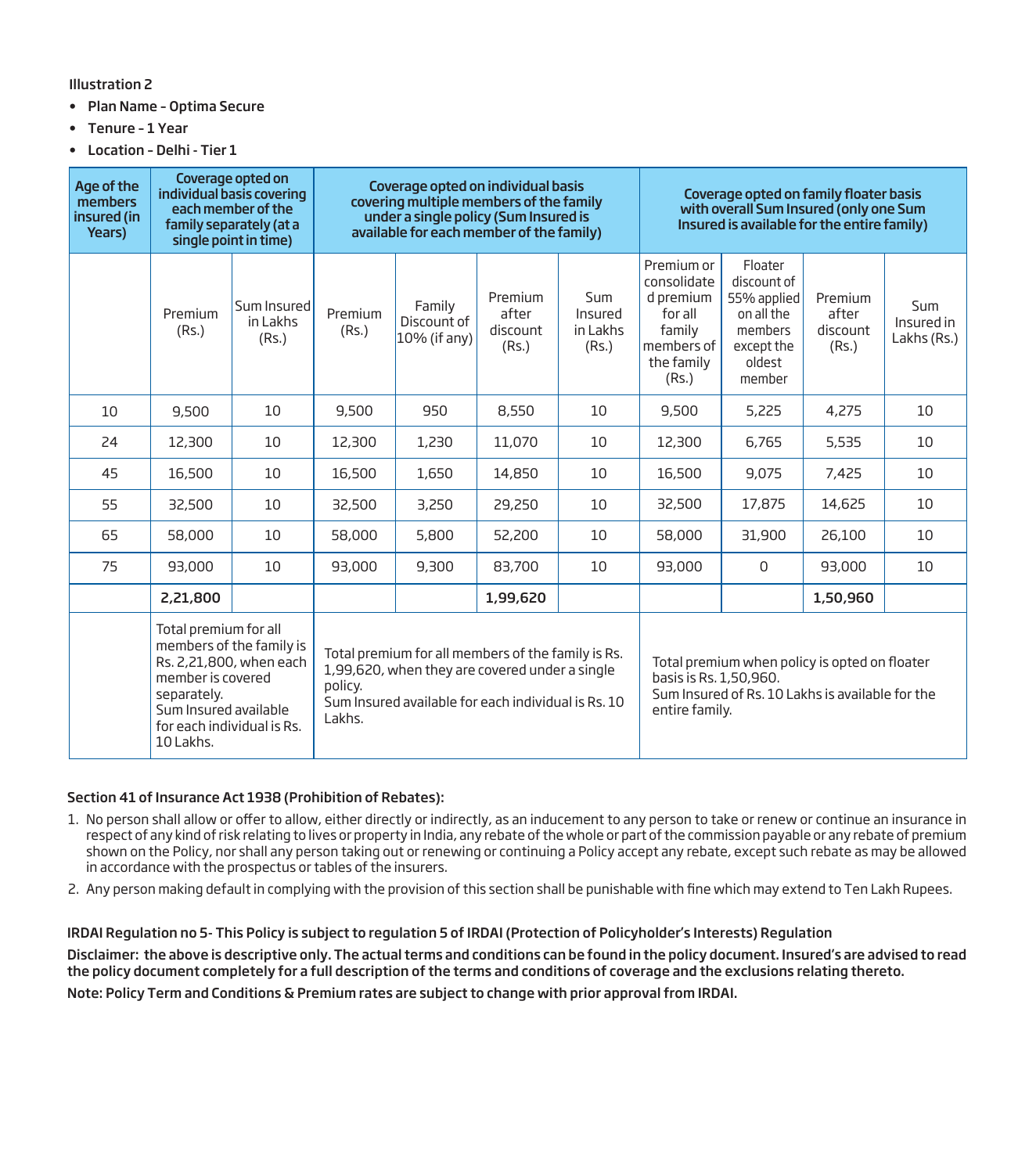# Terms & Conditions

# A. Tax Benefits:

#### Protection-

Tax benefits under this plan may be available. Premiums paid by an individual or HUF under this plan and the benefits received from this policy may be eligible for tax benefits as per the applicable sections of the Income Tax Act, 1961, as amended from time to time.

You are requested to consult your tax advisor for advice on Tax Benefits.

#### Health –

The premium amount paid under this policy qualifies for deduction under Section 80D of the Income Tax Act.

#### B. Cancellation in a free-look period:

#### Protection :

The free-look period for policies purchased through distance marketing/Online (specified below) will be 30 days.

#### Protection & Health

In case you are not agreeable to the any policy terms and conditions, you have the option of returning the policy to us stating the reasons thereof, within 15 days from the date of receipt of the policy. On receipt of your letter along with the original policy documents, we shall arrange to refund you the premium, subject to below mentioned conditions:

If the insured has not made any claim during the Free Look Period, the insured shall be entitled to:

- a refund of the premium paid less any expenses incurred by the Company on medical examination of the insured person and the tamp duty charges or
- where the risk has already commenced and the option of return of the policy is exercised by the insured person, a deduction towards the proportionate risk premium for period of cover or
- Where only a part of the insurance coverage has commenced, such proportionate premium commensurate with the insurance coverage during such period.

*Distance Marketing refers to insurance policies sold over the telephone or the internet or any other method that does not involve face-to-face selling.*

#### C. Revival:

# Protection:

You can revive your lapsed/ paid-up policy within the revival period (specified below) subject to the terms and conditions we may specify from time to time. For revival, you will need to pay all the outstanding premiums and interest on the outstanding premiums and taxes and levies as applicable. Interest rate will be as prevailing from time to time. The current interest rate used for revival is 8.5% p.a. compounded annually.

The revival period shall be of five years as specified by the current Regulations. The revival period may be changed as specified by Regulations from time to time.

The revival interest shall be reviewed half-yearly and it will be reset to: Average Annualized 10-year benchmark G-Sec Yield (over last 6 months & rounded up to the nearest 50 bps) + 2%. The change in revival rate shall be effective from 25th February and 25th August each year. Any change on basis of determination of interest rate for revival will be done only after prior approval of the Authority.

Once the policy is revived, you are entitled to receive all contractual benefits.

# Health:

The policy shall ordinarily be renewable except on grounds of fraud, misrepresentation by the insured person.

- a. The Company shall endeavour to give notice for Renewal. However, the Company is not under obligation to give any notice for Renewal
- b. Renewal shall not be denied on the ground that the Insured Person had made a claim or claims in the preceding policy years
- c. Request for Renewal along with requisite premium shall be received by the Company before the end of the policy period
- d. At the end of the policy period, the Policy shall terminate and can be renewed within the Grace Period of 30 days to maintain continuity of benefits without Break in Policy. Coverage is not available during the Grace Period
- e. No loading shall apply on renewals based on individual claims experience.

#### D. Nomination as per Section 39 of the Insurance Act 1938 as amended from time to time:

# **Protection**

- 1) The policyholder of a life insurance on his own life may nominate a person or persons to whom money secured by the policy shall be paid in the event of his death.
- 2) Where the nominee is a minor, the policyholder may appoint any person to receive the money secured by the policy in the event of policyholder's death during the minority of the nominee. The manner of appointment to be laid down by the insurer.
- 3) Nomination can be made at any time before the maturity of the policy.
- 4) Nomination may be incorporated in the text of the policy itself or may be endorsed on the policy communicated to the insurer and can be registered by the insurer in the records relating to the policy.
- 5) Nomination can be cancelled or changed at any time before policy matures, by an endorsement or a further endorsement or a will as the case may be.
- 6) A notice in writing of Change or Cancellation of nomination must be delivered to the insurer for the insurer to be liable to such nominee. Otherwise, insurer will not be liable if a bonafide payment is made to the person named in the text of the policy or in the registered records of the insurer.
- 7) Fee to be paid to the insurer for registering change or cancellation of a nomination can be specified by the Authority through Regulations.
- 8) A transfer or assignment made in accordance with Section 38 shall automatically cancel the nomination except in case of assignment to the insurer or other transferee or assignee for purpose of loan or against security or its reassignment after repayment. In such case, the nomination will not get cancelled to the extent of insurer's or transferee's or assignee's interest in the policy. The nomination will get revived on repayment of the loan.
- 9) The provisions of Section 39 are not applicable to any life insurance policy to which Section 6 of Married Women's Property Act, 1874 applies or has at any time applied except where before or after Insurance Laws (Amendment) Act, 2015, a nomination is made in favour of spouse or children or spouse and children whether or not on the face of the policy it is mentioned that it is made under Section 39. Where nomination is intended to be made to spouse or children or spouse and children under Section 6 of MWP Act, it should be specifically mentioned on the policy. In such a case only, the provisions of Section 39 will not apply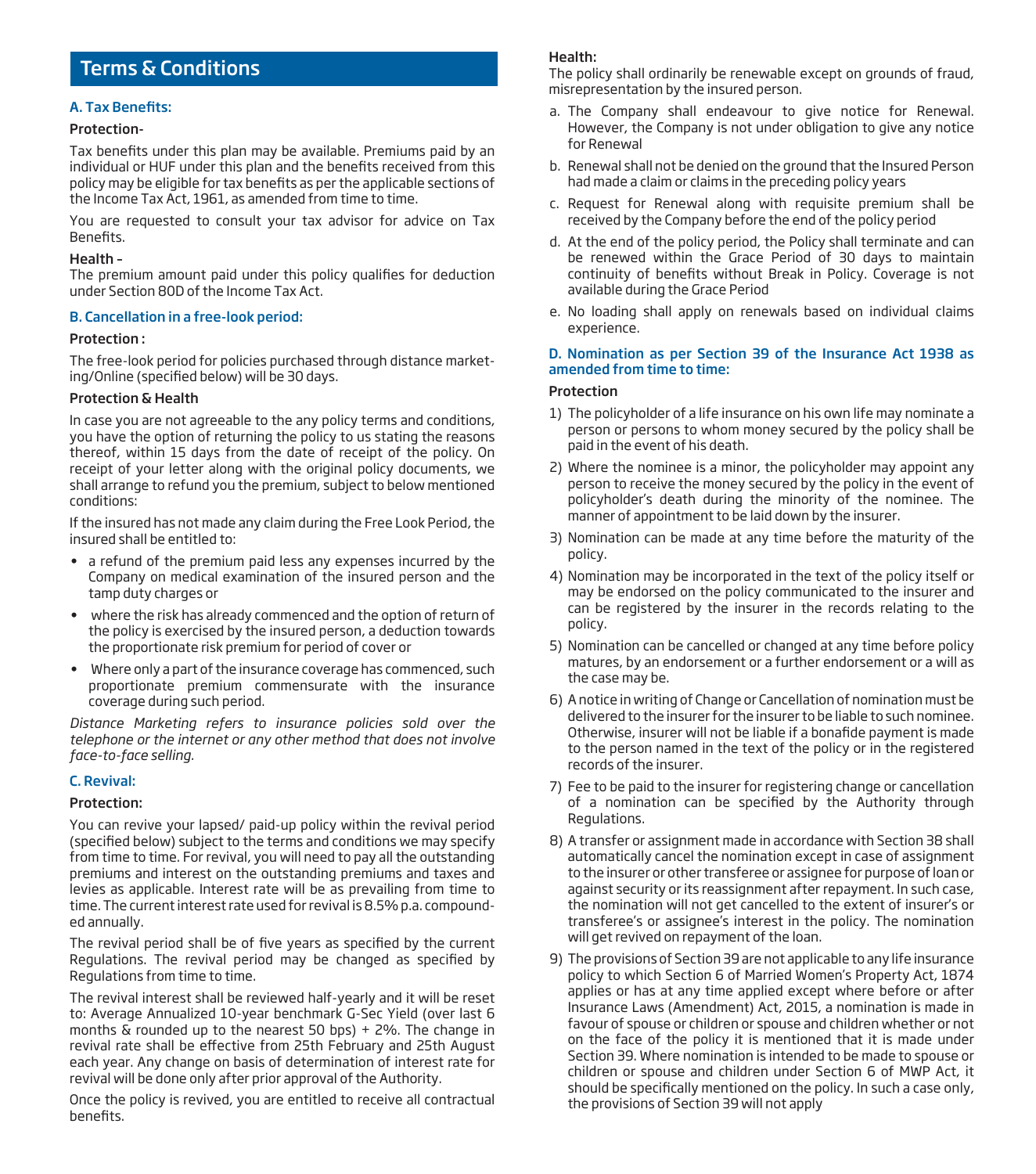## Health-

The Policyholder is required at the inception of the Policy to make a nomination for the purpose of payment of claims under the Policy in the event of death of the Policyholder. Any change of nomination shall be communicated to the Company in writing and such change shall be effective only when an endorsement on the Policy is made. In the event of death of the Policyholder, the Company will pay the nominee {as named in the Policy Schedule/Policy Certificate/Endorsement (if any)} and in case there is no subsisting nominee, to the legal heirs or legal representatives of the Policyholder whose discharge shall be treated as full and final discharge of its liability under the Policy.

# Protection & Health

# E. Assignment as per Section 38 of the Insurance Act 1938 as amended from time to time:

- 1) This policy may be transferred/assigned, wholly or in part, with or without consideration.
- 2) An Assignment may be effected in a policy by an endorsement upon the policy itself or by a separate instrument under notice to the Insurer.
- 3) The instrument of assignment should indicate the fact of transfer or assignment and the reasons for the assignment or transfer, antecedents of the assignee and terms on which assignment is made.
- 4) The assignment must be signed by the transferor or assignor or duly authorized agent and attested by at least one witness.
- 5) The transfer or assignment shall not be operative as against an Insurer until a notice in writing of the transfer or assignment and either the said endorsement or instrument itself or copy there of certified to be correct by both transferor and transferee or their duly authorized agents have been delivered to the Insurer.
- 6) Fee to be paid for assignment or transfer can be specified by the Authority through Regulations.
- 7) On receipt of notice with fee, the Insurer should Grant a written acknowledgement of receipt of notice. Such notice shall be conclusive evidence against the insurer of duly receiving the notice.
- 8) The Insurer may accept or decline to act upon any transfer or assignment or endorsement, if it has sufficient reasons to believe that it is (a) not bonafide or (b) not in the interest of the policyholder or (c) not in public interest or (d) is for the purpose of trading of the insurance policy.
- 9) In case of refusal to act upon the endorsement by the Insurer, any person aggrieved by the refusal may prefer a claim to IRDAI within 30 days of receipt of the refusal letter from the Insurer.

Section D (Nomination) and E (Assignment or Transfer) are simplified versions prepared for general information only and hence are not comprehensive. For full texts of these sections please refer to Section 38 and Section 39 of the Insurance Act, 1938 as amended by Insurance Laws (Amendment) Act, 2015.

#### F. Policy Loan: No policy loans are available.

#### G. Prohibition of Rebates: In accordance with Section 41 of the Insurance Act, 1938 as amended from time to time :

1) No person shall allow or offer to allow, either directly or indirectly, as an inducement to any person to take out or renew or continue an insurance in respect of any kind of risk relating to lives or property in India, any rebate of the whole or part of the commission payable or any rebate of the premium shown on the policy, nor shall any person taking out or renewing or continuing a policy accept any rebate, except such rebate as may be allowed in accordance with the published prospectuses or tables of the insurer.

2) Any person making default in complying with the provisions of this section shall be liable for a penalty which may extend to ten lakh rupees.

## H. Non-Disclosure: In accordance with Section 45 of the Insurance Act, 1938 as amended from time to time :

- 1) No policy of life insurance shall be called in question on any ground whatsoever after the expiry of three years from the date of the policy, i.e., from the date of issuance of the policy or the date of commencement of risk or the date of revival of the policy or the date of the rider to the policy, whichever is later.
- 2) A policy of life insurance may be called in question at any time within three years from the date of issuance of the policy or the date of commencement of risk or the date of revival of the policy or the date of the rider to the policy, whichever is later, on the ground of fraud: Provided that the insurer shall have to communicate in writing to the insured or the legal representatives or nominees or assignees of the insured the grounds and materials on which such decision is based.
- 3) Notwithstanding anything contained in sub-section (2), no insurer shall repudiate a life insurance policy on the ground of fraud if the insured can prove that the mis-statement of or suppression of a material fact was true to the best of his knowledge and belief or that there was no deliberate intention to suppress the fact or that such mis-statement of or suppression of a material fact are within the knowledge of the insurer: Provided that in case of fraud, the onus of disproving lies upon the beneficiaries, in case the policyholder is not alive.
- 4) A policy of life insurance may be called in question at any time within three years from the date of issuance of the policy or the date of commencement of risk or the date of revival of the policy or the date of the rider to the policy, whichever is later, on the ground that any statement of or suppression of a fact material to the expectancy of the life of the insured was incorrectly made in the proposal or other document on the basis of which the policy was issued or revived or rider issued: Provided that the insurer shall have to communicate in writing to the insured or the legal representatives or nominees or assignees of the insured the grounds and materials on which such decision to repudiate the policy of life insurance is based: Provided further that in case of repudiation of the policy on the ground of misstatement or suppression of a material fact, and not on the ground of fraud, the premiums collected on the policy till the date of repudiation shall be paid to the insured or the legal representatives or nominees or assignees of the insured within a period of ninety days from the date of such repudiation.
- 5) Nothing in this section shall prevent the insurer from calling for proof of age at any time if he is entitled to do so, and no policy shall be deemed to be called in question merely because the terms of the policy are adjusted on subsequent proof that the age of the life insured was incorrectly stated in the proposal.

# I. Taxes:

# Indirect Taxes

Taxes and levies as applicable shall be levied . Any taxes, statutory levy becoming applicable in future may become payable by you by any method including by levy of an additional monetary amount in addition to premium and or charges.

# Direct Taxes

Tax will be deducted at the applicable rate from the payments made under the policy, as per the provisions of the Income Tax Act, 1961, as amended from time to time.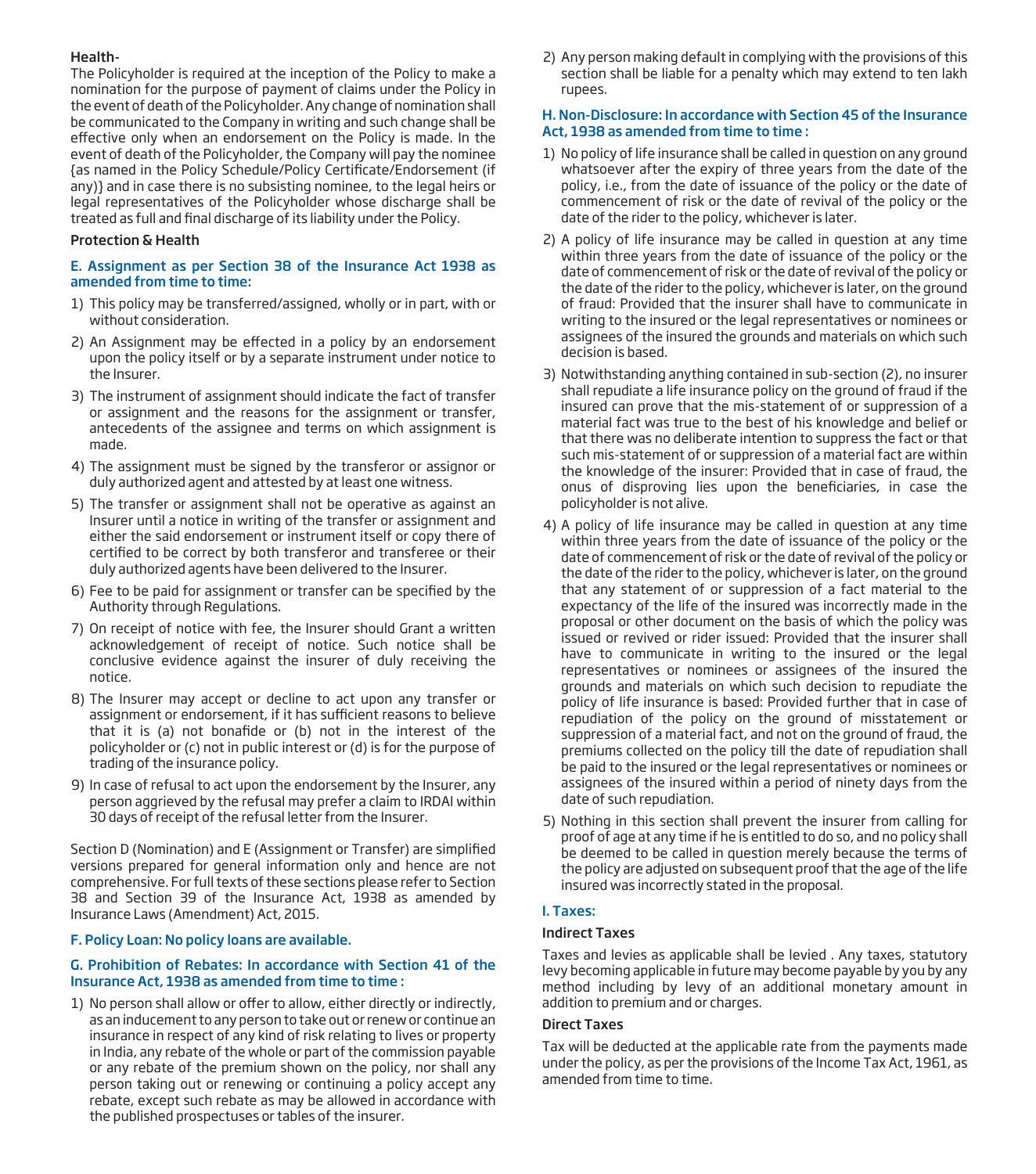- J. For Policies purchased through online channel, a discount of 5.5% on premiums paid towards both Life & Health will be offered as compared to the individual policy purchased under Life & Health. For Policies purchased through other than online channel, a discount of 5% on premiums paid towards Life & Health will be offered as compared to the individual policy purchased under Life & Health. At any time during the validity of the policy, the Customer decides to opt out of the insurance coverage of one of the Insurer, the discount, if any, being offered to such Customer under the Combi-Product(s) shall not be available to the Customer going forward.
- K. Where the risk is not accepted by one of the Parties, the Combi-Product(s) shall not be issued and the other Insurer shall be free to issue their respective policy individually to the Customers, if the Customer so desires, as if the business was done by that respective Insurer individually without any obligation of confirmation being taken from the other Insurer. Provided that if the Customer desires to take a policy individually from either of the Parties; the Customer shall not be entitled to the discount, if any, being offered under the Combi-Product(s) and would be governed by the terms and conditions of the individual policy being offered by either of the Parties.
- L. Any insurer may terminate this tie up wholly or in part only with cause and after making a joint application for the requisite approval from IRDAI. The insurers agree that upon receipt of such approval from IRDAI, the insurers may terminate this tie up within a period of 90 (ninety) days from the date of such approval. The insurers may mutually decide to terminate the Agreement and intimate the same to you ninety (90) day prior to the termination of the relationship.. However, Your Policy will continue until the expiry or termination of the coverage in accordance with the policy wordings for respective coverage.
- M. Upon termination of the arrangement, each insurer has equal rights over the Customers sourced under this arrangement and it shall be at the sole discretion of the Customer with whom she/ he would like to continue his/ her insurance. However, both the insurer shall also mutually agree for Customer engagement/ servicing programme post termination of the arrangement. Each insurer shall remain liable for its respective portion of Click 2 Protect Optima Secure for all policies in force at the time of termination of the tie up until their expiry or lapsation.
- N. The legal/ quasi legal disputes, if any, are dealt by the respective insurers for respective benefits. For protection benefits all the legal disputes will be handled by HDFC Life Insurance Company Limited and for health benefits all the legal disputes will be handled by HDFC ERGO General Insurance Company Limited
- O. All policy servicing requests pertaining to Click 2 Protect Optima Secure shall be received by either of the insurer. Other than the requests impacting premium or terms and conditions of the policy towards the policy of the respective Insurer all other requests shall be serviced by the receiving insurer. All requests impacting premium or policy terms towards the policy of a respective Insurer shall be serviced by the respective Insurer and the receiving Insurer shall only facilitate in receiving such requests. Both Insurers will fulfill servicing request received by them as per Protection of Policyholders' Interests Regulations, 2002. Both the Parties are responsible for the pro-active and speedy settlement of claims and other obligations in accordance with the terms and conditions of their respective line of business – health or life coverage/ plan of Click 2 Protect Optima Secure . Claim process is available on the website of both the companies.

P. Customer can lodge a grievance for either or both products at branches of both Insurers.

 Complaint belonging to any product shall be routed to the respective insurer who shall then respond / address to the Customer directly. Complaints shall be forwarded by the receiving Insurer to the respective Insurer within T+ 2 days, T being the complaint receivable date. In case the Customer is not satisfied with the resolution offered, Customer can also approach the Insurance Ombudsman in his region. Please refer relevant grievance redressal mechanism section mentioned under each policy document.

- Q. It is advised to familiarize with the policy benefits and policy service structure of the 'Combi Product' before deciding to purchase the policy.
- R. Premium Component of both the products is separate and at the time of renewal customer can discontinue either part of the policy during the policy term and migrate into a similar individual policy with the respective insurer. The terms and conditions of the portion will be similar to the terms and conditions of the product, if it would have been sold in isolation.
- S. According to Guidelines on Insurance repositories and electronic issuance of insurance policies issued by IRDAI dated 29th April, 2011, a policyholder can now have his life insurance policies in dematerialized form through a password protected online account called an electronic Insurance Account (eIA). This eIA can hold insurance policies issued from any insurer in dematerialized form, thereby facilitating the policy holder to access his policies on a common online platform. Facilities such as online premium payment, changes in address are available through the eIA. Furthermore, you would not be required to provide any KYC documents for any future policy purchase with any insurer. For more information on eIA visit http://www.hdfclife.com/customer-service/life-insurance-policy-dematerialization